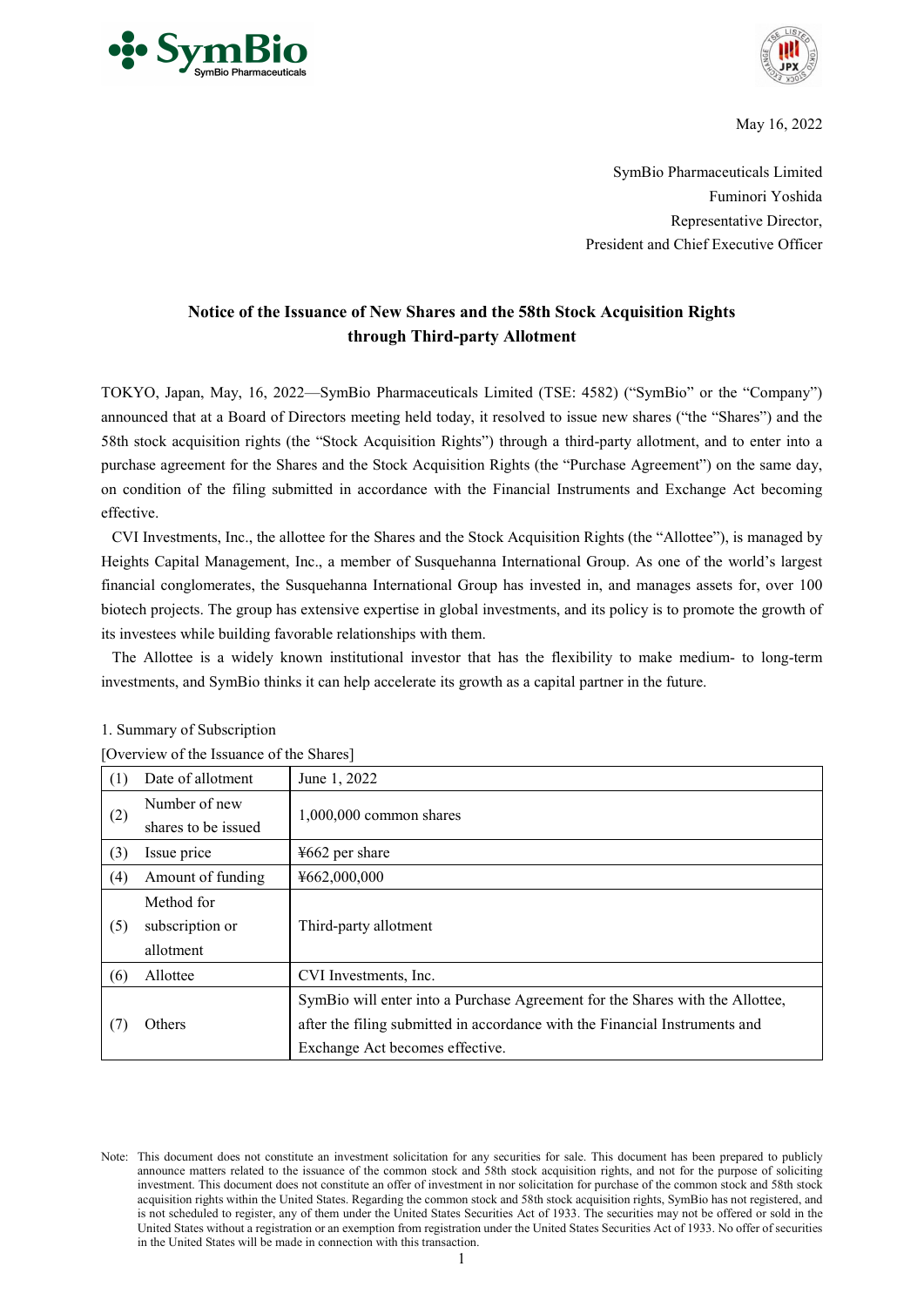



| (1)  | Date of allotment                       | June 1, 2022                                                                                                                                                                                                                                                                                                                                                                                                                                                                                                                                                                                                                                                                                                                                                                                                                                                                                                                                                                                                                                                                                                                                                                                                                                                                                                                                                                                                |  |
|------|-----------------------------------------|-------------------------------------------------------------------------------------------------------------------------------------------------------------------------------------------------------------------------------------------------------------------------------------------------------------------------------------------------------------------------------------------------------------------------------------------------------------------------------------------------------------------------------------------------------------------------------------------------------------------------------------------------------------------------------------------------------------------------------------------------------------------------------------------------------------------------------------------------------------------------------------------------------------------------------------------------------------------------------------------------------------------------------------------------------------------------------------------------------------------------------------------------------------------------------------------------------------------------------------------------------------------------------------------------------------------------------------------------------------------------------------------------------------|--|
| (2)  | Total number of stock                   | 20,000 units                                                                                                                                                                                                                                                                                                                                                                                                                                                                                                                                                                                                                                                                                                                                                                                                                                                                                                                                                                                                                                                                                                                                                                                                                                                                                                                                                                                                |  |
|      | acquisition rights                      |                                                                                                                                                                                                                                                                                                                                                                                                                                                                                                                                                                                                                                                                                                                                                                                                                                                                                                                                                                                                                                                                                                                                                                                                                                                                                                                                                                                                             |  |
| (3)  | Issue price                             | Total of ¥13,760,000 (¥688 per unit of the Stock Acquisition Rights)                                                                                                                                                                                                                                                                                                                                                                                                                                                                                                                                                                                                                                                                                                                                                                                                                                                                                                                                                                                                                                                                                                                                                                                                                                                                                                                                        |  |
|      | Number of dilutive                      | Number of dilutive shares: 2,000,000 shares (100 shares per unit of the Stock                                                                                                                                                                                                                                                                                                                                                                                                                                                                                                                                                                                                                                                                                                                                                                                                                                                                                                                                                                                                                                                                                                                                                                                                                                                                                                                               |  |
| (4)  | shares from the issuance                | <b>Acquisition Rights)</b>                                                                                                                                                                                                                                                                                                                                                                                                                                                                                                                                                                                                                                                                                                                                                                                                                                                                                                                                                                                                                                                                                                                                                                                                                                                                                                                                                                                  |  |
|      |                                         | The exercise price shall not be revised.                                                                                                                                                                                                                                                                                                                                                                                                                                                                                                                                                                                                                                                                                                                                                                                                                                                                                                                                                                                                                                                                                                                                                                                                                                                                                                                                                                    |  |
|      | Amount of funding                       |                                                                                                                                                                                                                                                                                                                                                                                                                                                                                                                                                                                                                                                                                                                                                                                                                                                                                                                                                                                                                                                                                                                                                                                                                                                                                                                                                                                                             |  |
|      | (value of property to be                |                                                                                                                                                                                                                                                                                                                                                                                                                                                                                                                                                                                                                                                                                                                                                                                                                                                                                                                                                                                                                                                                                                                                                                                                                                                                                                                                                                                                             |  |
| (5)  | contributed in exercising               | ¥1,583,760,000 (Note)                                                                                                                                                                                                                                                                                                                                                                                                                                                                                                                                                                                                                                                                                                                                                                                                                                                                                                                                                                                                                                                                                                                                                                                                                                                                                                                                                                                       |  |
|      | the Stock Acquisition                   |                                                                                                                                                                                                                                                                                                                                                                                                                                                                                                                                                                                                                                                                                                                                                                                                                                                                                                                                                                                                                                                                                                                                                                                                                                                                                                                                                                                                             |  |
|      | Rights)                                 |                                                                                                                                                                                                                                                                                                                                                                                                                                                                                                                                                                                                                                                                                                                                                                                                                                                                                                                                                                                                                                                                                                                                                                                                                                                                                                                                                                                                             |  |
|      | Exercise price and                      | Exercise price of ¥785                                                                                                                                                                                                                                                                                                                                                                                                                                                                                                                                                                                                                                                                                                                                                                                                                                                                                                                                                                                                                                                                                                                                                                                                                                                                                                                                                                                      |  |
| (6)  | conditions for revising                 | The exercise price shall not be revised.                                                                                                                                                                                                                                                                                                                                                                                                                                                                                                                                                                                                                                                                                                                                                                                                                                                                                                                                                                                                                                                                                                                                                                                                                                                                                                                                                                    |  |
|      | the exercise price                      |                                                                                                                                                                                                                                                                                                                                                                                                                                                                                                                                                                                                                                                                                                                                                                                                                                                                                                                                                                                                                                                                                                                                                                                                                                                                                                                                                                                                             |  |
| (7)  | Exercise period                         | From June 2, 2022 to June 1, 2027                                                                                                                                                                                                                                                                                                                                                                                                                                                                                                                                                                                                                                                                                                                                                                                                                                                                                                                                                                                                                                                                                                                                                                                                                                                                                                                                                                           |  |
| (8)  | Method for subscription<br>or allotment | Third-party allotment                                                                                                                                                                                                                                                                                                                                                                                                                                                                                                                                                                                                                                                                                                                                                                                                                                                                                                                                                                                                                                                                                                                                                                                                                                                                                                                                                                                       |  |
| (9)  | Allottee                                | CVI Investments, Inc.                                                                                                                                                                                                                                                                                                                                                                                                                                                                                                                                                                                                                                                                                                                                                                                                                                                                                                                                                                                                                                                                                                                                                                                                                                                                                                                                                                                       |  |
| (10) | Others                                  | The Purchase Agreement stipulates the following.<br>(1) The issuance of the Stock Acquisition Rights to be allotted to the<br>aforementioned Allottee is conditional on the following requirements,<br>etc., being satisfied.<br>1) The representations and warranties made by SymBio in the Purchase<br>Agreement are accurate in material respects, and the Company has<br>fulfilled its important pledges.<br>No injunction, etc., has been made against the issuance of the Stock<br>2)<br>Acquisition Rights.<br>3) SymBio's shares have not been delisted.<br>4) No events have occurred that could have a material adverse impact on<br>SymBio.<br>SymBio has not omitted to inform the Allottee of undisclosed material<br>5)<br>facts related to the Company.<br>(2) The transfer of the Stock Acquisition Rights (provided, however, that<br>transfers to Bank of America, J.P. Morgan, Goldman Sachs & Co., and<br>their affiliates shall be excluded from the perspective of reducing<br>management costs for the Allottee) shall require the approval of<br>SymBio's Board of Directors. In case the Stock Acquisition Rights are<br>transferred, the rights and obligations of the Allottee will be inherited by<br>the transferee.<br>In addition, as outlined in "3. Overview of the Funding Method and Reason<br>for Selection, (1) Overview of the Funding Method" and in "7. Reasons for |  |

Note: This document does not constitute an investment solicitation for any securities for sale. This document has been prepared to publicly announce matters related to the issuance of the common stock and 58th stock acquisition rights, and not for the purpose of soliciting investment. This document does not constitute an offer of investment in nor solicitation for purchase of the common stock and 58th stock acquisition rights within the United States. Regarding the common stock and 58th stock acquisition rights, SymBio has not registered, and is not scheduled to register, any of them under the United States Securities Act of 1933. The securities may not be offered or sold in the United States without a registration or an exemption from registration under the United States Securities Act of 1933. No offer of securities in the United States will be made in connection with this transaction.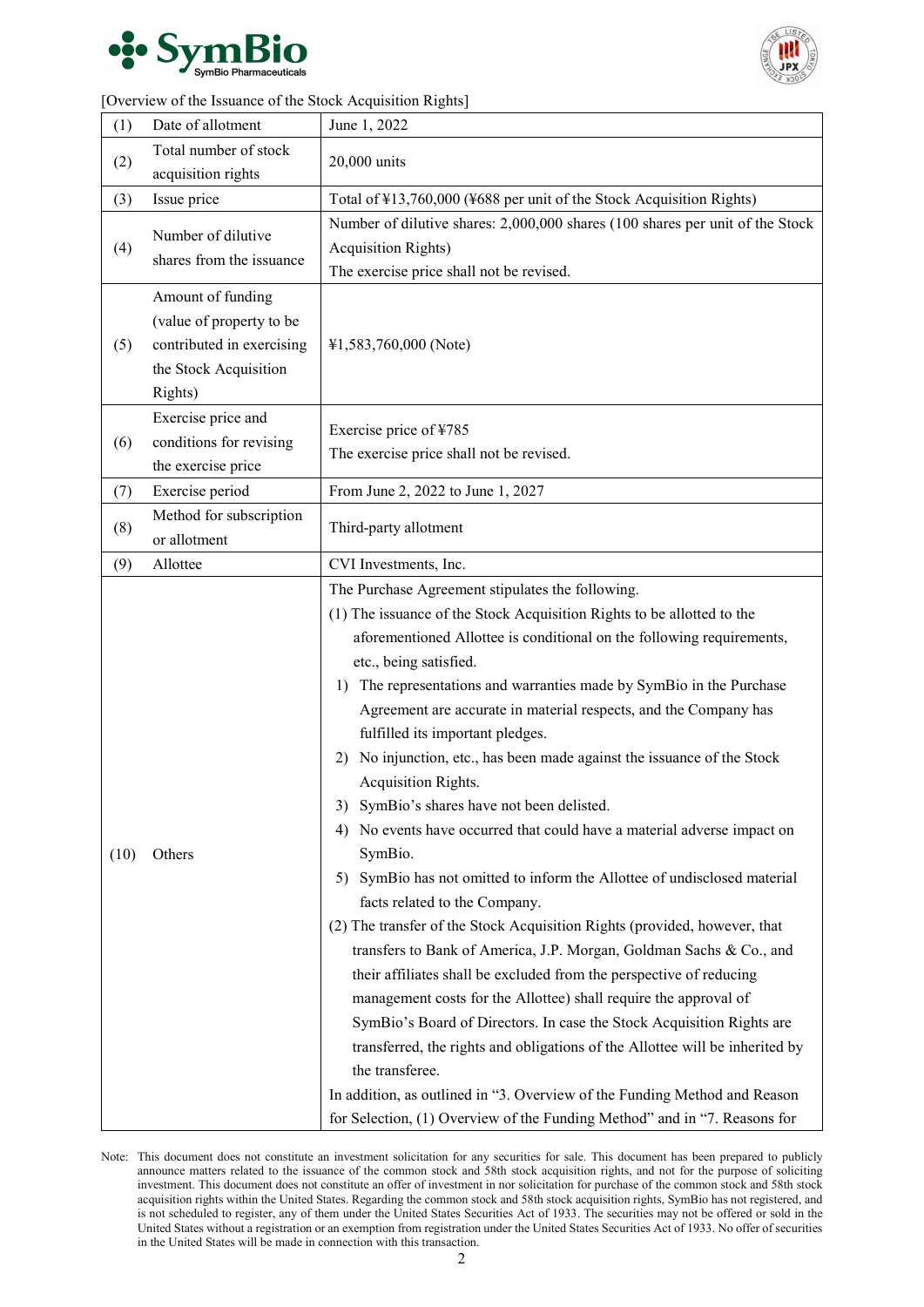



| Having Chosen the Allottee, etc., (5) Lock-up Period, etc.," the Purchase     |
|-------------------------------------------------------------------------------|
| Agreement stipulates conditions related to purchase of the Stock Acquisition  |
| Rights and conditions related to a lock-up period for the issuance of the new |
| shares, etc.                                                                  |

(Note) If the Stock Acquisition Rights are not exercised during the exercise period, and SymBio cancels the Stock Acquisition Rights it has acquired, the amount of funding may decrease.

# 2. Purposes of and Reasons for the Subscription

SymBio has explored various funding methods to raise the funds described in "Purpose of the Funding" below. While it found that different funding methods such as a capital increase through a public offering or moving strike convertible bonds (MSCBs) each offered advantages and disadvantages as described in "3. Overview of the Funding Method and Reason for Selection, (2) Reason for Selection of the Funding Method (Comparison with Other Funding Methods)" below, the Company determined that the issuance of the Shares and the Stock Acquisition Rights discussed with the Allottee (the "Funding") and described in "3. Overview of the Funding Method and Reason for Selection, (1) Overview of the Funding Method" below, was the most suitable match for its funding needs, given the advantages described in "3. Overview of the Funding Method and Reason for Selection, (2) Reason for Selection of the Funding Method (Characteristics of the funding)" below, and after taking into account the disadvantages described in "3. Overview of the Funding Method and Reason for Selection, (2) Reason for Selection of the Funding Method (Characteristics of the Funding)."

# [Purpose of the Funding]

SymBio is a pharmaceutical company established in March 2005 by Fuminori Yoshida, who previously served concurrently as Corporate VP of Amgen Inc. (U.S.) (Note 1) and President of Amgen K.K., a wholly owned subsidiary of Amgen Inc., (now part of Takeda Pharmaceutical Company Limited) for roughly 12 years since its establishment.

The Company aims to achieve its social and management responsibilities by responding to unmet medical needs (Note 2) based on the guiding principle of mutual harmony, creating an intricate symbiotic relationship between patients, physicians, scientists, regulators, and investors.

- (Note 1) Applied Molecular Genetics Inc. ("Amgen"), the world's largest company in the biopharmaceutical field, was founded in Thousand Oaks, California, in 1980, and started operating in Japan as Amgen K.K. in May, 1993. After Takeda Pharmaceutical Company Limited acquired all of Amgen K.K.'s shares in February 2008, its operations were merged into Takeda Pharmaceutical.
- (Note 2) "Unmet medical needs" are requirements for medical treatment that have not yet been fulfilled. The term refers to situations in which no effective drugs or treatments are currently available, despite strong demand by patients and/or physicians.

Much of the research and development into orphan drugs to treat rare diseases (Note 3) in the areas of oncology and hematology is conducted not by major pharmaceutical companies but rather by a large number of universities, research institutions, and biotech startup companies mainly in Europe and the U.S., which actively engage in drug discovery research and new drug development, and already provide numerous useful new drugs to medical sites overseas. However, development in these fields is complex and therefore requires a high degree of specialization, making it difficult for major pharmaceutical companies to embark on such development from a business efficiency and profitability standpoint. As a result, these fields remain untapped not only in Japan but in many countries around

Note: This document does not constitute an investment solicitation for any securities for sale. This document has been prepared to publicly announce matters related to the issuance of the common stock and 58th stock acquisition rights, and not for the purpose of soliciting investment. This document does not constitute an offer of investment in nor solicitation for purchase of the common stock and 58th stock acquisition rights within the United States. Regarding the common stock and 58th stock acquisition rights, SymBio has not registered, and is not scheduled to register, any of them under the United States Securities Act of 1933. The securities may not be offered or sold in the United States without a registration or an exemption from registration under the United States Securities Act of 1933. No offer of securities in the United States will be made in connection with this transaction.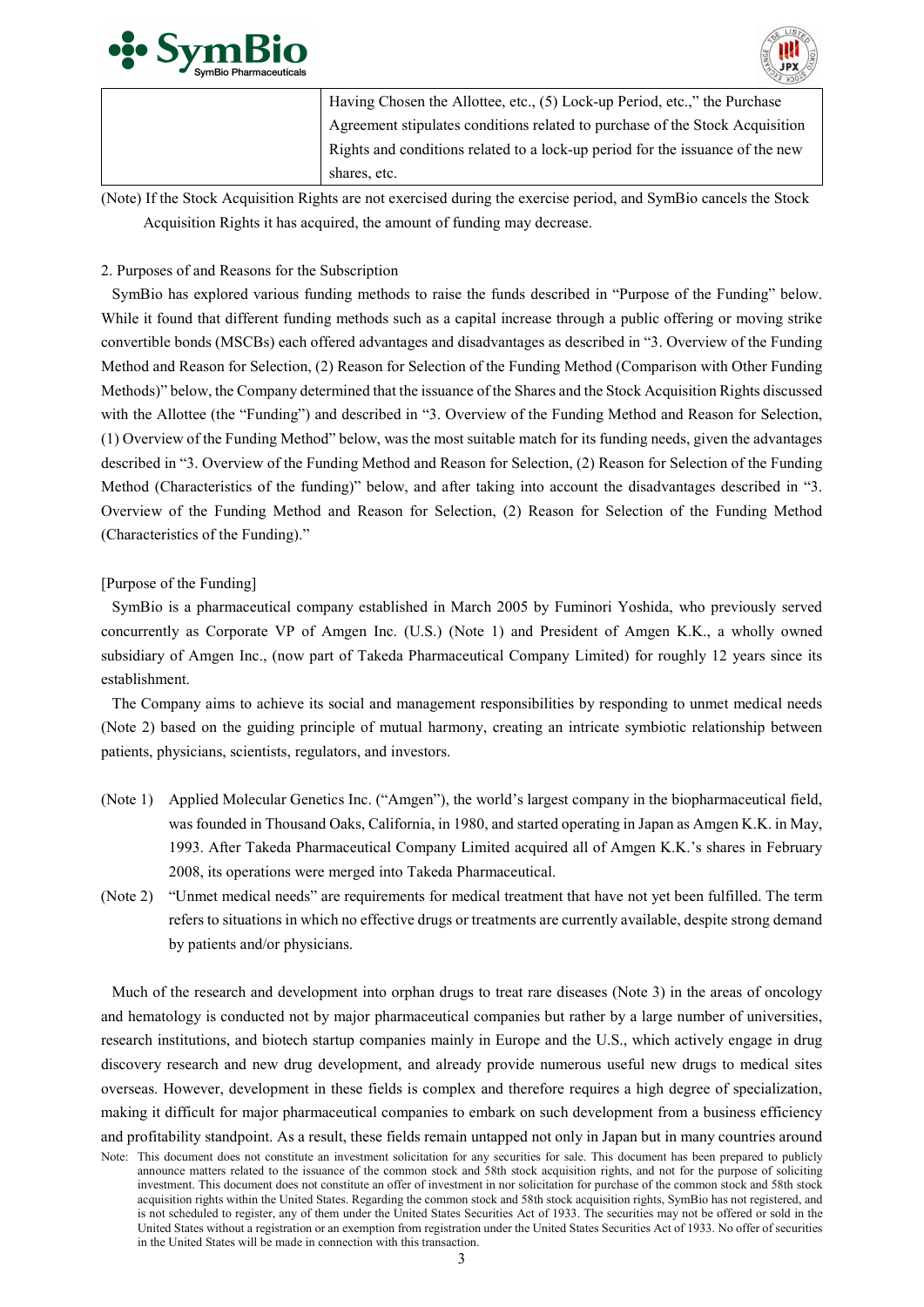



the world. SymBio regards underserved therapeutic areas with extremely significant medical needs as business opportunities, and it concentrates particularly on the areas of oncology and hematology, where high barriers to entry exist due to the high degree of specialization required. In this sense, it is the first specialty pharmaceutical company (Note 4) in Japan. Rather than exploring opportunities to in-license and develop new "blockbuster" drugs (drugs with sales exceeding ¥100 billion), the Company channels its resources into the development of drugs for underserved markets where medical needs are high despite limited patient numbers. Holding multiple drug approvals and new drug candidates in these key therapeutic areas, the Company has built a solid pipeline portfolio with the aim of achieving high profitability with high-value products and services and operating sustainable businesses.

SymBio was founded with the corporate mission of developing and supplying new drugs to serve these types of underserved markets. It regards short-term development of drugs for patients who face treatment problems due to the lack of development of new drugs, and the rapid delivery of therapeutic drugs as its top priority, and it aims to concurrently fulfill its corporate mission and achieve sustainable growth as a company by contributing to medicine and the healthy development of the pharmaceutical industry.

- (Note 3) The rare-disease field is one in which the number of patients requiring drugs is small. Drugs for this field are called "orphan drugs." The Japanese Ministry of Health, Labour and Welfare (MHLW) has established an orphan drug designation system for drugs meeting criteria such as treating a serious disease that affects less than 50,000 people in Japan, and being highly necessary as a medical treatment. Once the designation is obtained, a drug enjoys various advantages including expediting the time from regulatory submission for review of the drug to approval, and the extension of the re-examination period for up to 10 years.
- (Note 4) A specialty pharmaceutical company is a company that develops new drugs and has earned a certain degree of recognition, including internationally, for its research and development capabilities in a specialized field (according to the definition included in the "2007 Pharmaceutical Industry Vision" of the MHLW).

Two well-known characteristics of the drug discovery business are that the development of new drugs requires massive amounts of investment over a long period of time, and that probability for success in research and development is extremely low. It is said that, as a general rule, the probability of a compound that is deemed to have some type of biological or physiological activity (Note 5) in a research laboratory being approved as a new drug is only one in 20,000 to 25,000 (source: "Pharmaceutical Industry Textbook 2020–2021," Japan Pharmaceutical Manufacturers Association). Further, it has become increasingly difficult to maintain the profitability of approved drugs over the long term, in large part because drug prices are now revised down annually following a major overhaul in the Japanese drug price system in 2018. SymBio has developed a business model that takes into account these challenges of the drug discovery business.

To reduce the various risks and costs associated with development, rapidly and reliably advance clinical trials for new drug candidates, and accordingly expedite the period from the start of development to approval of the new drug, the Company mainly targets compounds for which a proof of concept (POC) (Note 6) has already been established in human subjects, and for which preclinical and clinical trial data are available. It uses its proprietary search network and evaluation process to identify new compounds, which are first screened in-house by a team of specialized staff with extensive internal experience. Thereafter, its Scientific Advisory Board (SAB) (Note 7) determines the final inlicensing candidate after rigorous evaluation by external experts who possess a wealth of experience at the forefront of therapeutic research in related fields.

Through this rigorous selection process conducted by internal and external experts, SymBio continually secures rights to develop, manufacture, and market drugs—chiefly drugs in the areas of oncology and hematology for which a POC has been established in human subjects, developed by pharmaceutical companies, biotech startup companies,

Note: This document does not constitute an investment solicitation for any securities for sale. This document has been prepared to publicly announce matters related to the issuance of the common stock and 58th stock acquisition rights, and not for the purpose of soliciting investment. This document does not constitute an offer of investment in nor solicitation for purchase of the common stock and 58th stock acquisition rights within the United States. Regarding the common stock and 58th stock acquisition rights, SymBio has not registered, and is not scheduled to register, any of them under the United States Securities Act of 1933. The securities may not be offered or sold in the United States without a registration or an exemption from registration under the United States Securities Act of 1933. No offer of securities in the United States will be made in connection with this transaction.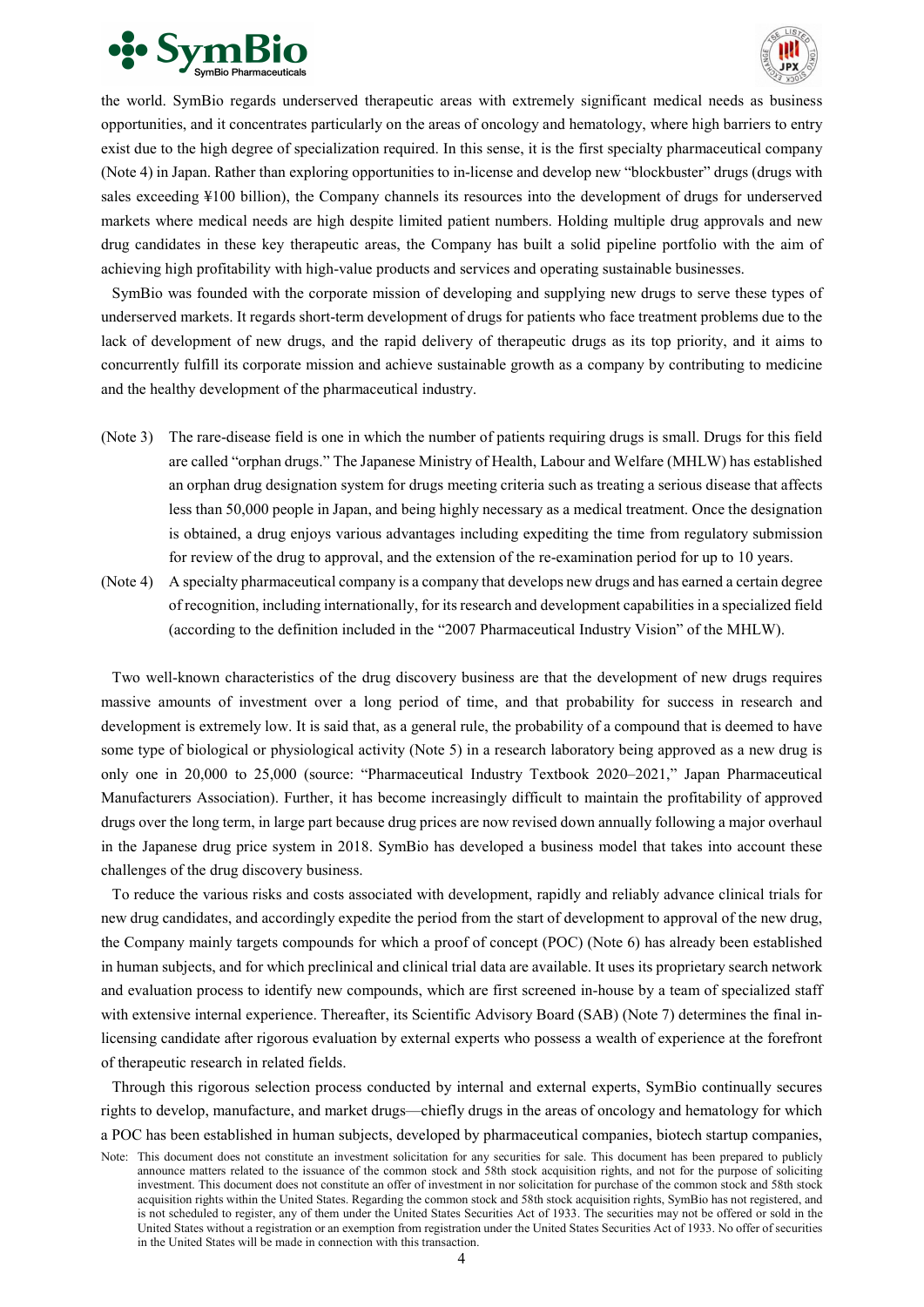



and other parties—around the world, particularly in Japan, Asian countries, Europe, and the U.S., and accordingly operates a sustainable business. In addition to the aforementioned selection process, a key factor in being able to inlicense commercially viable and attractive drug candidates with a high probability of success has been gaining a favorable reputation among licensers, which provide the drug candidates under development, by virtue of development capabilities in highly complex therapeutic fields such as oncology and hematology. Such a reputation hinges on (1) the formulation of appropriate clinical trial protocols, (2) the selection of appropriate clinical trial subjects for the treatment under development, and (3) the presence of competent development staff with a high degree of specialization who can build and maintain fair relationships with medical professionals in the relevant areas. The combination of these three factors has powered the Company's development capabilities, facilitating steady yet rapid development. In the case of the anticancer agent SyB L-0501, the Company deployed a development team mainly composed of human resources who have experience working at development units of major pharmaceutical companies with a track record in the areas of oncology and hematology. The team managed to complete the process from in-licensing to approval filing in only four years, from 2005 to 2009. This achievement not only earned the Company high praise from licensers, partners, and companies that develop in-licensing drug candidates, but also contributed to a subsequent increase in the number of in-licensing candidates being considered by the Company and multiple in-licensed drugs being added to the Company's product pipeline.

On the development front, SymBio mainly handles tasks that are central to its fundamental development strategy such as design of clinical trials, cooperation with overseas studies, and coordination with medical professionals. It outsources routine development work to a contract research organization (CRO) (Note 8), relying on external resources, and manufacturing work to the original licensor or pharmaceutical companies in Japan or overseas deemed trustworthy by the Company.

In terms of sales, SymBio had sold its products in Japan through Eisai Co., Ltd. under a business partnership agreement concluded in August 2008. However, as this agreement was set to expire in December 2020, the Company began preparations to build its own salesforce for domestic sales of TREAKISYM® (Note 9) from October 2018. Specifically, the Company formed a nationwide salesforce composed of medical representatives (MRs) (Note 10) with extensive expertise in the areas of oncology and hematology, pushed ahead with the development of distribution and logistics functions, formulated marketing strategies and plans, and worked to strengthen its marketing systems used to conduct market surveys. Through such initiatives, it cultivated favorable relationships with key opinion leaders (KOL) (Note 11) in the relevant therapeutic fields, ascertained precise medical needs, conducted market research, prepared systems to captures various data and expertise, and ultimately transitioned to its own salesforce upon the expiration of the aforementioned agreement in December 2020 as scheduled.

- (Note 5) Physiological activity is the property of chemical substances having an effect on specific physiological, regulatory functions of the body. Physiologically active chemical substances can be applied in treatments for rare diseases, in which case they become pharmaceuticals.
- (Note 6) Proof of concept (POC) means confirming the efficacy and safety of a new drug candidate in clinical trials and verifying its practical potential.
- (Note 7) The Scientific Advisory Board (SAB) of SymBio creates a product portfolio with a balanced risk–return trade-off selected from a vast number of drug candidates from around the world, and formulates the pipeline strategy by exchanging opinions and proposals and engaging in thorough discussion from different professional standpoints about factors such as the degree of medical demand and profitability. As such, it is an essential evaluation body of the Company. The SAB convenes two to three times per year, and is attended by highly experienced clinicians and fundamental scientists with an excellent track record from around the world, who serve as advisors on drug discovery research and new drug development to
- Note: This document does not constitute an investment solicitation for any securities for sale. This document has been prepared to publicly announce matters related to the issuance of the common stock and 58th stock acquisition rights, and not for the purpose of soliciting investment. This document does not constitute an offer of investment in nor solicitation for purchase of the common stock and 58th stock acquisition rights within the United States. Regarding the common stock and 58th stock acquisition rights, SymBio has not registered, and is not scheduled to register, any of them under the United States Securities Act of 1933. The securities may not be offered or sold in the United States without a registration or an exemption from registration under the United States Securities Act of 1933. No offer of securities in the United States will be made in connection with this transaction.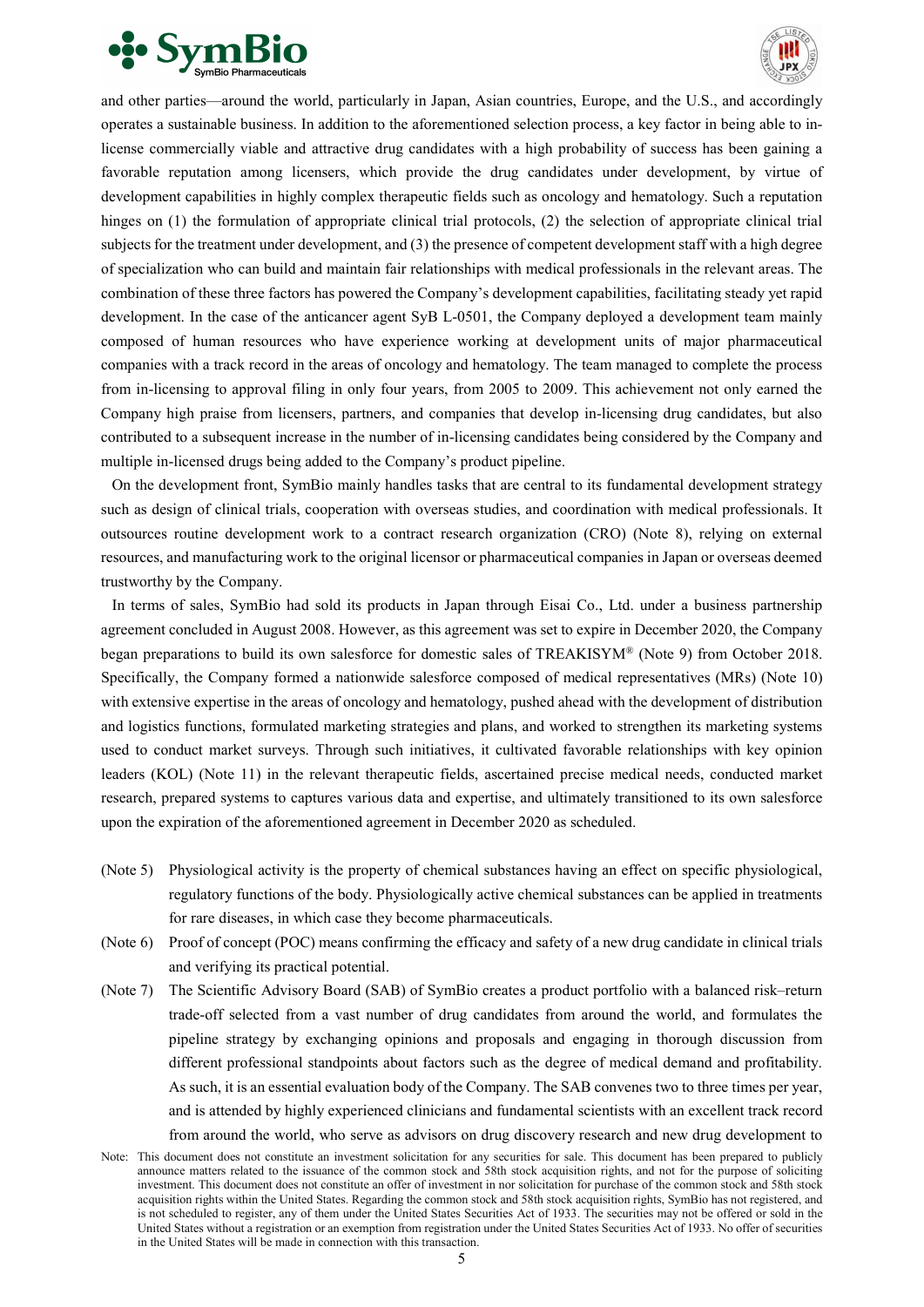



the Company.

- (Note 8) A contract research organization (CRO) is an organization that undertakes certain operations under contract for pharmaceutical companies, thus supporting the latter in their efforts to conduct development activities without delay. The details of the commissioned activities may include monitoring to ensure that clinical trials are carried out in accordance with clinical trial protocols and clinical data management.
- (Note 9) TREAKISYM® (development code: SyB L-0501, generic name: bendamustine hydrochloride or bendamustine hydrochloride hydrate)
- (Note 10) Medical representatives (MRs) possess expert knowledge about the pharmaceutical products supplied by the Company, and mainly provide, collect, and disseminate information regarding the quality, efficacy, safety, and other aspects of such products when visiting medical institutions and holding meetings with medical professionals.
- (Note 11) Key opinion leaders are physicians who wield influence over peers in their therapeutic field.

Note: This document does not constitute an investment solicitation for any securities for sale. This document has been prepared to publicly announce matters related to the issuance of the common stock and 58th stock acquisition rights, and not for the purpose of soliciting investment. This document does not constitute an offer of investment in nor solicitation for purchase of the common stock and 58th stock acquisition rights within the United States. Regarding the common stock and 58th stock acquisition rights, SymBio has not registered, and is not scheduled to register, any of them under the United States Securities Act of 1933. The securities may not be offered or sold in the United States without a registration or an exemption from registration under the United States Securities Act of 1933. No offer of securities in the United States will be made in connection with this transaction.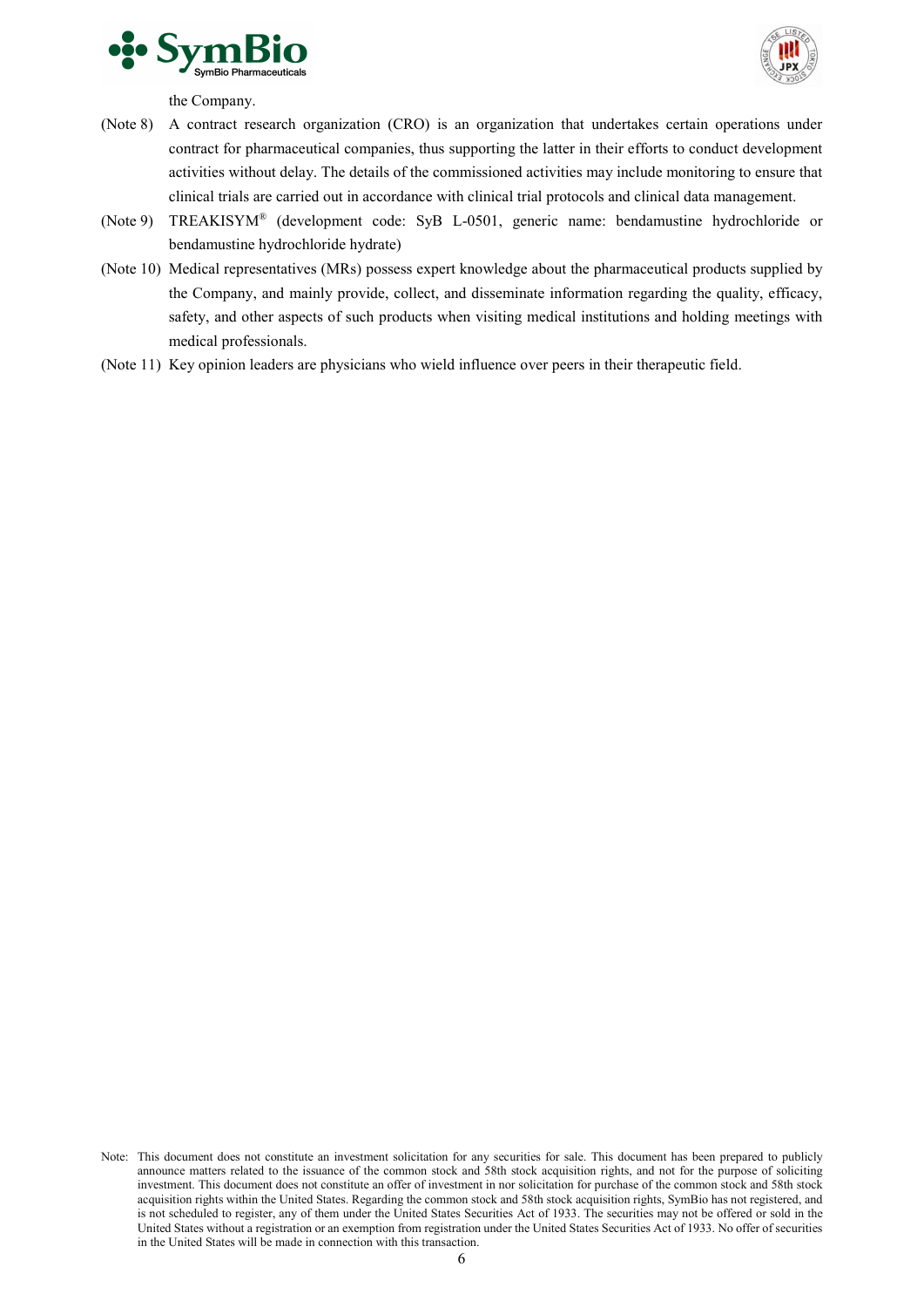



To achieve success in the aforementioned operations, SymBio mainly pursues the following five business strategies. (a) Reducing development risk through post-POC strategy

As a rule, the drug candidates in-licensed by SymBio (Note 12) are mainly drug candidates for which a POC has already been established in human subjects. Consequently, the Company targets drug candidates that are in a relatively late stage of clinical development or are already on the market overseas. It is able to mitigate development risk by using in-licensed drug candidates that have already undergone development overseas and have been confirmed to be effective and safe as a new drug in human subjects. It uses existing clinical data available overseas to expedite development timelines, reduce development costs, and increase the likelihood of securing regulatory approvals in Japan and other countries around the world.

- (Note 12) In-licensed drug candidates are compounds developed by other companies for which SymBio considers acquiring development and other rights as a development candidate.
- (b) Building a high-quality pipeline with exceptional search and evaluation capabilities

SymBio's drug search engine is connected to a diverse network of pharmaceutical and bio venture companies, enabling it to select promising drug candidates from a vast number of chemical compounds based on careful review by internal experts. The final in-licensing candidates are carefully evaluated by Scientific Advisory Board (SAB) members with a wealth of experience at the forefront of research, and determined based on their advice and assessment. This advanced screening process up to the final selection of drug candidates, coupled with the post-POC strategy (which involves in-licensing drug candidates whose efficacy and safety have already been confirmed overseas), reduces development risk and expedites development timelines. It also helps the Company understand whether the drug candidates could meet healthcare needs (i.e., whether they are needed in medical settings), and improves the accuracy of earnings projections after a product launch.

(c) Controlling fixed costs through labless/fabless strategy (Note 13)

SymBio does not operate any proprietary research or manufacturing facilities, which are a major source of fixed costs. In the absence of such facilities, once drug candidates are searched and in-licensed, the Company focuses on value-added activities such as the formulation and implementation of development strategies, and outsources other necessary routine procedures. This enables the Company to reduce drug development costs while maintaining a flexible financial strategy.

- (Note 13) A labless/fabless strategy allows SymBio to avoid the risks of procuring and holding research facilities, production facilities, and human resources, and channel or concentrate its limited management resources into value-added areas such as planning, development, design, and marketing.
- (d) Achieving high business efficiency through "blue ocean" strategy (Note 14)

Many standard drugs used overseas cannot be prescribed in Japan, and it is not uncommon for a new drug to be launched in Japan nearly five years behind its initial approval overseas. Referred to as "drug lag," this problem continues to intensify and has led to the term "cancer patient refugee" being coined. The drug lag is particularly conspicuous in SymBio's strategic drug development areas of refractory cancer and hematological diseases. Japan constitutes a large market for anticancer agents that continues to expand with the aging population. However, because anticancer agents have a wide range of indications and are broken up by the type of tumor, many therapeutic areas only have a limited number of patients. Developing new agents in these therapeutic areas is difficult and requires an extremely high degree of specialization, making these areas often financially unattractive

Note: This document does not constitute an investment solicitation for any securities for sale. This document has been prepared to publicly announce matters related to the issuance of the common stock and 58th stock acquisition rights, and not for the purpose of soliciting investment. This document does not constitute an offer of investment in nor solicitation for purchase of the common stock and 58th stock acquisition rights within the United States. Regarding the common stock and 58th stock acquisition rights, SymBio has not registered, and is not scheduled to register, any of them under the United States Securities Act of 1933. The securities may not be offered or sold in the United States without a registration or an exemption from registration under the United States Securities Act of 1933. No offer of securities in the United States will be made in connection with this transaction.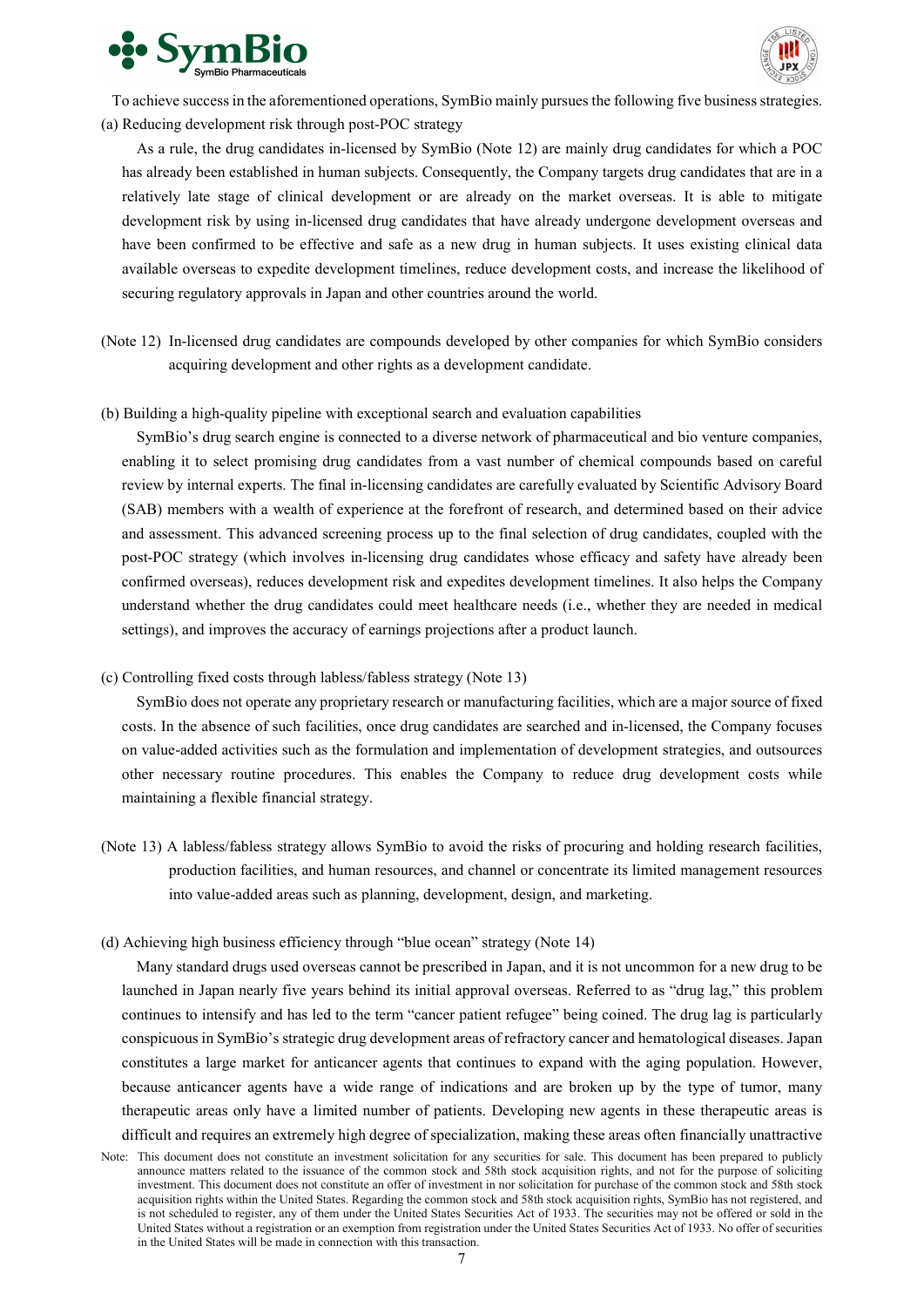



for larger pharmaceutical companies to pursue. This is said to be part of the cause of the delay in drugs coming to market. On the other hand, SymBio believes that obtaining approval and launching a new drug in one of these less competitive therapeutic areas creates an opportunity to achieve further growth and profitability by continuously expanding indications and bringing new products to the market.

(Note 14) A "blue ocean" strategy means a strategy of redefining the market, avoiding marketplaces with fierce competition in which rivals seeks to gain limited market share (referred to as "red oceans"), and instead creating an unexploited market with reduced competition (referred to as "blue oceans") in an effort to maximize profits while providing high-value products and services to customers.

#### (e) Going global beyond Asia

To date, SymBio has mainly operated its businesses in Japan and other countries in Asia. However, amid a major transformation in the business environment of the Japanese healthcare industry, the Company cannot hope to evolve substantially if its operations remain confined to Asia. For this reason, the Company searches for and evaluate new drug candidates with an eye toward global development. In September 2019, the Company concluded an exclusive global licensing agreement for antiviral drug brincidofovir ("BCV") with Chimerix Inc. (head office: North Carolina). Under this agreement, the Company acquired the exclusive rights for the worldwide development, marketing, and manufacture of BCV for all human indications, excluding smallpox.

In March 2021, the Company filed an Investigational New Drug (IND) application with the U.S. Food and Drug Administration (FDA) to start a Phase II clinical trial primarily in pediatric patients (including adults) suffering from adenovirus (AdV) infections after hematopoietic stem cell transplantation. In April 2021, the FDA granted the development program a fast-track designation. In August 2021, the investigational drug was administered to the first patient enrolled in the study (first patient in or FPI). Further, in January 2022, the Company filed a Clinical Trial Application (CTA) with the Medicines and Healthcare products Regulatory Agency (MHRA) of the U.K.

Based on the efficacy and safety findings from clinical trials targeting AdV infections, the Company plans to investigate the efficacy of BCV against a range of double-stranded DNA (dsDNA) viral infections (Note 15) after hematopoietic stem cell transplantation, and expand target indications to include multiple viral infections. It also plans to explore the possibility of expanding target areas to viral infections associated with kidney and other organ transplants, cancer, or other treatments. In doing so, it aims to expand the market for BCV and maximize the drug's business value.

(Note 15) Double-stranded DNA (dsDNA) viruses include adenoviridae, polyomaviridae, papillomaviridae, poxviridae families of viruses, such as cytomegalovirus (CMV), adenovirus (AdV), Epstein-Barr virus (EBV), herpes virus (HV), BK virus (BKV), papillomavirus, and smallpox virus

# [Progress with SymBio's Development Pipeline]

SymBio currently has the following pipeline products under development: SyB L-0501 (TREAKISYM® FD formulation), SyB L-1101 (rigosertib injection), SyB C-1101 (rigosertib oral), SyB L-1701 (TREAKISYM® RTD formulation), SyB L-1702 (TREAKISYM® RI injection), and SyB V-1901 (brincidofovir). It will continue to inlicense candidate drugs to further expand and build its pipeline portfolio with a balanced risk–return trade-off.

Note: This document does not constitute an investment solicitation for any securities for sale. This document has been prepared to publicly announce matters related to the issuance of the common stock and 58th stock acquisition rights, and not for the purpose of soliciting investment. This document does not constitute an offer of investment in nor solicitation for purchase of the common stock and 58th stock acquisition rights within the United States. Regarding the common stock and 58th stock acquisition rights, SymBio has not registered, and is not scheduled to register, any of them under the United States Securities Act of 1933. The securities may not be offered or sold in the United States without a registration or an exemption from registration under the United States Securities Act of 1933. No offer of securities in the United States will be made in connection with this transaction.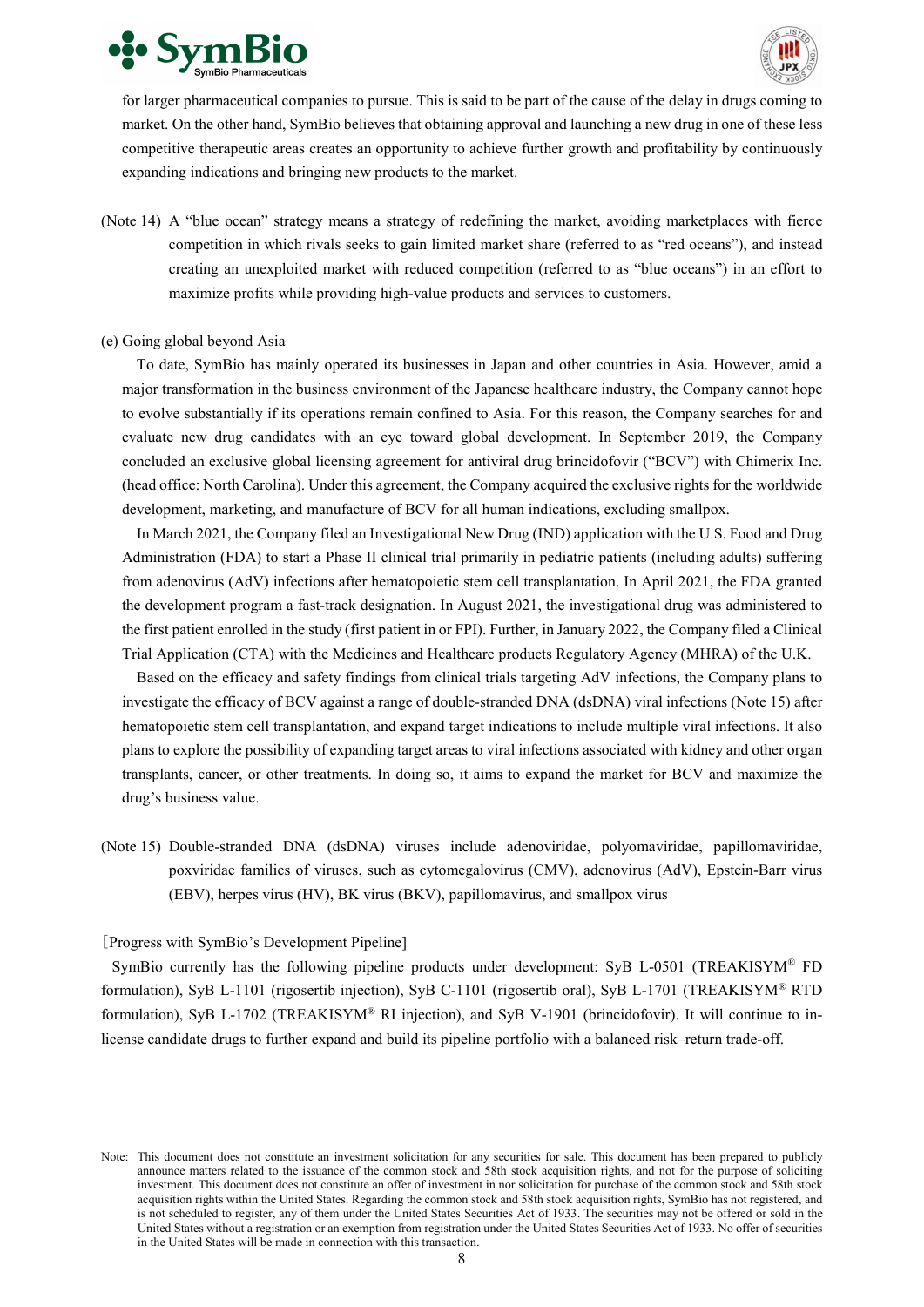



| <b>Product</b>                                                              | <b>Indication</b>                                                                                             | <b>Phase I</b>                       | Phase II                                   | <b>Phase III</b>                     | <b>NDA</b> | <b>MA</b> |
|-----------------------------------------------------------------------------|---------------------------------------------------------------------------------------------------------------|--------------------------------------|--------------------------------------------|--------------------------------------|------------|-----------|
|                                                                             | r/r Low-grade NHL/MCL                                                                                         | <b>Approved October 2010</b>         |                                            |                                      |            |           |
| <b>SyB L-0501</b><br><b>TREAKISYM®</b>                                      | <b>CLL</b>                                                                                                    | <b>Approved August 2016</b>          |                                            |                                      |            |           |
| <b>Freeze-dried</b>                                                         | 1st line Low-grade NHL/MCL                                                                                    | <b>Approved December 2016</b>        |                                            |                                      |            |           |
|                                                                             | r/r DLBCL                                                                                                     | <b>Approved March 2021</b>           |                                            |                                      |            |           |
| <b>SyB L-1701</b><br><b>TREAKISYM®</b>                                      | All except for r/r DLBCL                                                                                      |                                      |                                            | <b>Approved September 2020</b>       |            |           |
| Liquid (Ready-<br>to-Dilute)                                                | r/r DLBCL                                                                                                     |                                      |                                            | <b>Approved April 2021</b>           |            |           |
| <b>SyB L-1702</b><br><b>TREAKISYM®</b><br><b>Liquid (Rapid</b><br>Infusion) | All                                                                                                           |                                      |                                            | <b>Approved February 2022</b>        |            |           |
|                                                                             | <b>Adenovirus infection after allogeneic</b><br>hematopoietic stem cell transplantation<br>(Global) (US · UK) |                                      |                                            | Multinational phase II study ongoing |            |           |
| <b>SyB V-1901</b><br><b>Brincidofovir IV</b>                                | <b>BKV</b> infection<br>post kidney transplantation<br>(Global) (JPN · AU)                                    |                                      | <b>Preparing for clinical trial</b>        |                                      |            |           |
|                                                                             | <b>CMV infection GBM</b><br>(Global) (US)                                                                     | (Preclinical study<br>ongoing)       |                                            |                                      |            |           |
| <b>SyB L-1101</b><br><b>Rigosertib IV</b>                                   | Relapse/ refractory high risk MDS<br>monotherapy                                                              |                                      | Global phase III study additional analysis |                                      |            |           |
| <b>SyB C-1101</b>                                                           | Relapse/ refractory high risk MDS                                                                             | <b>Japan study</b><br>completed      |                                            |                                      |            |           |
| <b>Rigosertib Oral</b>                                                      | 1 <sup>st</sup> line high risk MDS combination<br>with AZA                                                    | Global phase I/II study<br>completed |                                            |                                      |            |           |

(1) [Anticancer agents: SyB L-0501 (FD formulation), SyB L-1701 (RTD formulation), SyB L-1702 (RI injection), (generic name: bendamustine hydrochloride or bendamustine hydrochloride hydrate, trade name:

TREAKISYM®)]

Bendamustine hydrochloride (the generic name), the active pharmaceutical ingredient of SyB L-0501, is an anticancer agent that has been in use for a number of years in Germany under the trade name of Ribomustin® for the treatment of non-Hodgkin's lymphoma, multiple myeloma, and chronic lymphocytic leukemia. The Company decided to in-license this product because there is currently no effective medication for the indications of recurrent/refractory low-grade non-Hodgkin's lymphoma and mantle cell lymphoma. These are underserved therapeutic areas aligned with the Company's corporate mission and also fall within one of SymBio's targeted therapeutic fields (hematologic cancer).

In July 2018, the use of TREAKISYM® in combination with rituximab (BR therapy) was newly added to the Guidelines for Tumors of Hematopoietic and Lymphoid Tissues issued by the Japan Society of Hematology, and became recommended as a standard treatment for all previously approved indications (relapsed or refractory lowgrade Non-Hodgkin's lymphoma [NHL], mantle cell lymphoma [MCL], first-line treatment of low-grade NHL and MCL, and chronic lymphocytic leukemia [CLL]). Accordingly, TREAKISYM® has been positioned as a standard treatment for malignant lymphoma both in name and substance.

In addition to the already-approved indications, SymBio has conducted a Phase III clinical trial for TREAKISYM® targeting recurrent/refractory diffuse large B-cell lymphoma (r/r DLBCL). Based on a favorable response rate that exceeded expected levels, the primary endpoint of the study, the Company filed an application for a partial change to its manufacturing and marketing authorization in May 2020, and received the approval in March 2021.

Note: This document does not constitute an investment solicitation for any securities for sale. This document has been prepared to publicly announce matters related to the issuance of the common stock and 58th stock acquisition rights, and not for the purpose of soliciting investment. This document does not constitute an offer of investment in nor solicitation for purchase of the common stock and 58th stock acquisition rights within the United States. Regarding the common stock and 58th stock acquisition rights, SymBio has not registered, and is not scheduled to register, any of them under the United States Securities Act of 1933. The securities may not be offered or sold in the United States without a registration or an exemption from registration under the United States Securities Act of 1933. No offer of securities in the United States will be made in connection with this transaction.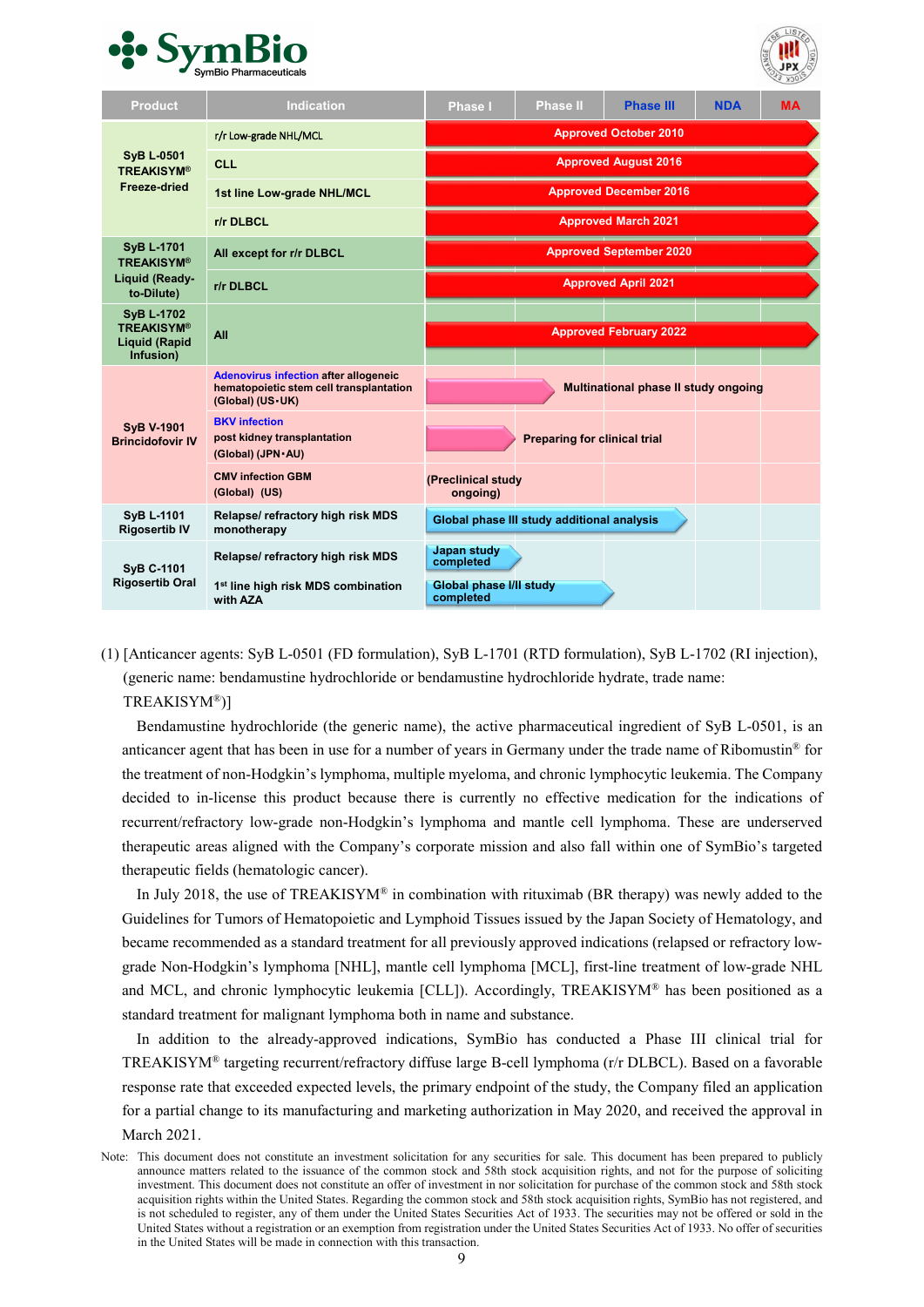



In September 2017, SymBio entered into an exclusive license agreement with Eagle Pharmaceuticals, Inc. (head office: New Jersey, U.S.) to develop and commercialize TREAKISYM® liquid formulations (ready-to-dilute [RTD] formulation and rapid infusion [RI] injection [Note 17]) in Japan. It received approval to manufacture and market the RTD formulation in September 2020, and launched the drug in January 2021. After the clinical trial to confirm the safety of the RI injection had been completed, the Company filed for a partial change to its manufacturing and marketing authorization, and received the approval in February 2022.

Compared to the conventional freeze-dried (FD) formulation, the RTD formulation does not require complicated manual dissolution procedures, thus reducing the time required for such procedures and considerably reducing the burden on healthcare providers. The RI injection further adds value by substantially reducing the administration time compared to the one hour required for the conventional FD and RTD formulations, thereby significantly reducing the burden on both patients and healthcare providers.

- (Note 16) Non-Hodgkin's lymphoma (NHL) refers to malignant lymphoma other than Hodgkin's lymphoma. Malignant lymphoma is a cancer of the lymphatic system in which lymphocytes develop malignant growths. The majority of Japanese malignant lymphoma patients are suffering from NHL.
- (Note 17) Ready-to-dilute (RTD) and rapid infusion (RI) are pre-dissolved liquid formulations that differ from the conventional freeze-dried (FD) formulation. The RTD formulation significantly reduces the preparation time and the RI injection substantially reduces infusion duration from the one hour required previously, thus substantially reducing the burden on the patient and providing significant added value to healthcare professionals compared to the FD formulation.
- (2) [Anticancer agents: SyB L-1101 (intravenous formulation) and SyB C-1101 (oral formulation) (generic name: rigosertib sodium)]

U.S. licensor Onconova Therapeutics, Inc. (head office: Pennsylvania, U.S.) has conducted global Phase III clinical trials (INSPIRE study) of the intravenous formulation of rigosertib for higher-risk myelodysplastic syndromes (HR-MDS) which failed to respond to the current standard treatment with hypomethylating agents, relapsed after treatment under the current standard of care, or were intolerant to hypomethylating agents; the primary endpoint of the study is overall survival. In August 2020, Onconova announced that the primary endpoint—improved survival compared to physician's choice of treatment—was not met. The Company is responsible for clinical development in Japan, and is reviewing ways to use the findings from the additional analysis of the INSPIRE study in the future development of rigosertib.

(3) [Antiviral drug: SyB V-1901 (generic name: brincidofovir)]

In September 30, 2019, the Company concluded an exclusive global licensing agreement for the intravenous and oral formulations of antiviral drug brincidofovir (SyB V-1901; "BCV IV" and "BCV Oral") with Chimerix Inc. Under this agreement, the Company acquired the exclusive rights for the worldwide development, marketing, and manufacture of BCV for all indications, excluding smallpox.

The Company has decided to prioritize the global development of the intravenous formulation of BCV primarily in Japan, the U.S., and Europe, targeting adenovirus (AdV) infections occurring after hematopoietic stem cell transplantation—a niche area with a high unmet medical need.

Based on the efficacy and safety findings from clinical trials targeting AdV infections, the Company plans to investigate the efficacy of BCV against a range of double-stranded DNA (dsDNA) viral infections (Note 15) after hematopoietic stem cell transplantation, and expand target indications to include multiple viral infections. It also plans to explore the possibility of expanding target areas to viral infections associated with kidney and other organ

Note: This document does not constitute an investment solicitation for any securities for sale. This document has been prepared to publicly announce matters related to the issuance of the common stock and 58th stock acquisition rights, and not for the purpose of soliciting investment. This document does not constitute an offer of investment in nor solicitation for purchase of the common stock and 58th stock acquisition rights within the United States. Regarding the common stock and 58th stock acquisition rights, SymBio has not registered, and is not scheduled to register, any of them under the United States Securities Act of 1933. The securities may not be offered or sold in the United States without a registration or an exemption from registration under the United States Securities Act of 1933. No offer of securities in the United States will be made in connection with this transaction.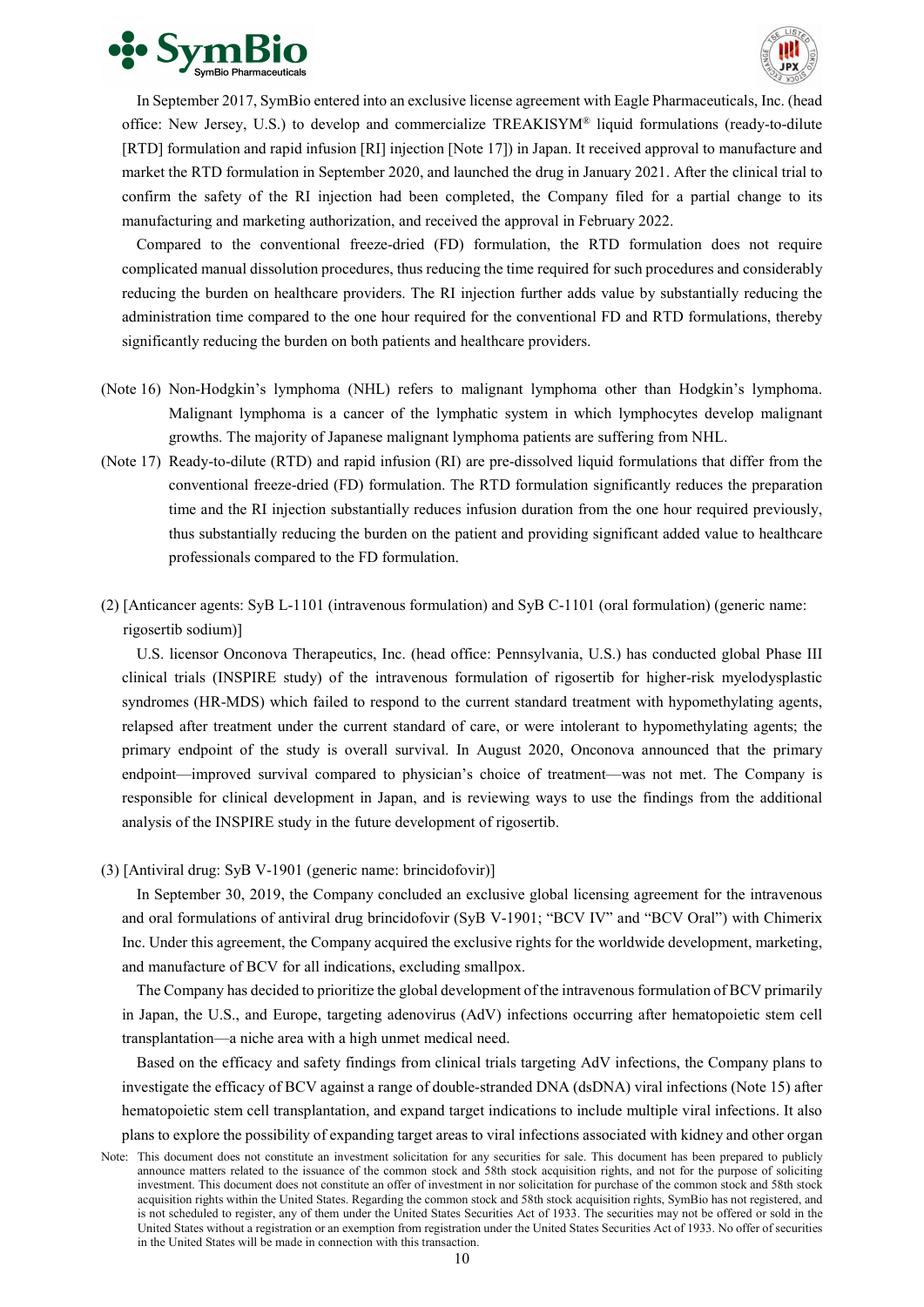



transplants, cancer, or other treatments. In doing so, it aims to expand the market for BCV and maximize the drug's business value.

In clinical studies conducted by Chimerix in Europe and the U.S., BCV Oral has been shown to have strong antiviral activity against a broad range of viruses. BCV Oral's antiviral activity against a range of dsDNA viruses suggests that BCV IV may also be safe and effective in the prevention and treatment of various viral infections following hematopoietic stem cell transplantation.

As noted in the Summary of Financial Statements for the Fiscal Year Ended December 31, 2021 [Japanese GAAP] (Non-consolidated) released on February 10, 2022 (the "Summary of Financial Statements Dated February 10, 2022"), SymBio achieved profitability—its top management priority—during the year, recording net sales of ¥8,256 million and profit of ¥2,032 million. Its cash and deposits stood at ¥3,860 million as of the end of December 2021. Further, the Company forecasts net sales of ¥10,992 million and profit of ¥1,480 million in FY 2022. In addition, as notified in its Summary of Financial Statements for the First Three Months of Fiscal Year Ending December 31, 2022 [Japanese GAAP] (Consolidated) released on May 11, 2022, the Company continued to operate in the black, recording net sales of ¥2,315 million and profit of ¥163 million. Its cash and deposits stood at ¥4,182 million as of the end of March 2022.

As noted in the Summary of Financial Statements Dated February 10, 2022, the Company achieved profitability its top management priority—during the year. It has positioned the period from 2022 as "a second stage of growth," and formulated the following key management strategies to realize its medium- to long-term goal of evolving into a true global specialty pharmaceutical company: (1) launch the next product after TREAKISYM<sup>®</sup> by promoting development of brincidofovir (BCV), (2) take business global through full-scale operation of SymBio Pharma USA, Inc. (SPU), (3) expand and enhance product portfolio by establishing a product strategy division, and (4) develop new treatments by promoting joint research with academic institutions in Japan and overseas.

(1) In an effort to launch the next products after TREAKISYM® into the market through further development of brincidofovir, SymBio has started clinical trials or is making preparations for such studies targeting four indications or therapeutic areas. One such initiative is a Phase II clinical trial targeting AdV infections after hematopoietic stem cell transplantation in pediatric patients (including adults). The investigational drug was administered to the first patient enrolled (first patient in or FPI) in the U.S. in August 2021, and the Company filed a Clinical Trial Application (CTA) to the Medicines and Healthcare products Regulatory Agency (MHRA) of the U.K. in January 2022. The Company is also making preparations for clinical development targeting BK virus nephropathy after kidney transplantation. Separately, it is considering development targeting Epstein-Barr (EB) virus-related diseases such as difficult-to-treat multiple sclerosis, as well as post-COVID-19 conditions assumed to be associated with EB virus, and taking related steps. In addition to strong antiviral effects, brincidofovir is expected to have antitumor effects. Through joint research with the National Cancer Centre Singapore and the Brain Tumor Center of the Department of Neurological Surgery at the University of California, San Francisco (UCSF), the Company is investigating new indications for brincidofovir in oncology, including rare brain tumors and Epstein-Barr (EB) virus-positive lymphoma. In March 2022, it began joint research with Brown University in the U.S. to investigate the anti-tumor effects of brincidofovir on cytomegalovirus-associated glioblastoma (GBM).

(2) Ahead of the full-scale operation of SymBio Pharma USA, Inc. (SPU), which will take SymBio's business global, Dr. Carolyn Yanavich, who was formerly appointed as the Vice President and Head of Project Management and Clinical Operations of SPU in October 2021, was appointed as President, Chief Operating Officer, and Chief Development Officer of SPU in April 2022 to further expand the global development structure of the Company. She is expected to spearhead and accelerate the global development plan for the antiviral drug brincidofovir, with SymBio Pharma USA serving as a driving force behind the international clinical trials.

Note: This document does not constitute an investment solicitation for any securities for sale. This document has been prepared to publicly announce matters related to the issuance of the common stock and 58th stock acquisition rights, and not for the purpose of soliciting investment. This document does not constitute an offer of investment in nor solicitation for purchase of the common stock and 58th stock acquisition rights within the United States. Regarding the common stock and 58th stock acquisition rights, SymBio has not registered, and is not scheduled to register, any of them under the United States Securities Act of 1933. The securities may not be offered or sold in the United States without a registration or an exemption from registration under the United States Securities Act of 1933. No offer of securities in the United States will be made in connection with this transaction.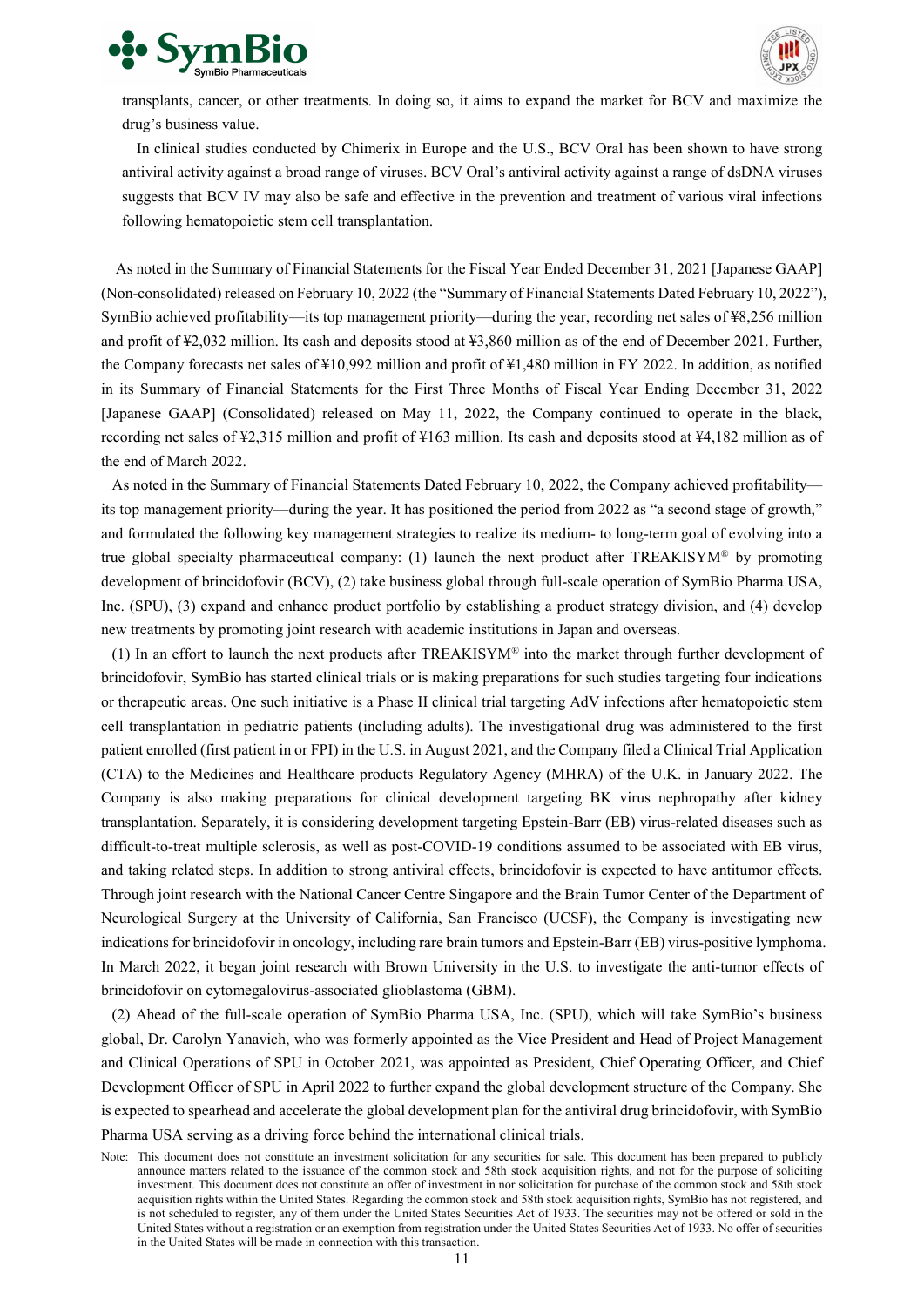



(3) With a view to expanding its product portfolio through the establishment of a product strategy division, SymBio will push ahead with the global development of brincidofovir and promote global partnerships to facilitate commercialization, continue to review multiple licensing deals, and aim to generate medium- to long-term business value as a profitable biopharmaceutical company with growth potential by searching and evaluating new drug candidates for potential in-licensing.

(4) In the development of new treatments through the promotion of joint research with academic institutions in Japan and overseas, in addition to the joint research for brincidofovir mentioned above, SymBio is actively conducting further research on TREAKISYM®, such as specified clinical research with Saitama Medical University and joint research with Kyoto University, to explore new possibilities of the drug. In addition, with regard to TREAKISYM® and rigosertib, the Company is conducting joint research with the University of Tokyo and other parties to investigate new effects of the drugs used in combination with each other as well as with other existing drugs, and to look for new indications.

To achieve these strategies, SymBio will use the earnings from TREAKISYM® to cover SG&A expenses (mainly comprising sales and personnel expenses), and need to select timely and appropriate means to build strategic partnerships and raise long-term funding for investment in research and development, which will require substantial expenditures over the long term. However, the recent external environment surrounding the Company has been affected by factors such as widespread uncertainty in the financial markets caused by the inexorable COVID-19 pandemic, interest rate hikes in the U.S. and other major countries that have spurred global price increases, and turmoil in the security environment driven by the Russian invasion of Ukraine. Taking these factors into consideration, along with the possibility of not being able to raise the necessary funding as expected in FY 2023 and beyond, the Company believes that securing the funding outlined in this document will strengthen and stabilize its financial foundations, raise its chances of evolving into a true global specialty pharmaceutical company, and contribute to an improvement in its corporate value. Further, the funds raised by the Company will be used as development funds for the antiviral drug brincidofovir, and to invest in new in-licensing and M&A for the purpose of securing long-term growth opportunities as described in "4. Amount to Be Raised, and the Use and Scheduled Disbursement Thereof."

3. Overview of the Funding Method and Reason for Selection

#### (1) Overview of the Funding Method

Under the funding structure outlined in this document, SymBio will allot the Shares and the Stock Acquisition Rights to the Allottee, and raise funds on the due date of payment for the Shares, and when the Allottee exercises the rights for the Stock Acquisition Rights.

The Company has entered into a Purchase Agreement for the Shares and the Stock Acquisition Rights (the "Purchase Agreement") with the Allottee today, on condition of the filing submitted in accordance with the Financial Instruments and Exchange Act becoming effective. The Purchase Agreement stipulates the following conditions.

# Conditions related to the Purchase of the Stock Acquisition Rights

In case SymBio or one of its core subsidiaries engage in the transactions set forth in the Purchase Agreement (such as disposing of all or substantially all assets of the Company or its subsidiaries), or if events arise that are set forth in the Purchase Agreement (such as a delisting of the shares issued by the Company), etc., if requested by the Allottee in light of material changes to the initial assumptions it held when investing in the Stock Acquisition Rights, the Company shall purchase the Stock Acquisition Rights at the price determined by the Black-Scholes model (price calculated by using the Black-Scholes model and taking into consideration the price of the common shares of the Company, volatility, the dividend payout ratio, and other factors), a widely and commonly used fair price calculation model deemed appropriate by the Company as a method to unambiguously determine the value of the Stock

Note: This document does not constitute an investment solicitation for any securities for sale. This document has been prepared to publicly announce matters related to the issuance of the common stock and 58th stock acquisition rights, and not for the purpose of soliciting investment. This document does not constitute an offer of investment in nor solicitation for purchase of the common stock and 58th stock acquisition rights within the United States. Regarding the common stock and 58th stock acquisition rights, SymBio has not registered, and is not scheduled to register, any of them under the United States Securities Act of 1933. The securities may not be offered or sold in the United States without a registration or an exemption from registration under the United States Securities Act of 1933. No offer of securities in the United States will be made in connection with this transaction.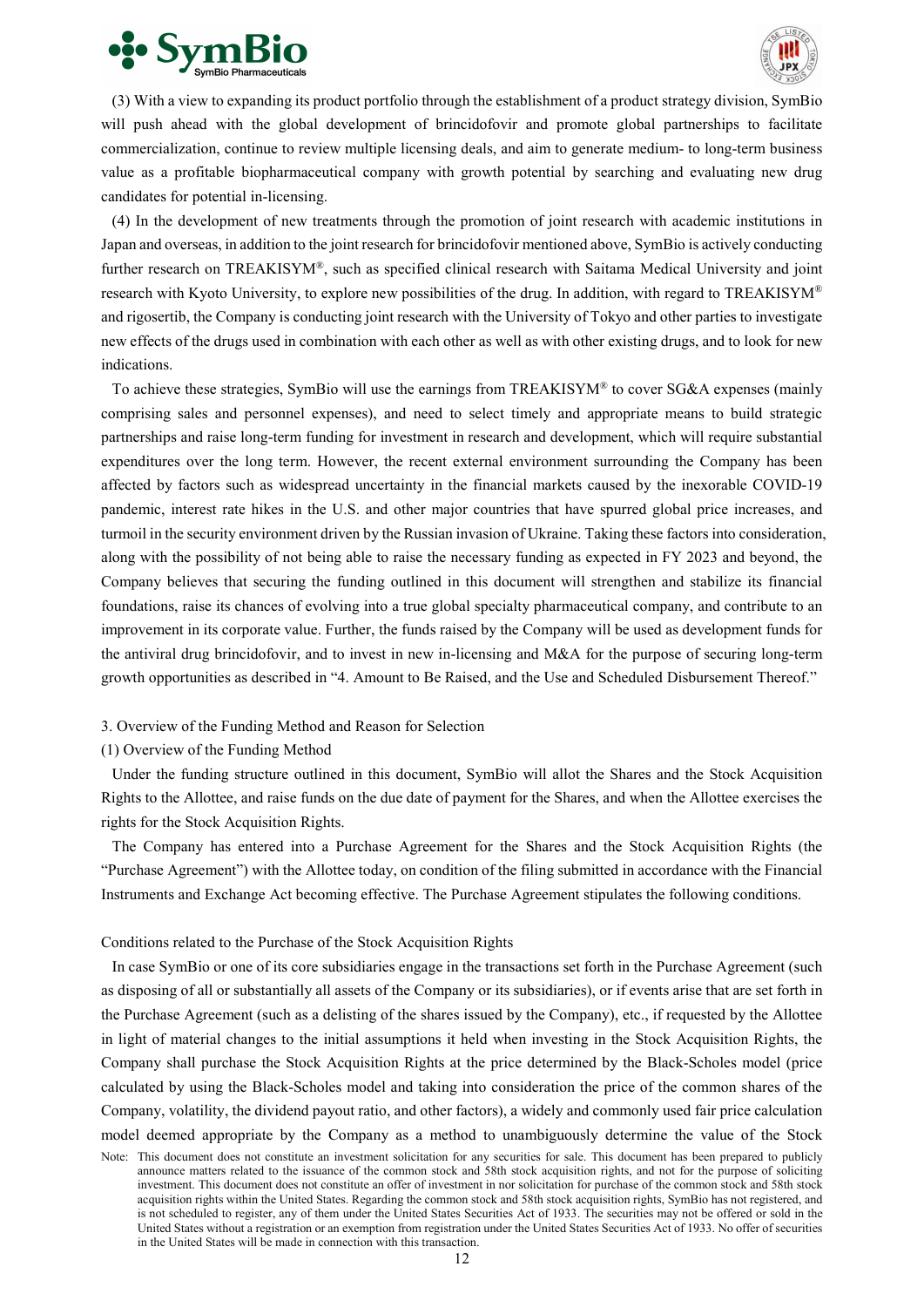



Acquisition Rights at the present time, as set forth in the Purchase Agreement.

# (2) Reason for Selection of the Funding Method

SymBio explored various funding methods to raise the funds outlined in "2. Purposes of and Reasons for the Subscription, Purpose of the Funding" above before accepting the Funding offer from the Allottee.

The Company selected this funding method because it allows the Company to procure a certain amount of funds to cover its funding needs at the time of the issuance.

Further, based on a comprehensive consideration of the factors outlined in "Characteristics of the Funding" and "Comparison with other Funding Methods," the Company determined that the Funding method was the optimal option at the present time in terms of meeting its future funding needs and while considering the interests of its existing shareholders, and therefore decided to adopt it.

# (Characteristics of the Funding)

Advantages:

- a) Through the issuance of the Shares, the Company can procure a certain amount of funds at the time it issues the securities.
- b) The number of common shares of the Company underlying the Stock Acquisition Rights is capped at 2,000,000 shares. By placing a limit on the maximum number of shares that can be delivered regardless of share price trends, the scale of dilution is limited.
- c) The funds raised from the Shares and the amount raised from the Stock Acquisition Rights will be used as capital funds, and thus improve indicators of financial health.
- d) The Exercise Price for the Stock Acquisition Rights is set to an amount that is equivalent to 115% of the closing price of the common shares of the Company in regular trading on the Tokyo Stock Exchange on the trading day immediately preceding May 16, 2022. While the absence of exercise price revision clauses will slow down the pace or reduce the probability of the Stock Acquisition Rights being exercised, SymBio can expect the Stock Acquisition Rights to be exercised at a higher level than its current share price.

# Disadvantages:

Under the Stock Acquisition Rights structure, SymBio will procure funds when the Allottee exercises the Stock Acquisition Rights. Consequently, the following disadvantages need be considered in relation to the funding progress.

- a) One characteristic of stock acquisition rights is that the funding is raised in the amount equivalent to the exercise price multiplied by the number of shares corresponding to the exercise, when the holders of the stock acquisition rights exercise those rights. For this reason, the full amount of funding is not raised when the Stock Acquisition Rights are initially issued.
- b) The Company cannot expect the Allottee to exercise the Stock Acquisition Rights if its share price drops below the Exercise Price for the Stock Acquisition Rights, in which case it would not be able to raise the funds.
- c) The Allottee may not necessarily exercise the Stock Acquisition Rights even if the share price exceeds the Exercise Price for the Stock Acquisition Rights, so the timing of the fundraising is uncertain.

#### (Comparison with Other Funding Methods)

The Funding is designed to allow SymBio to reliably procure a portion of the estimated amount to be raised at the present time while considering dilution of its share value. This will be accomplished through the simultaneous issuance of the Stock Acquisition Rights, for which a fixed exercise price has been set, and the Shares, for which the entire funds can be procured on the payment date.

Note: This document does not constitute an investment solicitation for any securities for sale. This document has been prepared to publicly announce matters related to the issuance of the common stock and 58th stock acquisition rights, and not for the purpose of soliciting investment. This document does not constitute an offer of investment in nor solicitation for purchase of the common stock and 58th stock acquisition rights within the United States. Regarding the common stock and 58th stock acquisition rights, SymBio has not registered, and is not scheduled to register, any of them under the United States Securities Act of 1933. The securities may not be offered or sold in the United States without a registration or an exemption from registration under the United States Securities Act of 1933. No offer of securities in the United States will be made in connection with this transaction.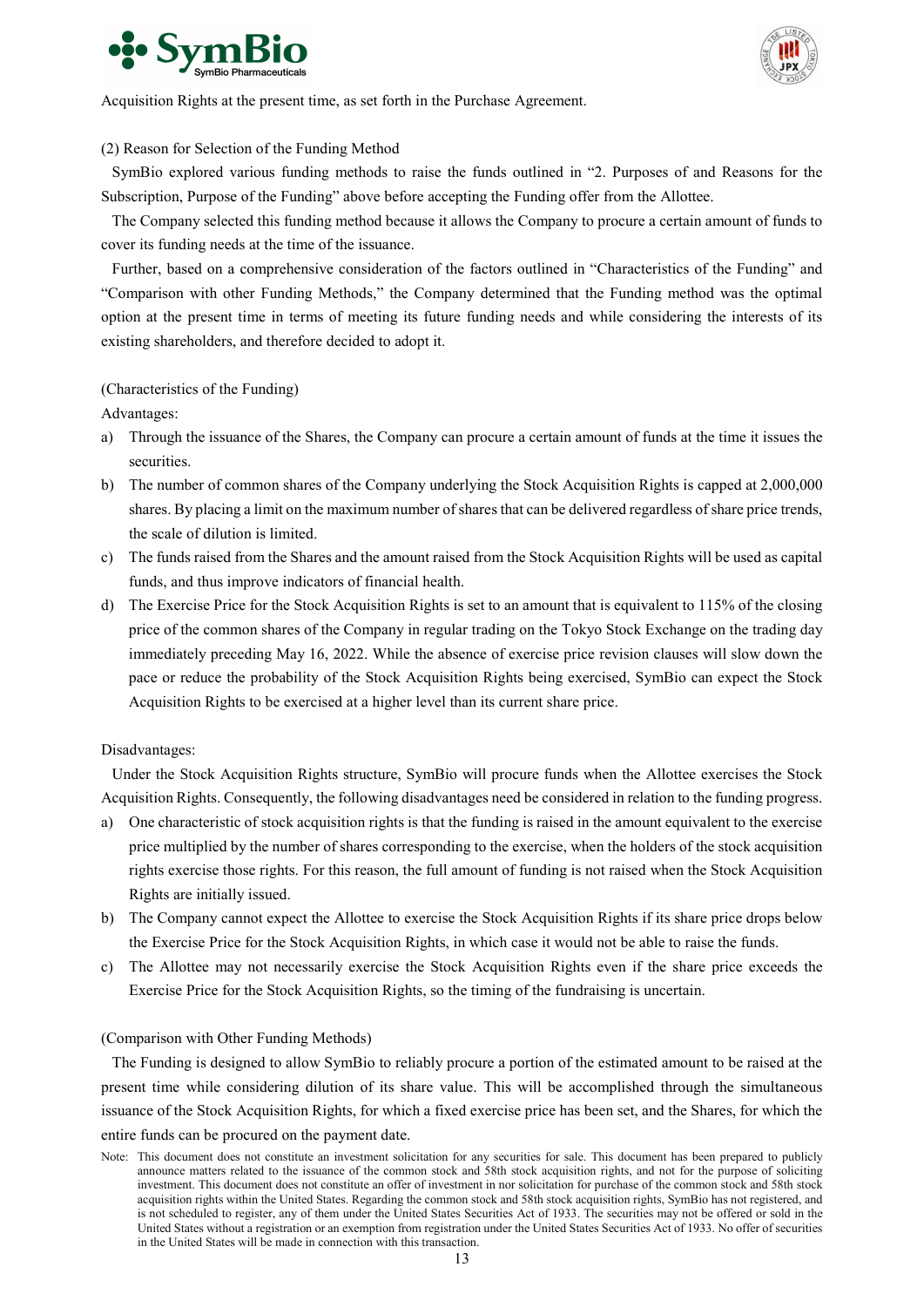



- a) In the case of a capital increase through a public offering or other one-time issuance of all new shares, the funding could be completed immediately, but SymBio believes this would have a significant direct impact on its share price as the dilution of per-share earnings would occur all at once. Further, it is unclear whether sufficient funding could be procured as the participation rate by general investors is unclear. For these reasons, the Company decided this funding method is not suitable on this occasion.
- b) In the case of a capital increase through a shareholder allotment, the concerns over dilutions would be removed, but it is unclear whether sufficient funding could be procured as the participation rate by existing investors (the allottees) is unclear. For this reason, SymBio decided this funding method is not suitable on this occasion.
- c) Convertible bonds with stock acquisition rights (also referred to as moving strike convertible bonds [MSCB]), for which the exercise price is adjusted based on share price movements, have a diverse range of issuance and exercise conditions. In general, however, they are structured so that the number of shares to be delivered upon conversion is determined based on the exercise price. It is therefore unclear how many shares would be exchanged until the conversion process is complete, and the number of dilutive shares increases if the exercise price is revised down. For this reason, SymBio believes this funding method would have a significant direct impact on its share price.
- d) Stock acquisition rights with exercise price revision clauses have various designs, but generally involve a downward revision to the exercise price. While they increase the probability of the stock acquisition rights being exercised, it is not uncommon for these to be exercised at a price below the current share price level, in which case the amount of funds raised drops below the initial expectation. Under the funding outlined in this document, the Company will raise the necessary funds for the foreseeable future by issuing the Shares. At the same time, by setting and fixing the exercise price for the Stock Acquisition Rights at a higher price than the current share price, the Company will be able to secure additional funding in an amount initially planned as the exercise of the rights will take place pending a future rise in the share price. Accordingly, compared with stock acquisition rights with a revision clause under which the exercise price is revised down, the Stock Acquisition Rights are believed to match the funding needs of the Company in the sense that they offer a higher likelihood of achieving the expected amount of funds to be raised.
- e) In the case of a so-called rights issue, there are commitment-type rights issues, whereby the issuing company enters into an underwriting agreement with a financial instruments business operator, and non-commitment-type rights issues, whereby the issuing company does not enter into any such agreement and the exercise of the stock acquisition rights is entrusted to the decision of shareholders. There are few examples of commitment-type rights issues being carried out in Japan, and they have not fully matured as a means of fundraising, while underwriting expenses and other costs are expected to increase. For this reason, they may not be an appropriate means of raising funds. Further, in the case of non-commitment-type rights issues, it is unclear whether sufficient funding could be procured as the participation rate by existing investors (the allotees) is not known, as is the case for a capital increase through a shareholder allotment outlined above. For this reason, the Company decided a noncommitment-type rights issue is not an appropriate funding method at the present time. In addition, the Company is unable to carry out a non-commitment-type rights issue, as it has reported an ordinary loss for the past two years, and does not fulfil the listing standards determined in Article 304, Paragraph 1, Item 3 a of the Securities Listing Regulations of the Tokyo Stock Exchange.
- f) Procuring funds by issuing corporate bonds or borrowing would allow the Company to procure the funds at once, but the amount of funds raised would be recorded as a liability and weigh down financial health indicators.

Note: This document does not constitute an investment solicitation for any securities for sale. This document has been prepared to publicly announce matters related to the issuance of the common stock and 58th stock acquisition rights, and not for the purpose of soliciting investment. This document does not constitute an offer of investment in nor solicitation for purchase of the common stock and 58th stock acquisition rights within the United States. Regarding the common stock and 58th stock acquisition rights, SymBio has not registered, and is not scheduled to register, any of them under the United States Securities Act of 1933. The securities may not be offered or sold in the United States without a registration or an exemption from registration under the United States Securities Act of 1933. No offer of securities in the United States will be made in connection with this transaction.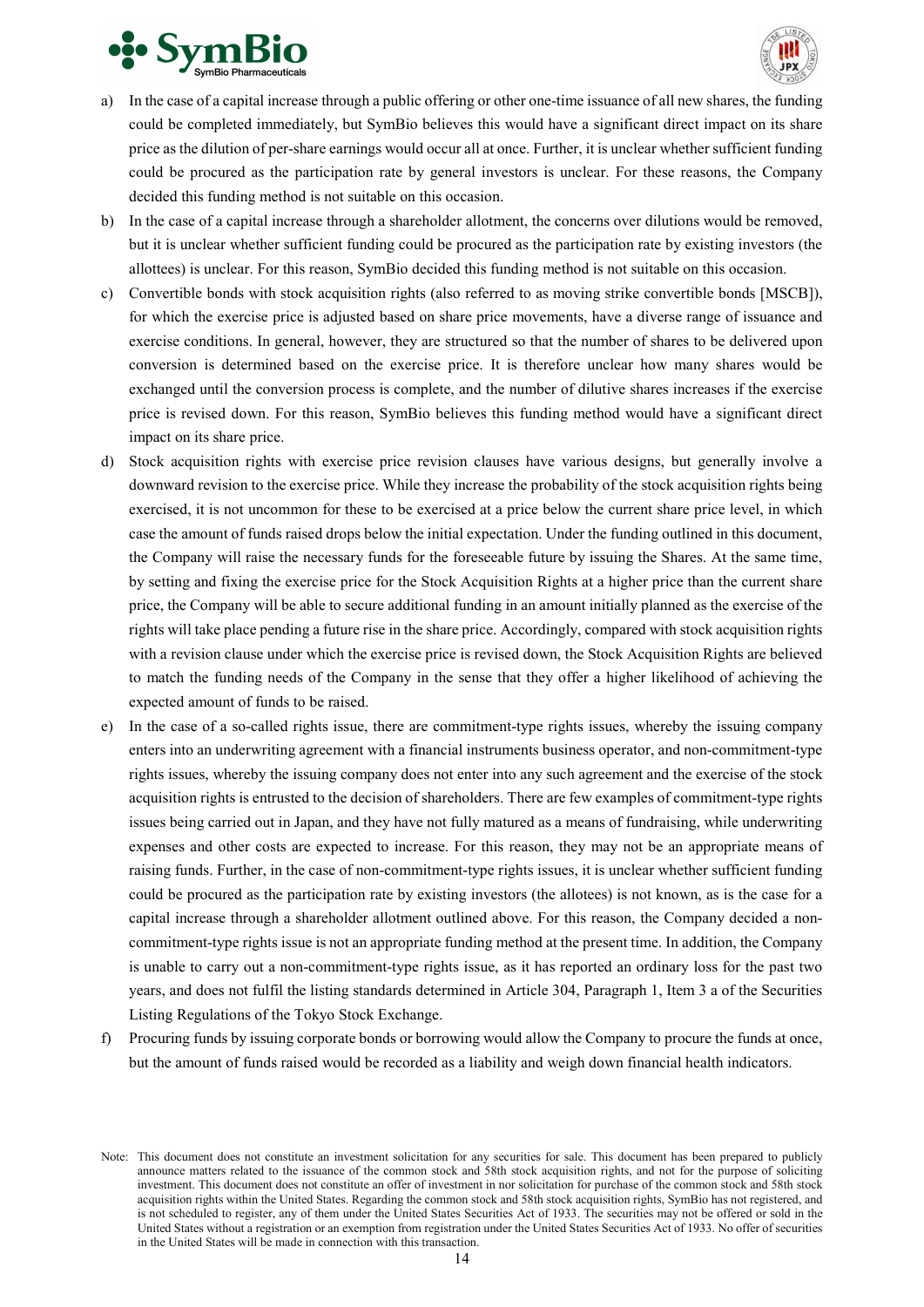



- 4. Amount to Be Raised, and the Use and Scheduled Disbursement Thereof
- (1) Amount to Be Raised (Estimated Net Proceeds)

| Total amount to be paid in                                                              |                |
|-----------------------------------------------------------------------------------------|----------------|
| Total amount to be paid in for the Shares                                               | 4662,000,000   |
| Sum of the total amount to be paid in for the Stock Acquisition Rights and the value of | ¥1,583,760,000 |
| the property to be contributed in exercising the Stock Acquisition Rights               |                |
| Approximate amount of various issuance-related expenses                                 | ¥55,000,000    |
| Estimated net proceeds                                                                  | ¥2,190,760,000 |

- (Notes) 1. The estimated net proceeds above are the amount obtained by subtracting the approximate amount of various issuance-related expenses from the total amount to be paid in.
	- 2. The approximate amount of various issuance-related expenses does not include national consumption tax or local consumption tax.
	- 3. In the event the Exercise Price for the Stock Acquisition Rights is adjusted, the total amount to be paid in for the Stock Acquisition Rights and the estimated net proceeds will increase or decrease. In addition, in the event the Stock Acquisition Rights are not exercised within the exercise period, and SymBio cancels the Stock Acquisition Rights it has acquired, the total amount to be paid in for the Stock Acquisition Rights and the estimated net proceeds will decrease.
	- 4. The approximate amount of various issuance-related expenses reflects attorney's fees, price calculation expenses, trust bank expenses, brokerage fees, and other expenses.

# (2) Specific Uses of the Amount to Be Raised

SymBio plans to use the aforementioned ¥2,190,760,000 in estimated net proceeds to globally develop the antiviral drug brincidofovir, and to invest in new in-licensing (expansion of product pipeline), M&A, and other means of securing long-term growth opportunities as part of its growth strategy focused on evolving into a true global specialty pharmaceutical company in its "second stage of growth."

The specific uses for the funds raised through the issuance of the Shares and the expected timing of expenditure are as follows.

|                                          | Amount      | Expected timing of        |  |
|------------------------------------------|-------------|---------------------------|--|
| Specific uses                            | (Yen)       | expenditure               |  |
| (1) Development funds for antiviral drug |             | July 2022 to October 2022 |  |
| brincidofovir (direct expenses)          | 432,000,000 |                           |  |
| (2) As above (indirect expenses)         | 190,000,000 | July 2022 to October 2022 |  |
| Total                                    | 622,000,000 |                           |  |

(Notes) 1. SymBio plans to adequately manage the funds in its deposit account until the expected timing of expenditure.

2. SymBio has also considered the possibility of needing more funding for each of its objectives, in which case the investment amounts and expected timing of expenditure for each objective may diverge or change.

The specific uses for the funding raised through the issuance and exercise of the Stock Acquisition Rights and the expected timing of expenditure are as follows.

Note: This document does not constitute an investment solicitation for any securities for sale. This document has been prepared to publicly announce matters related to the issuance of the common stock and 58th stock acquisition rights, and not for the purpose of soliciting investment. This document does not constitute an offer of investment in nor solicitation for purchase of the common stock and 58th stock acquisition rights within the United States. Regarding the common stock and 58th stock acquisition rights, SymBio has not registered, and is not scheduled to register, any of them under the United States Securities Act of 1933. The securities may not be offered or sold in the United States without a registration or an exemption from registration under the United States Securities Act of 1933. No offer of securities in the United States will be made in connection with this transaction.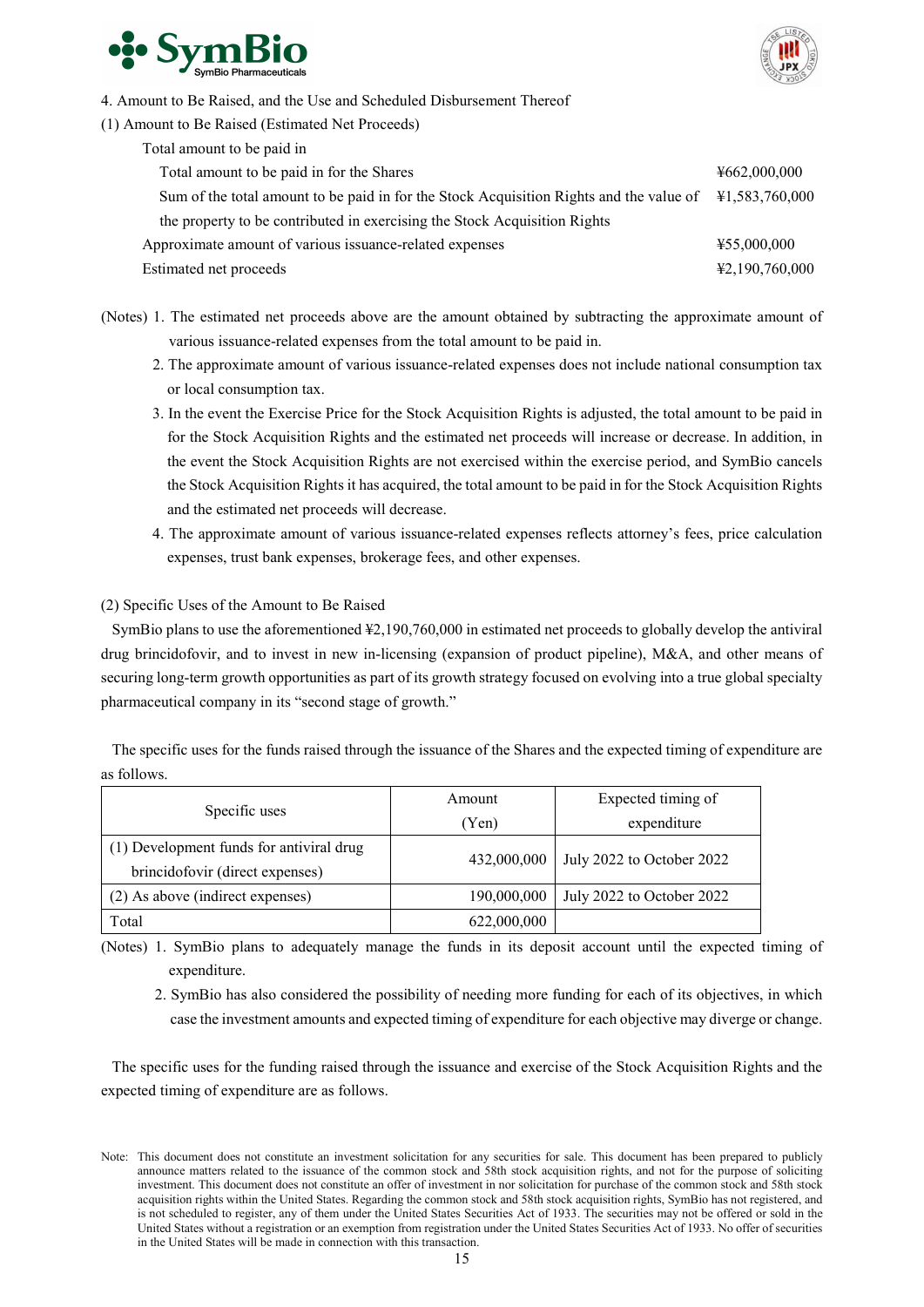



| Specific uses                              | Amount        | Expected timing of         |  |
|--------------------------------------------|---------------|----------------------------|--|
|                                            | (Yen)         | expenditure                |  |
| (1) Development funds for antiviral drug   | 787,000,000   | October 2022 to March 2023 |  |
| brincidofovir (direct expenses)            |               |                            |  |
| (2) As above (indirect expenses)           | 386,000,000   | October 2022 to March 2023 |  |
| (3) Investment funds for new in-licensing, |               |                            |  |
| M&A, and other means of securing           | 395,760,000   | July 2022 to March 2023    |  |
| long-term growth opportunities             |               |                            |  |
| Total                                      | 1,568,760,000 |                            |  |

(Notes) 1. SymBio plans to adequately manage the funds in its deposit account until the expected timing of expenditure.

2. The exercise of the Stock Acquisition Rights or absence thereof depends on the determination of the holders of the Stock Acquisition Rights. As a result, if the Stock Acquisition Rights are not exercised during the exercisable period, SymBio may not be able to procure the funding from the exercise of the Stock Acquisition Rights. In such a scenario, it plans to prioritize the allocation of funding to (1), and supplement with internal funds, borrowing, and other procurement methods.

Further, as of May 16, 2022, the Company plans to prioritize funding in the order of (1), (2) and (3).

3. SymBio has also considered the possibility of needing more funding for each of its objectives, in which case the investment amounts and expected timing of expenditures may diverge or change.

# 1) Development funds for antiviral drug brincidofovir (direct expenses)

SymBio plans to use the development funds for antiviral drugs to cover the following expenses : (1) among the development funds for the intravenous formulation of the antiviral drug brincidofovir (BCV IV) in-licensed by the Company in September 2019, direct expenses associated with the Phase II clinical trials for BCV IV already underway in the U.S. and U.K. aimed at developing a treatment for adenovirus infections after hematopoietic stem cell transplants; (2) in the development of brincidofovir for BK virus infection after kidney transplants, expenses to prepare for clinical trials in Australia and Japan; and (3) in the development of brincidofovir for cytomegalovirus-associated glioblastoma (GBM), expenses associated with the implementation of a non-clinical study.

Of the above, it will cover ¥432 million in expenditures from July to October 2022 with the funds raised from the issuance of the Shares, and ¥787 million in expenditures from October 2022 to March 2023 with the funds raised from the issuance and exercise of the Stock Acquisition Rights.

2) Indirect Expenses related to Development of Antiviral Drug Brincidofovir

SymBio forecasts expenditures in connection with efforts to strengthen its personnel, organization, and other areas to develop the intravenous formulation of the antiviral drug brincidofovir (BCV IV) for multiple indications, and in the form of indirect expenses for the full-scale operation of U.S. subsidiary SymBio Pharma USA.

Of the above, it will cover ¥190 million in expenditures from July to October 2022 with the funds raised from the issuance of the Shares, and ¥386 million in expenditures from October 2022 to March 2023 with the funds raised from the issuance and exercise of the Stock Acquisition Rights.

3) Investment funds for in-licensing and M&A for the purpose of securing long-term growth opportunities

From a medium- to long-term perspective, SymBio continues to search for and evaluate new drug candidates

Note: This document does not constitute an investment solicitation for any securities for sale. This document has been prepared to publicly announce matters related to the issuance of the common stock and 58th stock acquisition rights, and not for the purpose of soliciting investment. This document does not constitute an offer of investment in nor solicitation for purchase of the common stock and 58th stock acquisition rights within the United States. Regarding the common stock and 58th stock acquisition rights, SymBio has not registered, and is not scheduled to register, any of them under the United States Securities Act of 1933. The securities may not be offered or sold in the United States without a registration or an exemption from registration under the United States Securities Act of 1933. No offer of securities in the United States will be made in connection with this transaction.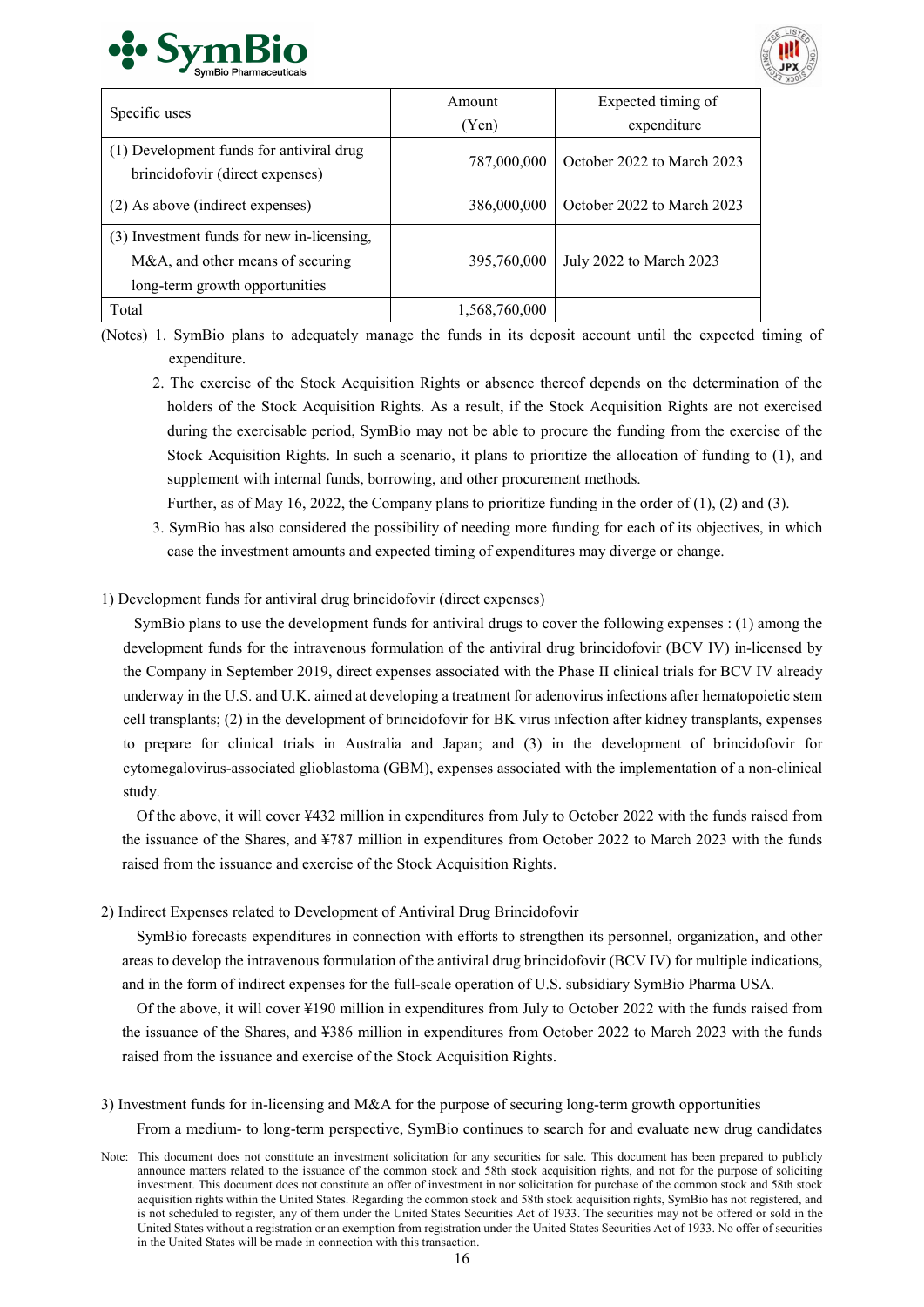



for potential in-licensing, and is routinely considering multiple license candidates, aiming to evolve into a profitable biopharmaceutical company with growth potential. As of the end of April 2022, its Scientific Advisory Board (SAB) had finished its evaluation for several products, and the Company is internally considering whether to acquire relevant licenses. It forecasts expenditures of ¥395.76 million for in-licensing and other expenses between July 2022 and March 2023.

For investment in new in-licensing and M&A for the purpose of securing long-term growth opportunities, the funds will first be apportioned at the time license agreements are concluded, and any expenses exceeding the expected amount to be raised shall be provided by internal funds. In addition, as the amount and timing of funding will be affected by the state of progress for the Funding, the aforementioned uses and breakdown of funds may change.

Further, the possibility exists that the Funding may not be exercised in part depending on such factors as the share price and trading volume.

If SymBio cannot procure sufficient funds through the Funding, it may procure funds through other measures or review its business plans. In the event of changes in the uses and breakdown of funds, the pursuit of separate funding, or revisions to its business plans, the Company will promptly disclose such information in each case.

SymBio expects to hold the funds above in its deposit account until apportioned for the uses of funds mentioned above.

On May 16, 2022, SymBio resolved to conduct a capital increase through a third-party allotment of new shares and issue the Stock Acquisition Rights with the aim of deploying funds for the aforementioned uses.

#### 5. Concepts on Rationality of the Use of the Funds

As described in "2. Purposes of and Reasons for the Subscription," the Company believes the funding outlined in this document will contribute to the enhancement of its corporate value over the medium to long term, and that such use of funds is reasonable and will also contribute to the interests of existing shareholders.

#### 6. Rationality of Issuance Conditions

- (1) Basis for Calculation of the Amount to Be Paid in and Details Thereof
	- 1) Shares

SymBio has set the issue price for the Shares to an amount equivalent to 97% of the closing price of the common shares of the Company in regular trading on the Tokyo Stock Exchange, Inc. (the "Tokyo Stock Exchange") on the trading day preceding the date on which the Board of Directors resolved to issue the Shares (May 13, 2022).

The Company selected the closing price on the trading day preceding the resolution by the Board, because it judged that the recent share price fairly reflects the objective corporate value of the Company at the present time. The Company fully discussed the basis for calculation of the amount to be paid in mentioned above, including the discount rate, with the Allottee, and determined the issue price for the Shares based on a comprehensive consideration of factors such as conformance with the Japan Securities Dealers Association's "Guidelines Concerning Treatment of Capital Increase by Allotment to a Third Party" (enacted on April 1, 2010), the fact that the Allottee will be exposed to share price downside risk in the roughly two weeks from the date on which the issuance was resolved to the due date of payment, the dilution stemming from the issuance of the Shares, and expectations for a medium- to long-term improvement in shareholder value as the issuance of the Shares will allow the Company to rapidly and reliable raise funds.

Note: This document does not constitute an investment solicitation for any securities for sale. This document has been prepared to publicly announce matters related to the issuance of the common stock and 58th stock acquisition rights, and not for the purpose of soliciting investment. This document does not constitute an offer of investment in nor solicitation for purchase of the common stock and 58th stock acquisition rights within the United States. Regarding the common stock and 58th stock acquisition rights, SymBio has not registered, and is not scheduled to register, any of them under the United States Securities Act of 1933. The securities may not be offered or sold in the United States without a registration or an exemption from registration under the United States Securities Act of 1933. No offer of securities in the United States will be made in connection with this transaction.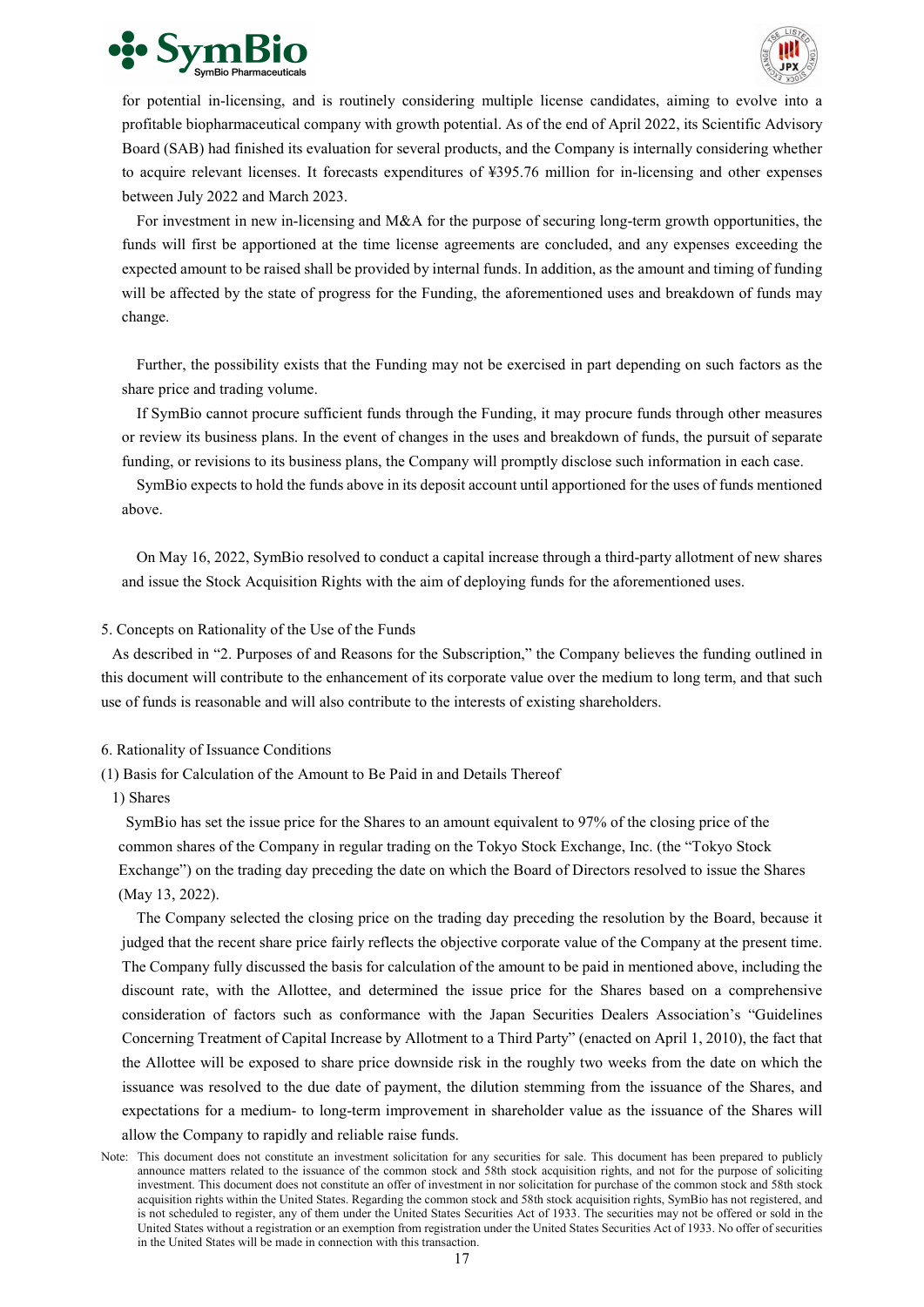



In addition, the issue price for the Shares is an amount that represents a 5.16% discount (rounded off to two decimal places; the same calculation for the share price discount rate applies below) against the simple average closing price of ¥698 (rounded off to the nearest whole number; the same calculation for the share price applies below) for the common shares of the Company in the one-month period immediately prior to the trading day preceding the date on which the Board of Directors resolved to issue the Shares (i.e., May 13, 2022), a 11.85% discount against the simple average closing price of ¥751 in the three-month period immediately prior to such trading day, and a 32.24% discount against the simple average closing price of ¥977 in the six-month period immediately prior to such trading day.

Further, based on its audit in accordance with its responsibilities under the Companies Act, the Audit & Supervisory Committee of the Company confirmed the following points, and has expressed its opinion that there are no material matters that violate laws and regulations regarding the directors' judgment that the issue price for the Shares is not unduly advantageous for the Allottee.

- (ⅰ) That the issue price for the Shares is based on the market price that is an objective indicator reflecting the value of the shares of the Company, and that the Company based the issue price of the Shares on the closing price on the trading day preceding the day on which the Board of Directors resolved to issue the Shares based on the judgment that the recent share price fairly reflects the objective value of the Company at the present time, and conducted negotiations with the Allottee accordingly.
- (ⅱ) That the issue price of the Shares conforms with the Japan Securities Dealers Association's "Guidelines Concerning Treatment of Capital Increase by Allotment to a Third Party."

#### 2) Stock Acquisition Rights

SymBio has asked Akasaka International Accounting Co., Ltd., a third-party calculation agent, to conduct a valuation of the Stock Acquisition Rights while considering the various conditions set forth in the terms and conditions for the issuance of the Stock Acquisition Rights and the Purchase Agreement to be concluded with the Allottee. No material interests exist between the calculation agent and the Company.

When determining the price calculation model to use, the calculation agent compared and considered multiple price calculation models before conducting a valuation of the Stock Acquisition Rights with the Monte Carlo simulation method, which is a commonly used price calculation model that can relatively appropriately reflect in the calculation result the fact that the Stock Acquisition Rights will be exercised in stages within constraints on the number of shares and exercise period and other various conditions stipulated in the terms and conditions for the issuance of the Stock Acquisition Rights and the Purchase Agreement to be concluded with the Allottee. Further, while considering the market environment and other factors as of the valuation reference date, the calculation agent conducted the valuation based on certain assumptions regarding the Company's share price, volatility, the Company's dividend yield, risk-free interest rate, and the liquidity of the Company's shares, as well as certain preconditions related to Company's need for funding, and how the Company and the Allottee exercise rights (include factors such as whether the exercise requests will be conducted uniformly by the Allottee if the share price exceeds the exercise price for the Stock Acquisition Rights, whether the Allottee will immediately sell a number of shares of the Company acquired through the exercise of the rights within a certain percentage of trading volume, and whether costs will arise in proportion to the number of shares sold for the Allottee). Following discussions with the Allottee referring to the assessed value (¥688) calculated by the calculation agent on the basis of the abovementioned preconditions, the Company set the amount to be paid in for each unit of the Stock Acquisitions Rights to the same amount as the assessed amount (¥688) and the exercise price to an amount that is equivalent to 115% of the closing price of the common shares of the Company in regular trading on the Tokyo Stock Exchange on the trading day preceding the date on which the Board of Directors resolved to issue the Shares.

Note: This document does not constitute an investment solicitation for any securities for sale. This document has been prepared to publicly announce matters related to the issuance of the common stock and 58th stock acquisition rights, and not for the purpose of soliciting investment. This document does not constitute an offer of investment in nor solicitation for purchase of the common stock and 58th stock acquisition rights within the United States. Regarding the common stock and 58th stock acquisition rights, SymBio has not registered, and is not scheduled to register, any of them under the United States Securities Act of 1933. The securities may not be offered or sold in the United States without a registration or an exemption from registration under the United States Securities Act of 1933. No offer of securities in the United States will be made in connection with this transaction.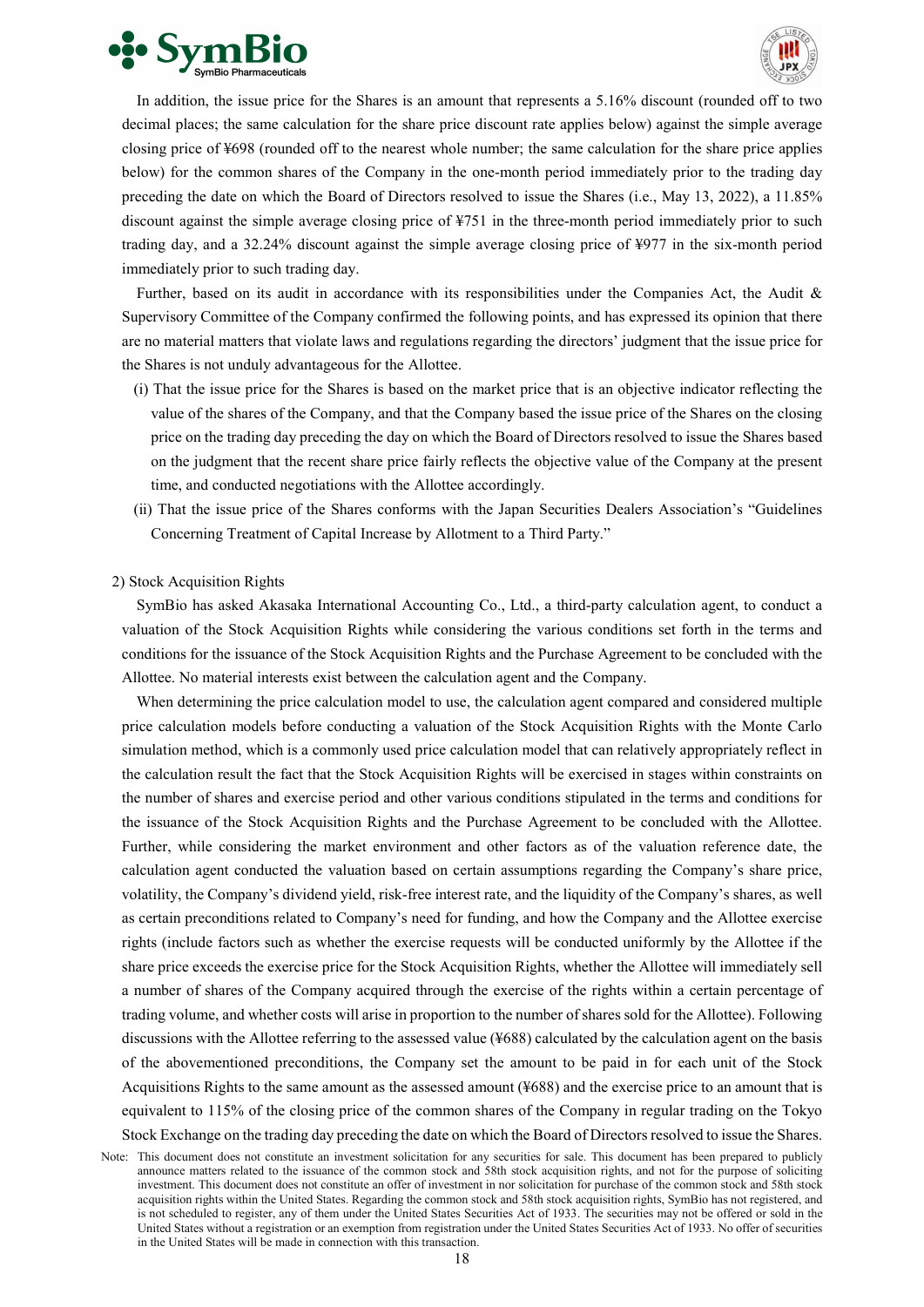



In determining the amount to be paid in for and the exercise price for the Stock Acquisition Rights, after considering circumstances that could affect a fair valuation, the calculation agent calculated the fair price using the Monte Carlo simulation method, a commonly used price calculation model. Considering that the calculation agent's calculation results yielded a reasonable fair price and that the amount to be paid in matched the assessed value in the calculation results, the Company judged that each issue price for the Stock Acquisition Rights was not based on favorable conditions and that the price was proper and reasonable.

Further, based on its audit in accordance with its responsibilities under the Companies Act, the Audit & Supervisory Committee of the Company confirmed the following points, and has expressed its opinion that there are no material matters that violate laws and regulations regarding the directors' judgment that the issue conditions for the Stock Acquisition Rights is not unduly advantageous for the Allottee.

- (ⅰ) That, when calculating the price to be paid in for the Stock Acquisition rights, an independent, third-party calculation agent calculated the fair value of the Stock Acquisition Rights using the Monte Carlo simulation method, a commonly used price calculation model, as a method to calculate the assessed value of the Stock Acquisition Rights, while taking into consideration factors that may affect the fair value of the Stock Acquisition Rights such as the exercise price of the Stock Acquisition Rights, the trading volume and share price for the Company's shares, the period during which the rights can be exercised, stock price movements, and interest rates, and that the assessed fair value calculated by such third-party calculation agent is appropriate and fair.
- (ⅱ) That the amount to be paid in for the Stock Acquisition Rights was determined based on the assessed value for the Stock Acquisition Rights calculated by the independent, third-party calculation agent.

# (2) Grounds for a Judgment That the Issued Quantity and the Scale of the Dilution of Shares Are Reasonable

The total number of shares after adding the Shares (1,000,000 shares) to the number of shares for delivery if all the Stock Acquisition Rights are exercised (2,000,000 shares) is 3,000,000 shares (30,000 voting rights). This corresponds to a dilution rate of 7.80%, using as a denominator the total number of SymBio's shares issued as of March 31, 2022, of 38,486,156 shares, and 379,814 voting rights (dilution rate based on voting rights of 7.90%).

Although the Funding will result in dilution, it will help the Company strengthen and expand its business foundations and improve corporate value and shareholder value over the medium to long term by apportioning the funds raised through the Funding to the aforementioned fund uses. As a result, even after factoring in the resulting dilution, the Company has determined that the number of shares to be issued and the scale of dilution for its shares are reasonable as it believes the Funding can contribute sufficient profit to its existing shareholders.

Further, the average daily trading volume of the common shares of SymBio over the past six months was 1,989,707 shares, compared with a total of 3,000,000 shares after adding the number of shares to be issued if all the Stock Acquisition Rights are exercised to the number of Shares, leaving a certain amount of liquidity. Consequently, the Company has determined the Funding is not of a scale that will affect the market excessively.

- 7. Reasons for Having Chosen the Allottee, etc.
- (1) Outline of the Allottee
- (Note) Although SymBio Representative Director Fuminori Yoshida confirmed some information regarding the Allottee, which is a non-public fund, with investment manager Martin Kobinger through the investment manager for the Asia Pacific region of Heights Capital Management, Inc., this information is not disclosed as the Company did not obtain consent to do so. In addition, the Company learned that the Allottee did not consent to such disclosure because CVI Investments, Inc. and Heights Capital Management, Inc. are both companies under the common control of the Susquehanna International Group, one of the world's largest
- Note: This document does not constitute an investment solicitation for any securities for sale. This document has been prepared to publicly announce matters related to the issuance of the common stock and 58th stock acquisition rights, and not for the purpose of soliciting investment. This document does not constitute an offer of investment in nor solicitation for purchase of the common stock and 58th stock acquisition rights within the United States. Regarding the common stock and 58th stock acquisition rights, SymBio has not registered, and is not scheduled to register, any of them under the United States Securities Act of 1933. The securities may not be offered or sold in the United States without a registration or an exemption from registration under the United States Securities Act of 1933. No offer of securities in the United States will be made in connection with this transaction.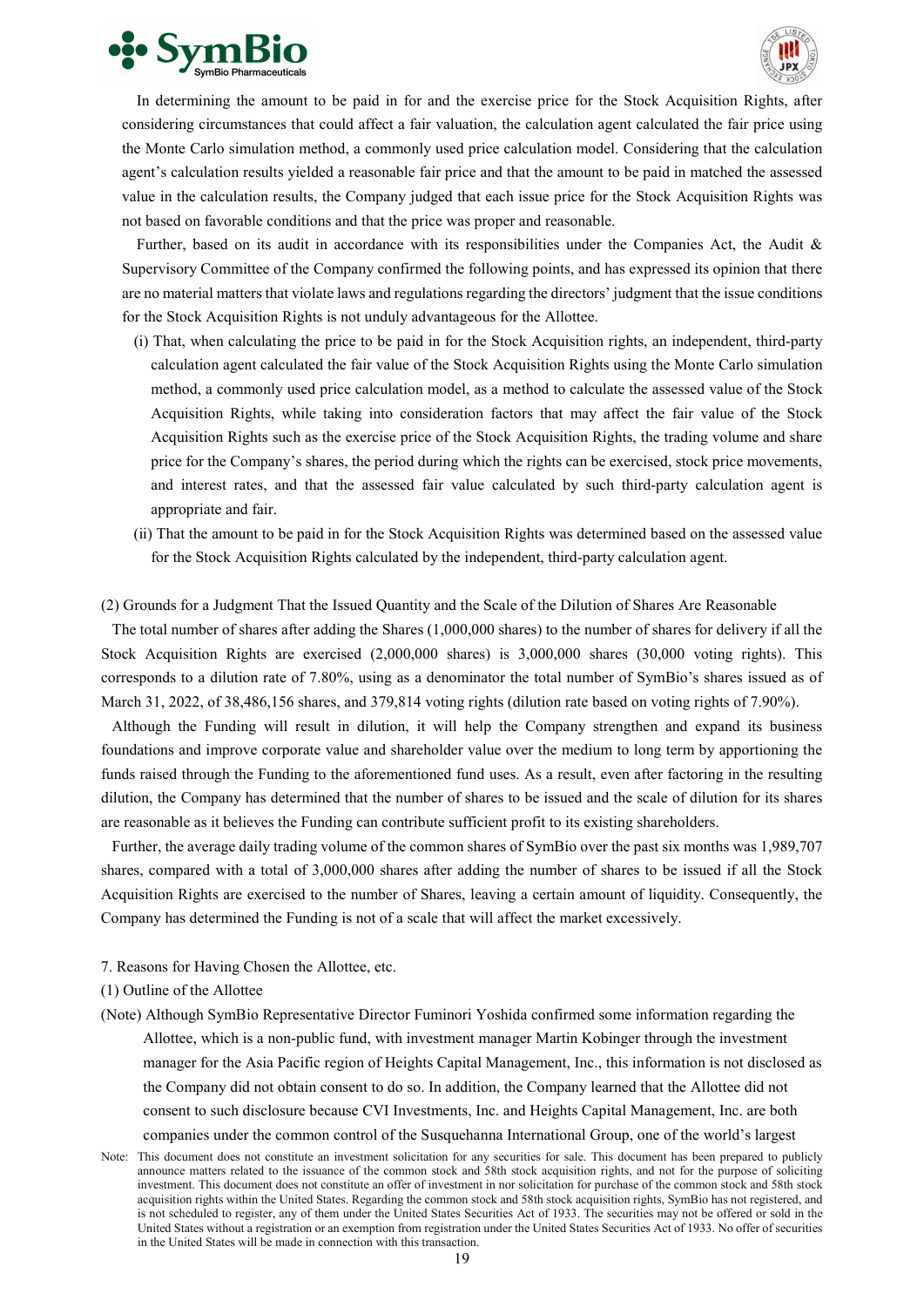



financial conglomerates, and that all entities belonging to the Susquehanna International Group, including the aforementioned two companies, are non-public entities that do not accept external capital. Information regarding their capital structures, capital holdings and investments is therefore highly confidential.

| 1)  | Name                             | CVI Investments, Inc.                                        |                                                                      |  |  |
|-----|----------------------------------|--------------------------------------------------------------|----------------------------------------------------------------------|--|--|
|     |                                  | Maples Corporate Services Limited, PO Box 309, Ugland House, |                                                                      |  |  |
| 2)  | Location                         | Grand Cayman KY1-1104, Cayman Islands                        |                                                                      |  |  |
| 3)  | Grounds for foundation           |                                                              | Tax-exempt limited liability company based on the laws of the Cayman |  |  |
|     |                                  | Islands                                                      |                                                                      |  |  |
| 4)  | Purpose of formation             | Investment                                                   |                                                                      |  |  |
| 5)  | Date of formation                | July 1, 2015                                                 |                                                                      |  |  |
| 6)  | Total investment amount          |                                                              | Not provided as consent for disclosure has not been obtained.        |  |  |
|     | Investors, investment ratio, and |                                                              | Not provided as consent for disclosure has not been obtained.        |  |  |
| 7)  | outline of investors             |                                                              |                                                                      |  |  |
|     |                                  | Name                                                         | Heights Capital Management, Inc.                                     |  |  |
|     |                                  |                                                              | One Commerce Center 1201 N. Orange                                   |  |  |
|     |                                  | Location                                                     | Street Suite 715, Wilmington, DE,                                    |  |  |
|     |                                  |                                                              | 19801                                                                |  |  |
| 8)  | Overview of managing partners    | Position and name of                                         | Investment Manager Martin Kobinger                                   |  |  |
|     |                                  | representative                                               |                                                                      |  |  |
|     |                                  | <b>Business</b>                                              | Investment                                                           |  |  |
|     |                                  | Capital                                                      | Not provided as consent for disclosure                               |  |  |
|     |                                  |                                                              | has not been obtained.                                               |  |  |
|     |                                  | Name                                                         | Not applicable                                                       |  |  |
|     |                                  | Location                                                     | Not applicable                                                       |  |  |
| 9)  | Overview of Japanese agent       | Position and name of                                         | Not applicable                                                       |  |  |
|     |                                  | representative                                               |                                                                      |  |  |
|     |                                  | <b>Business</b>                                              | Not applicable                                                       |  |  |
|     |                                  | Capital                                                      | Not applicable                                                       |  |  |
|     |                                  | Relationships between                                        | Not applicable                                                       |  |  |
|     |                                  | SymBio and said fund                                         |                                                                      |  |  |
| 10) |                                  | Relationship between                                         | Not applicable                                                       |  |  |
|     | Relationship between SymBio      | SymBio and managing                                          |                                                                      |  |  |
|     | and said fund                    | partners                                                     |                                                                      |  |  |
|     |                                  | Relationships between                                        | Not applicable                                                       |  |  |
|     |                                  | SymBio and Japanese agent                                    |                                                                      |  |  |
|     |                                  | of said fund                                                 |                                                                      |  |  |

(Note) SymBio has received representations and warranties from the Allottee that verify the Allottee, a tax-exempt limited liability company based on the laws of the Cayman Islands, and its major investors are not antisocial forces and do not have any relationships with antisocial forces in the Purchase Agreement to be concluded with the Allottee. Further, the Company asked JP Research & Consulting, Inc. (President and CEO: Keisuke Furuno; head office: 3-7-12 Toranomon, Toranomon Annex Building 6F, Minato-ku, Tokyo, Japan), a professional research firm that conducts proprietary third-party research, to investigate whether the Allottee and its managing partners are antisocial forces or have any relationships with antisocial forces, and it

Note: This document does not constitute an investment solicitation for any securities for sale. This document has been prepared to publicly announce matters related to the issuance of the common stock and 58th stock acquisition rights, and not for the purpose of soliciting investment. This document does not constitute an offer of investment in nor solicitation for purchase of the common stock and 58th stock acquisition rights within the United States. Regarding the common stock and 58th stock acquisition rights, SymBio has not registered, and is not scheduled to register, any of them under the United States Securities Act of 1933. The securities may not be offered or sold in the United States without a registration or an exemption from registration under the United States Securities Act of 1933. No offer of securities in the United States will be made in connection with this transaction.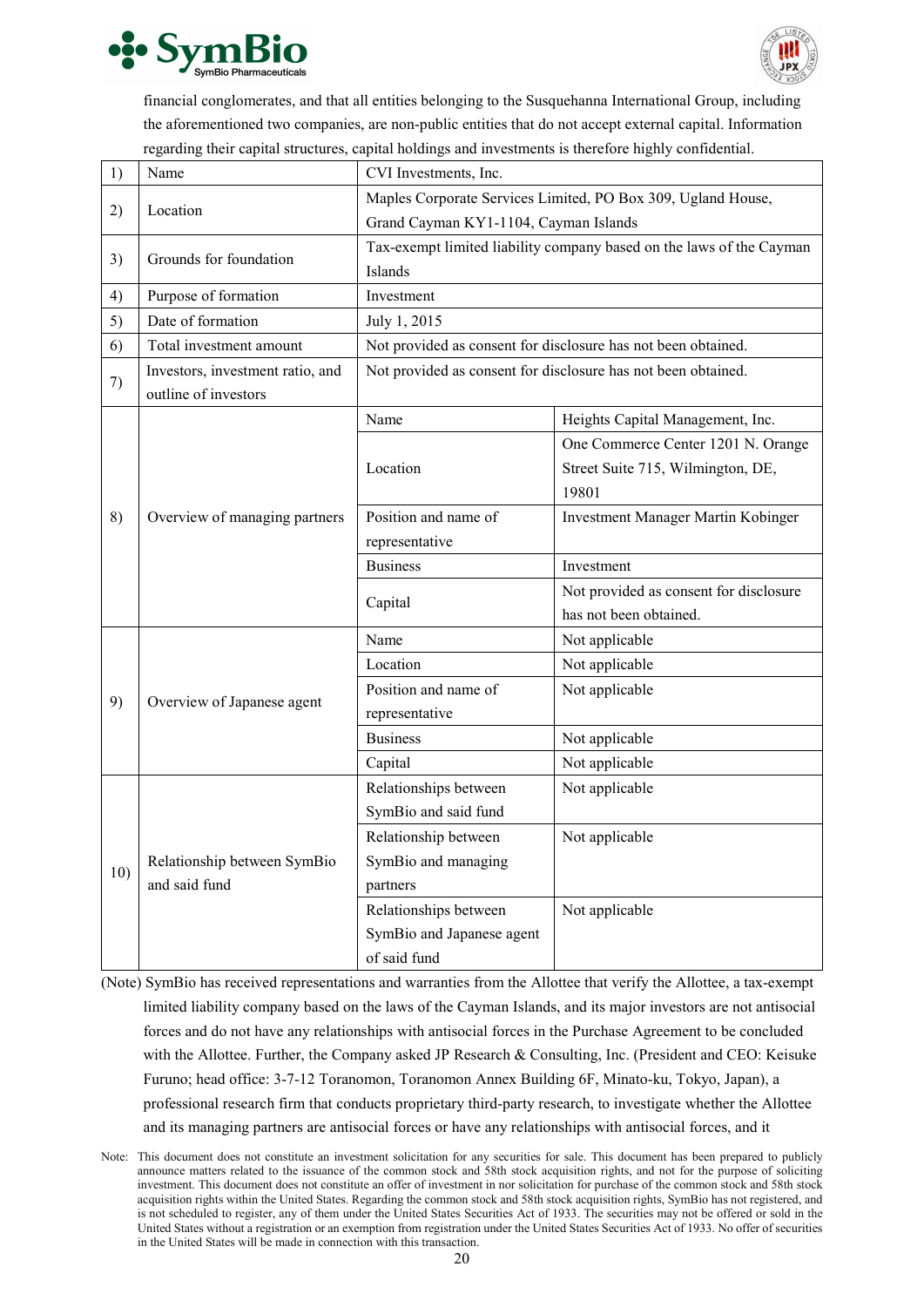



received the investigation report on April 20, 2022. The investigation report examined the backgrounds of not only the Allottee but also companies and individuals affiliated with the Allottee, and it contained no information that suggested the Allottee and its managing partners are antisocial forces, or that the Allottee and its managing partners have any relationships with antisocial forces. In light of the above, the Company determined that the Allottee, its managing partners, and its major investors do not have any relationships with antisocial forces, and submitted a related note of confirmation to the Tokyo Stock Exchange. Further, the same investigation report confirmed that the funds to be received from the capital increase through a third-party allotment are sound. As for the appropriateness or creditworthiness of the Allottee, the report verified the Allottee and its parent company, Susquehanna International Group, have commensurate financial resources, and confirmed they have invested in Japanese companies on several prior occasions. The report objectively confirmed the verifiable financial performance of the Allottee, and concluded there are no conditions based on which the Company can determine that the Allottee is unsuitable as the Allottee of the capital increase through a third-party allotment.

# (2) Reason for Having Chosen the Allottee

As noted above in "2. Purposes of and Reasons for the Subscription," SymBio has explored multiple fundraising optionsin search of a flexible and reliable fundraising method that can support its evolution into a true global specialty pharmaceutical company, a goal it has positioned as a medium- to long-term management indicator for its "second stage of growth." Under such circumstances, the Company was contacted by Heights Capital Management, Inc., the asset management company of the Allottee, through the intermediation of Jefferies Japan Limited (securities company) around October 2021, and the two parties discussed the Company's operations and capital needs. Thereafter, SymBio Representative Director Fuminori Yoshida consulted the investment manager for the Asia Pacific region of Heights Capital Management, Inc. regarding financing. Around February 2022, the Company started considering more specific funding options to support continued growth investments. After discussing such options with several securities companies and banks, it selected Heights Capital Management, Inc. and the Susquehanna International Group as the Allottee, with the decision in large part driven by their policy of investing the capital of the group and holding investments over the medium to long term, and received a concrete funding offer.

The Company internally discussed and examined the Funding scheme, including the attributes of the Allottee, and determined that (1) the scheme will allow it to procure funds while controlling the temporary impact on its share price, (2) that the Allottee has ample assets as an institutional investor and is an appropriate allottee for the funding outlined in this document based on the outline and characteristics described below. As a result, it decided to adopt the Funding scheme with CVI Investments, Inc. as the Allottee.

Overview of investor:

- ・One of the companies under common control of Susquehanna International Group, one of the world's largest financial conglomerates.
- ・The companies that belong to Susquehanna International Group (including the Allottee) have collectively invested in, or manage assets for, over 100 biotech projects.
- ・Susquehanna International Group has extensive experience in global investment. It has invested in many companies in Japan, such as GNI Group Ltd. (listed on the Mothers market) in 2018 and 2021, and more recently in 3-D Matrix, Ltd. (listed on the TSE Growth Market) in 2021 and 2022. It pursues a policy of cultivating favorable relationships with its investees and promoting their growth.
- ・It has a team of dedicated research analysts, and accordingly possesses the ability to analyze investments from a medium to long-term perspective.
- Note: This document does not constitute an investment solicitation for any securities for sale. This document has been prepared to publicly announce matters related to the issuance of the common stock and 58th stock acquisition rights, and not for the purpose of soliciting investment. This document does not constitute an offer of investment in nor solicitation for purchase of the common stock and 58th stock acquisition rights within the United States. Regarding the common stock and 58th stock acquisition rights, SymBio has not registered, and is not scheduled to register, any of them under the United States Securities Act of 1933. The securities may not be offered or sold in the United States without a registration or an exemption from registration under the United States Securities Act of 1933. No offer of securities in the United States will be made in connection with this transaction.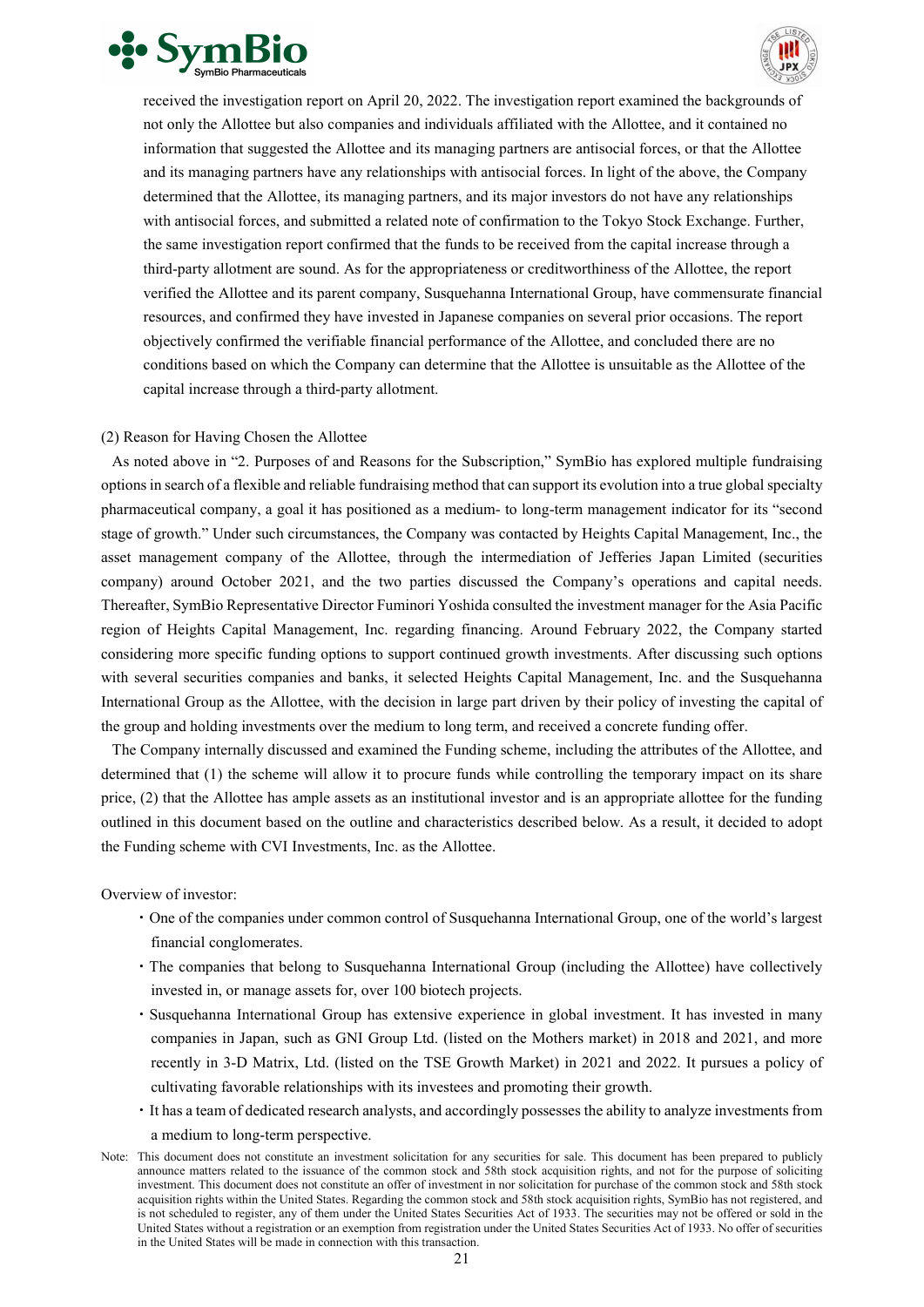



### (3) Allottee's Holding Policy

With regard to the Shares and Stock Acquisition Rights, there are no arrangements between SymBio and the Allottee regarding continued possession or deposits. SymBio's Representative Director Fuminori Yoshida has confirmed verbally with investment manager Martin Kobinger through the Asia Pacific regional investment manager of Heights Capital Management, Inc. that the Allottee's holding policy for the Shares and the Stock Acquisition Rights is pure investment. Further, the Allottee is a widely known institutional investor that has the flexibility to make medium to long-term investments, and the Company thinks it will help accelerate its growth as a capital partner in the future. For this reason, the Purchase Agreement contains provisions that stipulate the Company will not issue its common shares in a manner that would result in the number of effective voting rights of the Allottee exceeding 9.9% of the total voting rights of the Company.

The Company expects to receive a pledge from the Allottee stating that, if the Allottee sells the Shares in full or in part within two years of the due date of payment for the Shares, it agrees to (1) provide a written report of the details of the transaction to the Company, (2) allow the Company to report such details to the Tokyo Stock Exchange, and (3) allow the Company to make such details available for public inspection.

# (4) Confirmation on the Property Required for the Payment by the Allottee

In the Purchase Agreement to be concluded with the Allottee, SymBio has received representations and warranties that verify the Allottee has sufficient property to make the necessary payment. Further, the Company has received a property inventory applicable as of December 31, 2020 that has been prepared by the Allottee and audited by EISNERAMPER LLP (location: 733 Third Avenue, New York, NY 10017, U.S.), and the Company's Representative Director Fuminori Yoshida confirmed on April 25, 2022 in an interview with investment manager Martin Kobinger conducted through the Asia Pacific regional investment manager of Heights Capital Management, Inc., that the Allottee possesses liquid assets that can be converted into cash and that the Allottee plans to make the payment with its own capital. Furthermore, although the property inventory after December 31, 2020 has not been prepared, Takaaki Fukushima, executive officer and CFO of the Company, has confirmed on May 10, 2022, through an additional interview with investment manager Martin Kobinger through the Asia Pacific regional investment manager of Heights Capital Management, Inc., that there was no significant change in the latest property status compared to the inventory as of December 31, 2020, and that the Allottee possesses liquid assets that can be converted into cash and that the Allottee plans to make the payment with its own capital. Accordingly, the Company has confirmed that the Allottee has sufficient property to make the payment for the allotted Shares and Stock Acquisition Rights. Finally, the Allottee is an institutional investor that invests the capital of the Susquehanna International Group.

(5) Lock-up Period, etc.

1) SymBio has agreed in the Purchase Agreement not to issue common shares of the Company, securities that can be converted to or exchanged for common shares of the Company, or securities that represent rights to acquire or receive common shares of the Company (however, excluding the issuance of the Stock Acquisition Rights and the delivery of common shares of the Company through the exercise of the Stock Acquisition Rights and through the exercise of stock acquisition rights that have already been issued [however, the number of common shares of the Company to be delivered through the exercise of already issued stock acquisition rights of the Company shall be no higher than 5% of the number of issued shares], stock splits, the granting of stock options to the Company's directors, etc. [however, the number of common shares of the Company to be delivered in case such stock options are exercised, combined with the number of common shares of the Company to be delivered through the exercise of already issued stock acquisition rights of the Company, shall be no higher than 5% of the number of issued

Note: This document does not constitute an investment solicitation for any securities for sale. This document has been prepared to publicly announce matters related to the issuance of the common stock and 58th stock acquisition rights, and not for the purpose of soliciting investment. This document does not constitute an offer of investment in nor solicitation for purchase of the common stock and 58th stock acquisition rights within the United States. Regarding the common stock and 58th stock acquisition rights, SymBio has not registered, and is not scheduled to register, any of them under the United States Securities Act of 1933. The securities may not be offered or sold in the United States without a registration or an exemption from registration under the United States Securities Act of 1933. No offer of securities in the United States will be made in connection with this transaction.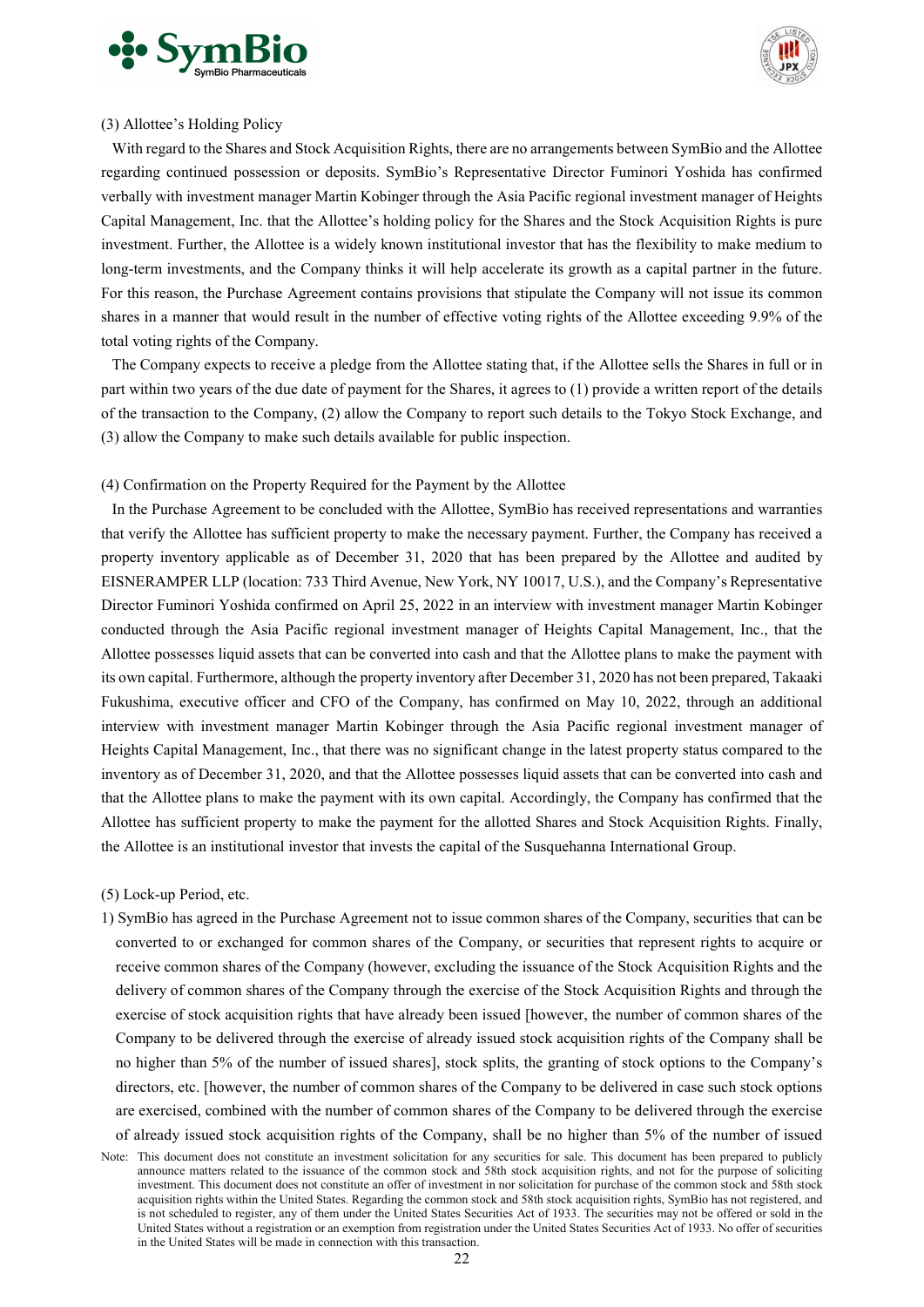



shares], and other issue requests under Japanese law) within the period starting from the conclusion date of the Purchase Agreement and ending 180 days after the due date of payment, without receiving prior written approval from the Allottee.

- 2) SymBio has agreed in the Purchase Agreement to not issue, dispose of, or sell securities, etc., issued by the Company or its subsidiaries that grant rights to acquire the common shares of the Company to the securities holder, and for which the exercise price or the conversion price, etc., to acquire the common shares of the Company underlying the securities, etc., are adjusted based on the share price of the common shares of the Company (A) after the initial issuance of the securities, etc., or (B) through events related to the business of the Company or the market on which the common shares of the Company are traded, in the period starting from the conclusion date of the Purchase Agreement and ending three years after the due date of payment, without receiving prior written approval from the Allottee.
- 3) SymBio has agreed in the Purchase Agreement that if the Company receives a proposal or offer from a third party for a stock price-linked transaction on or after June 1, 2025 and during the period the Stock Acquisition Rights remain outstanding, (1) the Company shall notify the Allottee in writing of its intention to consider such stock price-linked transaction and the principal terms thereof, and during the period of 14 days from the date of such notice, the Company shall, upon the Allottee's request, negotiate in good faith with the Allottee alone toward an agreement on the stock price-linked transaction, and during such period, the Company shall not solicit, discuss, negotiate, or provide information, directly or indirectly, to any third party regarding the transaction; (2) if, as a result of negotiations, the Company and the Allottee do not reach an agreement on the material economic terms of the stock price-linked transaction, the Company may, during the period until 60 days have passed from the end of the negotiation period, agree with a third party to conduct the stock price-linked transaction under terms less favorable to the third party than those that were communicated to the Allottee and disclose such agreement; and (3) if the Company does not enter into a share price-linked transaction with the third party during the period and fails to disclose such agreement, it must go through the same process with the Allottee in order to enter into another stock price-linked transaction.

| Before subscription (as of March 31, 2022)                                                |                           |  |  |
|-------------------------------------------------------------------------------------------|---------------------------|--|--|
| Name                                                                                      | Shareholding ratio $(\%)$ |  |  |
| Fuminori Yoshida                                                                          | 2.79                      |  |  |
| The Tokyo Tanshi Co., Ltd.                                                                | 2.44                      |  |  |
| Ueda Yagi Tanshi Co., Ltd.                                                                | 1.82                      |  |  |
| Matsui Securities Co., Ltd.                                                               | 1.78                      |  |  |
| Sukenori Ito                                                                              | 1.06                      |  |  |
| SBI SECURITIES Co., Ltd.                                                                  | 0.70                      |  |  |
| BNYM SA/NV FOR BNYM FOR BNYM GCM CLIENT ACCTS M ILM FE<br>Standing proxy: MUFG Bank, Ltd. | 0.62                      |  |  |
| Nomura Securities Co., Ltd., private transfer account                                     | 0.51                      |  |  |
| Toshitaka Kashihara                                                                       | 0.44                      |  |  |
| au Kabucom Securities Co., Ltd.                                                           | 0.43                      |  |  |

8. Major Shareholders and Shareholding Ratios after Subscription

(Notes) 1. The shareholding ratios before subscription are prepared based on the shareholder registry as of March 31,

2022, and do not reflect changes in shareholding ratios that occurred on or after April 1, 2022.

2. As SymBio and the Allottee have not exchanged commitments regarding the long-term holding of the

Note: This document does not constitute an investment solicitation for any securities for sale. This document has been prepared to publicly announce matters related to the issuance of the common stock and 58th stock acquisition rights, and not for the purpose of soliciting investment. This document does not constitute an offer of investment in nor solicitation for purchase of the common stock and 58th stock acquisition rights within the United States. Regarding the common stock and 58th stock acquisition rights, SymBio has not registered, and is not scheduled to register, any of them under the United States Securities Act of 1933. The securities may not be offered or sold in the United States without a registration or an exemption from registration under the United States Securities Act of 1933. No offer of securities in the United States will be made in connection with this transaction.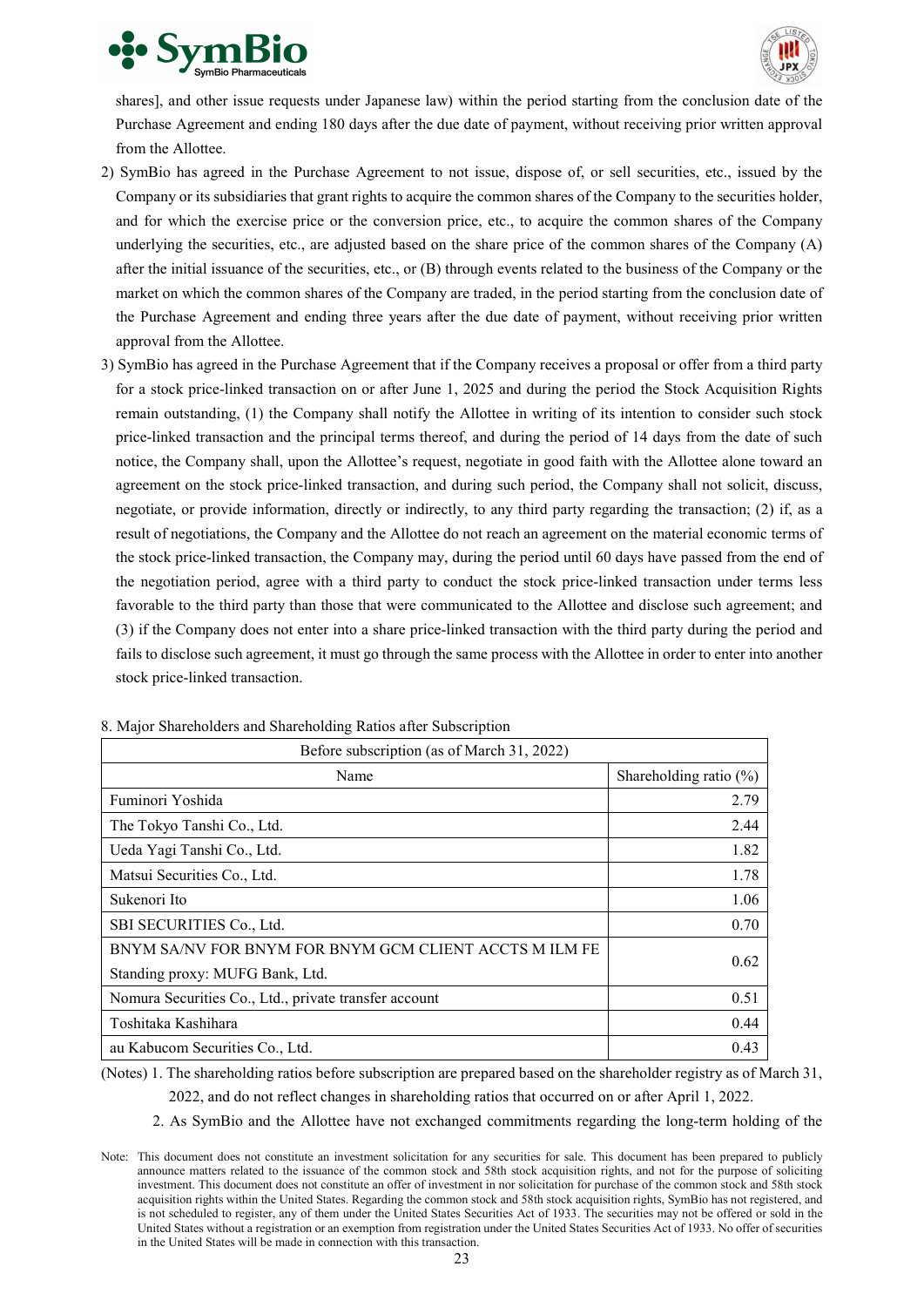



Shares and the Stock Acquisition Rights, the major shareholders and shareholding ratios after subscription, which reflect the number of dilutive shares related to the Shares and the Stock Acquisition Rights, are not presented. Further, assuming that the Allottee exercises all the Stock Acquisition Rights and holds all the common shares of the Company it has acquired, and that the Company does not separately issue new shares, disposes of treasury shares, or acquires its own shares, the Allottee will hold 3,000,000 shares of the Company after the exercise of the Stock Acquisition Rights, putting its voting rights after the exercise of the Stock Acquisition Rights as a percentage of the total voting rights at 7.32%.

3. The shareholding ratio is rounded off to the second decimal place.

# 9. Future Perspective

The impact of the Funding on earnings performance in the fiscal year ending December 31, 2022 will be negligible and SymBio has therefore made no changes to its earnings forecast.

Further, if any impact on earnings performance arises from the execution of the Company's business in accordance with the use of the funds, the Company will disclose such information in a timely and appropriate manner.

10. Procedures Based on the Code of Conduct of Corporations

As noted in "6. Rationality of Issuance Conditions, (2) Grounds for a Judgment That the Issued Quantity and the Scale of the Dilution of Shares Are Reasonable," the scale of the issuance of the Shares and Stock Acquisition Rights will result in a maximum dilution of 7.90% of the total voting rights as of March 31, 2022. Accordingly, because the dilution rate is less than 25% and because it will not give rise to changes in controlling shareholders (no changes are expected in the controlling shareholders even if all Stock Acquisition Rights are exercised), there is no need to obtain an opinion regarding the need and suitability of the allotment from a party with some degree of independence from management, or to conduct a procedure to confirm the intent of shareholders as set forth in Article 432 of the Securities Regulations of the Tokyo Stock Exchange.

11. Business Performance and Equity Finances for the Most Recent Three Years

(1) Operating Results for the Most Recent Three Years

|                                 | FY 2019     | FY 2020       | FY 2021   |
|---------------------------------|-------------|---------------|-----------|
| Net sales                       | 2,837,753   | 2,987,051     | 8,256,924 |
| Operating profit (loss)         | (4,301,615) | (4, 506, 220) | 1,016,001 |
| Ordinary profit (loss)          | (4,376,655) | (4,615,903)   | 1,001,133 |
| Profit (loss)                   | (4,376,258) | (4,090,216)   | 2,032,203 |
| Earnings (loss) per share (Yen) | (189.03)    | (124.13)      | 53.04     |
| Dividends per share (Yen)       |             |               |           |
| Net assets per share (Yen)      | 143.07      | 105.76        | 162.26    |

(Unit: Thousands of yen, except where specified otherwise)

(Note) On July 1, 2019, SymBio conducted a 1-for-4 consolidation of common stock. Earnings per share and net

assets per share have been calculated based on the assumption that this consolidation was conducted at the beginning of FY 2019.

(2) Number of Issued Shares and Dilutive Shares (As of May 13, 2022)

Note: This document does not constitute an investment solicitation for any securities for sale. This document has been prepared to publicly announce matters related to the issuance of the common stock and 58th stock acquisition rights, and not for the purpose of soliciting investment. This document does not constitute an offer of investment in nor solicitation for purchase of the common stock and 58th stock acquisition rights within the United States. Regarding the common stock and 58th stock acquisition rights, SymBio has not registered, and is not scheduled to register, any of them under the United States Securities Act of 1933. The securities may not be offered or sold in the United States without a registration or an exemption from registration under the United States Securities Act of 1933. No offer of securities in the United States will be made in connection with this transaction.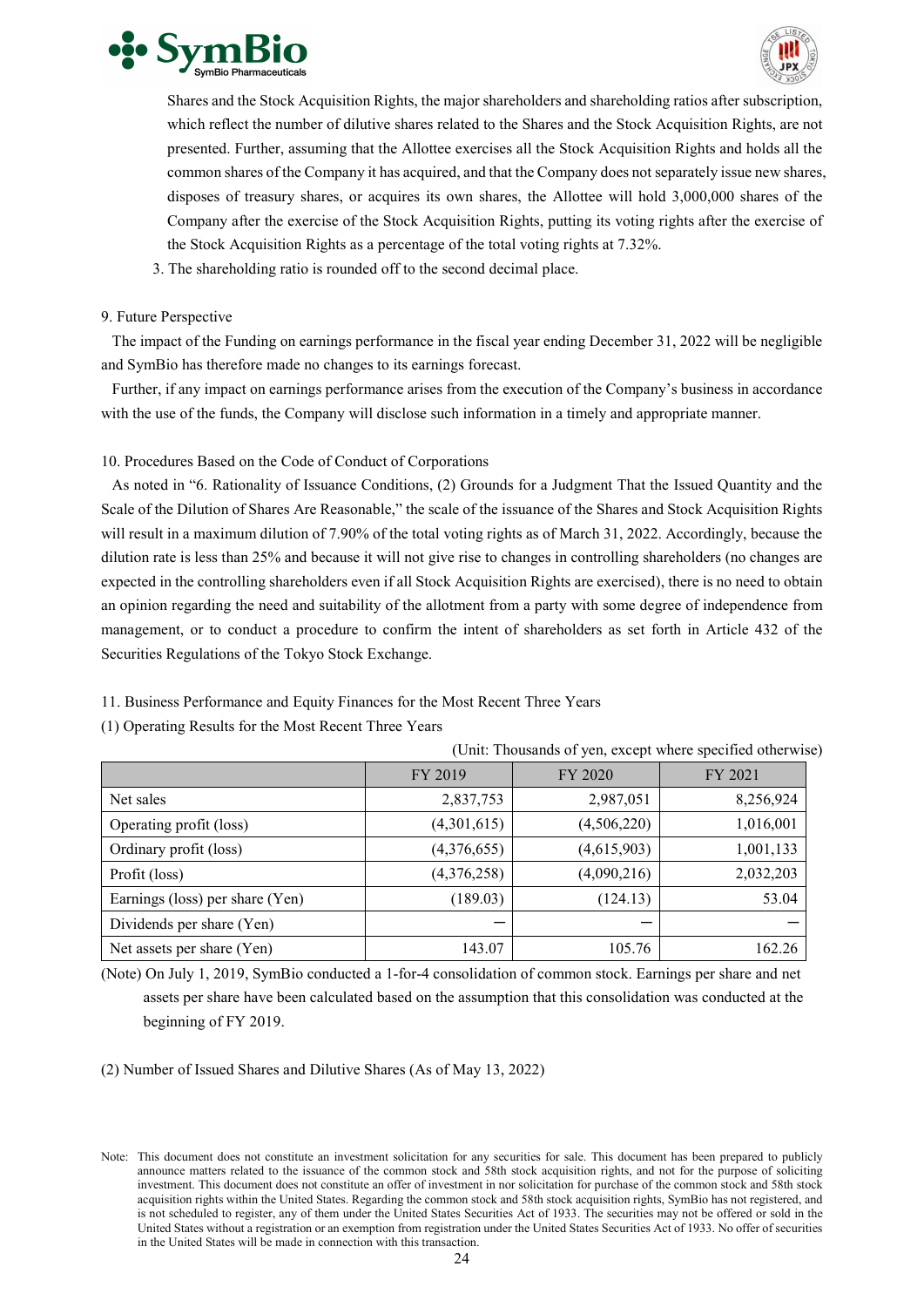



|                                                                                                | Number of  | Percentage relative to the number |
|------------------------------------------------------------------------------------------------|------------|-----------------------------------|
|                                                                                                | shares     | of issued shares                  |
| Total number of shares issued                                                                  | 38,553,931 | 100.00%                           |
| Total number of dilutive shares at the conversion price<br>(exercise price) at present         | 972,675    | 2.52%                             |
| Total number of dilutive shares at the lower-limit of the<br>conversion price (exercise price) |            |                                   |
| Total number of dilutive shares at the upper-limit of the<br>conversion price (exercise price) |            |                                   |

(Note) The dilutive shares above are all based on stock options.

Note: This document does not constitute an investment solicitation for any securities for sale. This document has been prepared to publicly announce matters related to the issuance of the common stock and 58th stock acquisition rights, and not for the purpose of soliciting investment. This document does not constitute an offer of investment in nor solicitation for purchase of the common stock and 58th stock acquisition rights within the United States. Regarding the common stock and 58th stock acquisition rights, SymBio has not registered, and is not scheduled to register, any of them under the United States Securities Act of 1933. The securities may not be offered or sold in the United States without a registration or an exemption from registration under the United States Securities Act of 1933. No offer of securities in the United States will be made in connection with this transaction.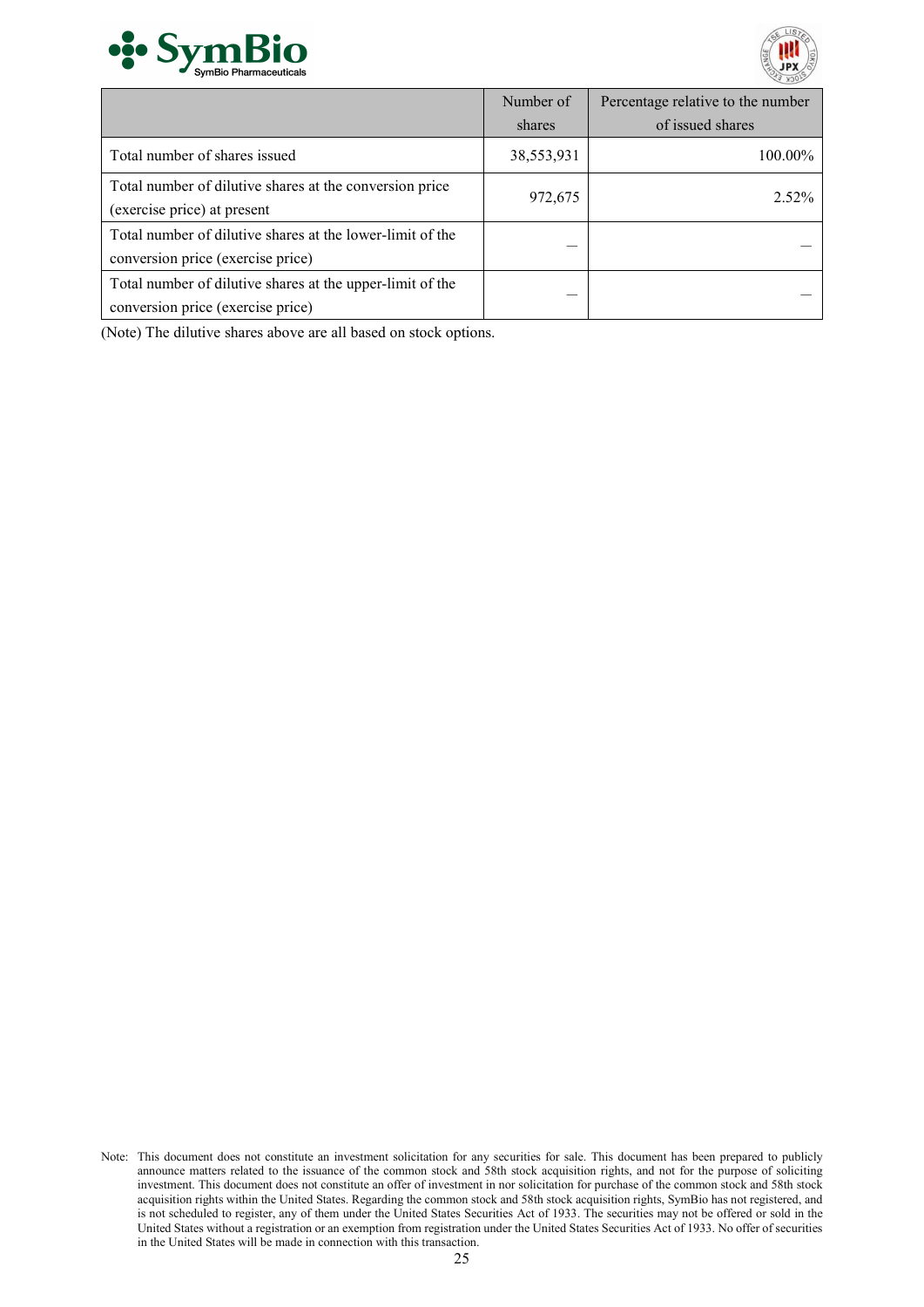



# (3) Recent Share Prices

# 1) For the most recent three years

|               | FY 2019 | FY 2020          | FY 2021 |
|---------------|---------|------------------|---------|
| Opening price | ¥740    | $\frac{1}{2}600$ | ¥384    |
| Highest price | ¥1,100  | $\frac{1}{2}653$ | ¥2,566  |
| Lowest price  | ¥537    | 4243             | 4372    |
| Closing price | ¥607    | 4379             | 41,145  |

(Notes) 1. Share prices are according to the Tokyo Stock Exchange JASDAQ (Growth).

2. On July 1, 2019, the Company conducted a 1-for-4 consolidation of common stock. These figures have been calculated based on the assumption that this consolidation was conducted at the beginning of FY 2019.

2) For the most recent six months

|               | December | January | February | March | April            | May  |
|---------------|----------|---------|----------|-------|------------------|------|
|               | 2021     | 2022    | 2022     | 2022  | 2022             | 2022 |
| Opening price | 41,320   | 41,150  | 41,020   | ¥803  | ¥783             | ¥678 |
| Highest price | ¥1,340   | ¥1,166  | 41,290   | ¥824  | 4815             | ¥743 |
| Lowest price  | ¥1,070   | ¥984    | ¥677     | ¥683  | $\frac{4660}{5}$ | ¥666 |
| Closing price | ¥1,145   | ¥1,006  | ¥797     | ¥783  | ¥686             | ¥682 |

(Notes) 1. Share prices are according to the Tokyo Stock Exchange JASDAQ (Growth) through April 3, 2022, and according to the Tokyo Stock Exchange Growth Market from April 4, 2022.

2. Share prices for May 2022 are those as of May 13, 2022.

3) Share prices on the trading day preceding the date on which the Board of Directors resolved the issuance

|               | As of May 13, 2022 |
|---------------|--------------------|
| Opening price | ¥679               |
| Highest price | 4703               |
| Lowest price  | ¥679               |
| Closing price | ¥682               |

(4) Equity Finances for the Most Recent Three Years

Issuance of the 50th Stock Acquisition Rights by third-party allotment

| Date of allotment                   | March 16, 2020                                                        |  |  |  |
|-------------------------------------|-----------------------------------------------------------------------|--|--|--|
| Number of stock acquisition rights  | 7,000,000 units                                                       |  |  |  |
| issued                              |                                                                       |  |  |  |
| Issue price                         | Total of ¥7,420,000 (¥1.06 per unit)                                  |  |  |  |
| Planned amount of funding at the    | ¥3,836,420,000                                                        |  |  |  |
| time of issuance                    | (Breakdown)                                                           |  |  |  |
|                                     | Portion from the issuance of stock acquisition rights: ¥7,420,000     |  |  |  |
|                                     | Portion from the exercise of stock acquisition rights: ¥3,829,000,000 |  |  |  |
| Allottee                            | <b>EVO FUND</b>                                                       |  |  |  |
| Number of issued shares at the time | 26,437,681 shares                                                     |  |  |  |
| of subscription                     |                                                                       |  |  |  |

Note: This document does not constitute an investment solicitation for any securities for sale. This document has been prepared to publicly announce matters related to the issuance of the common stock and 58th stock acquisition rights, and not for the purpose of soliciting investment. This document does not constitute an offer of investment in nor solicitation for purchase of the common stock and 58th stock acquisition rights within the United States. Regarding the common stock and 58th stock acquisition rights, SymBio has not registered, and is not scheduled to register, any of them under the United States Securities Act of 1933. The securities may not be offered or sold in the United States without a registration or an exemption from registration under the United States Securities Act of 1933. No offer of securities in the United States will be made in connection with this transaction.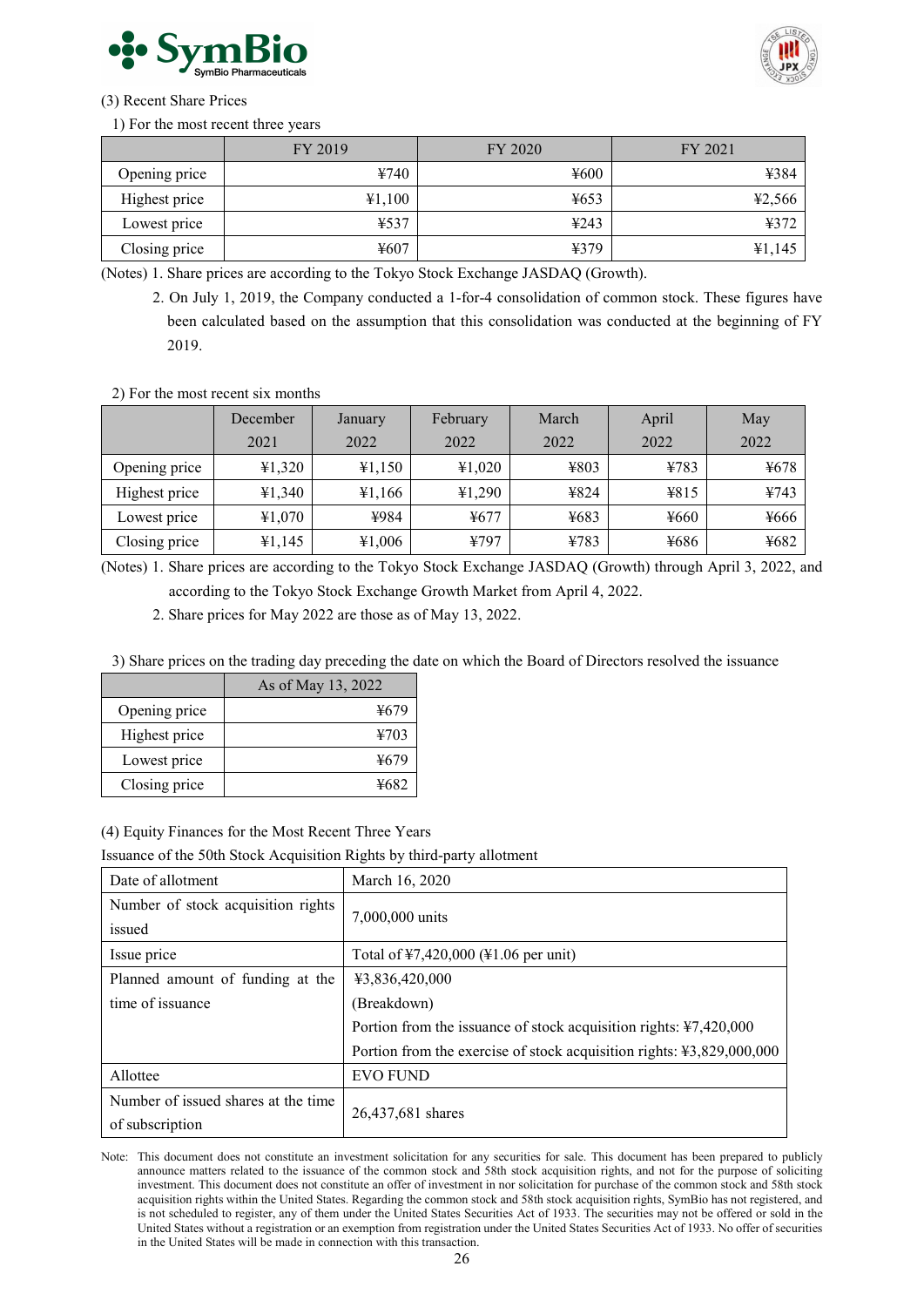



| Number of dilutive shares due to the<br>subscription | 7,000,000 shares                                                                  |  |  |  |  |
|------------------------------------------------------|-----------------------------------------------------------------------------------|--|--|--|--|
| Exercise status at present                           | Number of exercised shares: 7,000,000 shares                                      |  |  |  |  |
|                                                      | (Remaining stock acquisition rights: 0; exercise price: ¥547)                     |  |  |  |  |
| Procured funds at present                            | ¥2,279,720,000                                                                    |  |  |  |  |
| Initial use of funds at the time of                  | Development of in-licensed drugs<br>(1)                                           |  |  |  |  |
| issuance                                             | Establishment of the Company's own salesforce<br>(2)                              |  |  |  |  |
|                                                      | Investment in new in-licensing, M&A, and other means of<br>(3)                    |  |  |  |  |
|                                                      | securing long-term growth opportunities.                                          |  |  |  |  |
| Planned timing for disbursement at                   |                                                                                   |  |  |  |  |
| the time of issuance                                 | From March 2020, as needed                                                        |  |  |  |  |
| Appropriation status at present                      | In line with the initial plan for fund usage, $\frac{1}{2}2,279,720,000$ has been |  |  |  |  |
|                                                      | appropriated for in-licensed drug development, as follows.                        |  |  |  |  |
|                                                      | ¥30 million for a Phase III clinical trial for TREAKISYM®                         |  |  |  |  |
|                                                      | targeting recurrent/refractory diffuse large B-cell lymphoma (r/r                 |  |  |  |  |
|                                                      | DLBCL) from April 2020 to June 2021                                               |  |  |  |  |
|                                                      | ¥240 million in development expenses for a TREAKISYM®                             |  |  |  |  |
|                                                      | liquid formulation (ready-to-dilute [RTD]) from April 2020 to                     |  |  |  |  |
|                                                      | June 2021                                                                         |  |  |  |  |
|                                                      | ¥779 million in development expenses for a TREAKISYM®<br>$\bullet$                |  |  |  |  |
|                                                      | liquid formulation (rapid infusion [RI]) from April 2020 to June                  |  |  |  |  |
|                                                      | 2021                                                                              |  |  |  |  |
|                                                      | million in development expenses for rigosertib<br>¥155                            |  |  |  |  |
|                                                      | (intravenous formulation and oral formulation) from April 2020                    |  |  |  |  |
|                                                      | to June 2021                                                                      |  |  |  |  |
|                                                      | ¥1,076 million in development expenses for an intravenous                         |  |  |  |  |
|                                                      | formulation of brincidofovir from April 2020 to June 2021                         |  |  |  |  |

Issuance of the 51st Stock Acquisition Rights by third-party allotment

| Date of allotment                   | March 16, 2020                                                              |  |  |  |
|-------------------------------------|-----------------------------------------------------------------------------|--|--|--|
| Number of stock acquisition rights  |                                                                             |  |  |  |
| issued                              | 3,000,000 unit                                                              |  |  |  |
| Issue price                         | Total of ¥3,120,000 (¥1.04 per unit)                                        |  |  |  |
| Planned amount of funding at the    | ¥1,644,120,000                                                              |  |  |  |
| time of issuance                    | (Breakdown)                                                                 |  |  |  |
|                                     | Portion from the issuance of stock acquisition rights: $43,120,000$         |  |  |  |
|                                     | Portion from the exercise of stock acquisition rights: $\yen 1,641,000,000$ |  |  |  |
| Allottee                            | <b>EVO FUND</b>                                                             |  |  |  |
| Number of issued shares at the time | 26,437,681 shares                                                           |  |  |  |
| of subscription                     |                                                                             |  |  |  |
| Number of dilutive shares due to    |                                                                             |  |  |  |
| the subscription                    | 3,000,000 shares                                                            |  |  |  |
| Exercise status at present          | Number of exercised shares: 3,000,000 shares                                |  |  |  |

Note: This document does not constitute an investment solicitation for any securities for sale. This document has been prepared to publicly announce matters related to the issuance of the common stock and 58th stock acquisition rights, and not for the purpose of soliciting investment. This document does not constitute an offer of investment in nor solicitation for purchase of the common stock and 58th stock acquisition rights within the United States. Regarding the common stock and 58th stock acquisition rights, SymBio has not registered, and is not scheduled to register, any of them under the United States Securities Act of 1933. The securities may not be offered or sold in the United States without a registration or an exemption from registration under the United States Securities Act of 1933. No offer of securities in the United States will be made in connection with this transaction.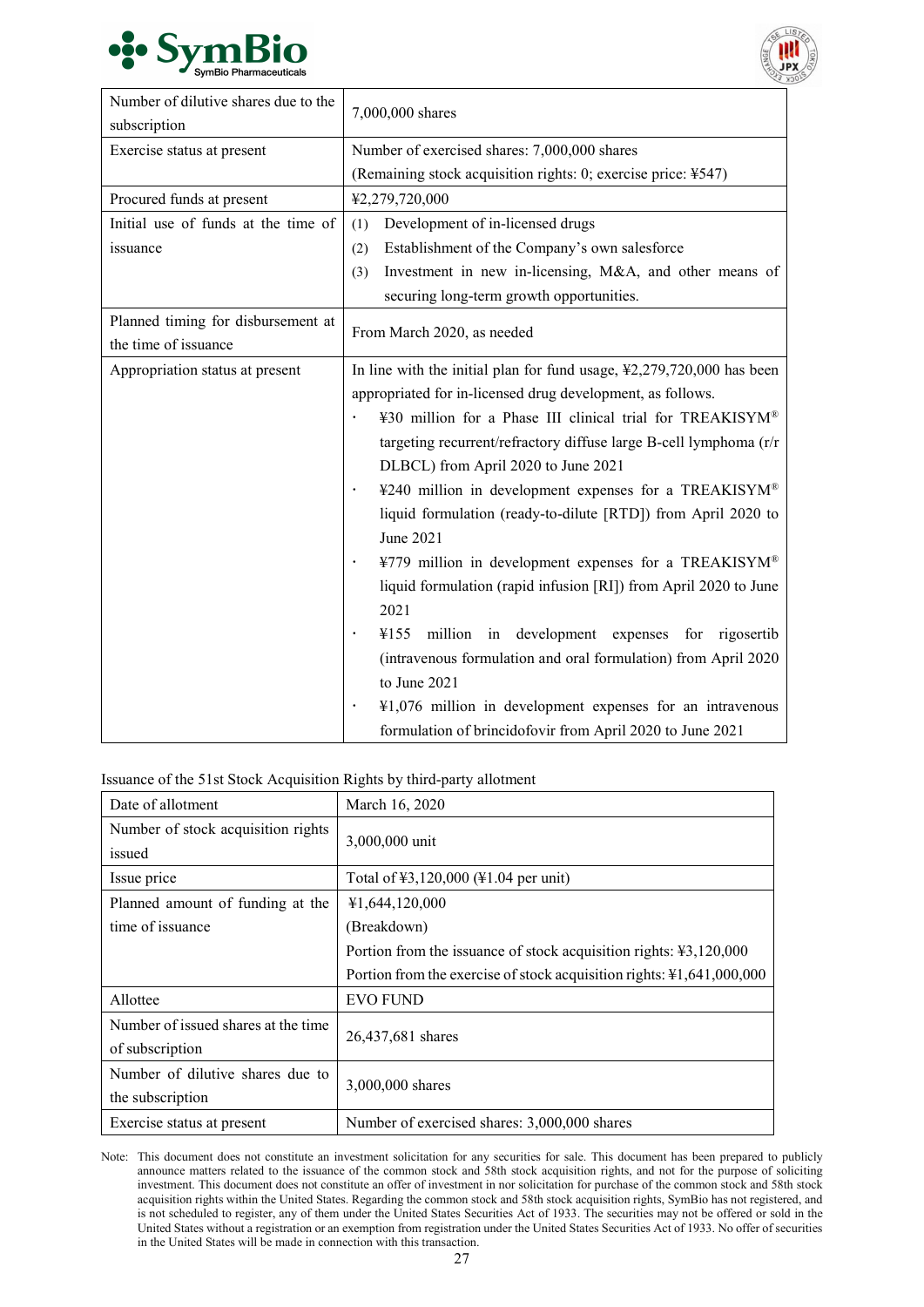



|                                     | (Remaining stock acquisition rights: 0; exercise price: ¥547)                        |  |  |
|-------------------------------------|--------------------------------------------------------------------------------------|--|--|
| Procured funds at present           | ¥1,032,320,000                                                                       |  |  |
| Initial use of funds at the time of | Development of in-licensed drugs<br>(1)                                              |  |  |
| <i>s</i> suance                     | Establishment of the Company's own salesforce<br>(2)                                 |  |  |
|                                     | Investment in new in-licensing, M&A, and other means of<br>(3)                       |  |  |
|                                     | securing long-term growth opportunities.                                             |  |  |
| Planned timing for disbursement at  | From March 2020, as needed                                                           |  |  |
| the time of issuance                |                                                                                      |  |  |
| Appropriation status at present     | In line with the initial plan for fund usage, $\frac{1}{2}$ , 032, 320, 000 has been |  |  |
|                                     | appropriated for the establishment of SymBio's own salesforce, as                    |  |  |
|                                     | follows.                                                                             |  |  |
|                                     | ¥518 million to cover hiring and personnel expenses for sales<br>$\bullet$           |  |  |
|                                     | staff from October 2020 to June 2021                                                 |  |  |
|                                     | ¥173 million to cover expenses for sales and marketing<br>$\bullet$                  |  |  |
|                                     | activities from October 2020 to June 2021                                            |  |  |
|                                     | ¥341 million to cover expenses associated with building sales<br>$\bullet$           |  |  |
|                                     | and other systems to support the distribution of pharmaceutical                      |  |  |
|                                     | drugs from October 2020 to June 2021                                                 |  |  |

Note: This document does not constitute an investment solicitation for any securities for sale. This document has been prepared to publicly announce matters related to the issuance of the common stock and 58th stock acquisition rights, and not for the purpose of soliciting investment. This document does not constitute an offer of investment in nor solicitation for purchase of the common stock and 58th stock acquisition rights within the United States. Regarding the common stock and 58th stock acquisition rights, SymBio has not registered, and is not scheduled to register, any of them under the United States Securities Act of 1933. The securities may not be offered or sold in the United States without a registration or an exemption from registration under the United States Securities Act of 1933. No offer of securities in the United States will be made in connection with this transaction.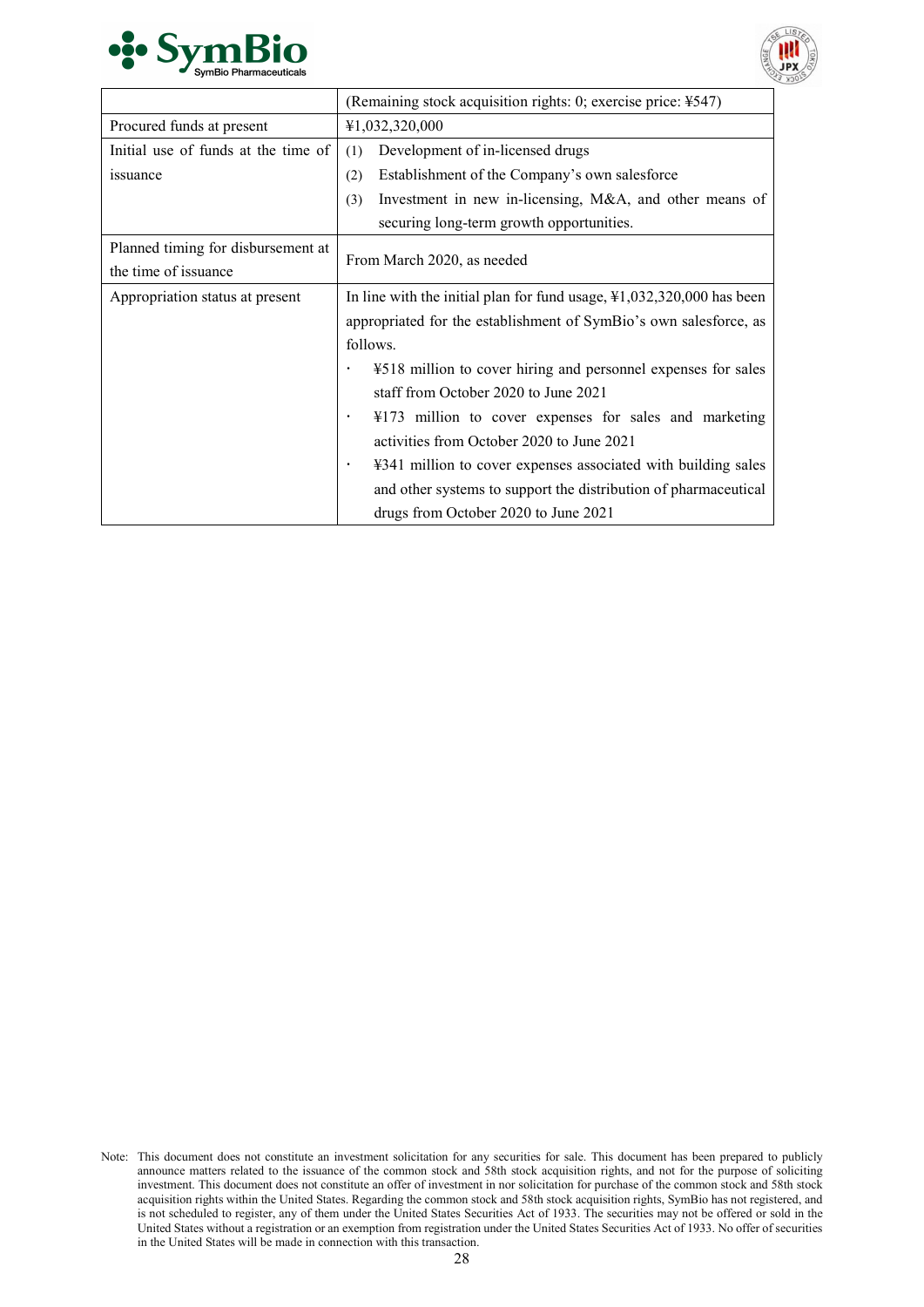



# **SymBio Pharmaceuticals Limited Terms and Conditions for the Issuance of Common Shares**

- 1. Class of Shares Offered Common shares of the Company
- 2. Number of Shares Offered 1,000,000 shares
- 3. Amount to Be Paid In ¥662 per share
- 4. Total Amount to Be Paid In ¥662,000,000
- 5. Amount of Capital Stock and Legal Capital Surplus to Be Increased Amount of capital stock to be increased  $\text{\#331,000,000}$ Amount of legal capital surplus to be increased  $\text{\#331,000,000}$
- 6. Due Date of Payment June 1, 2022

Note: This document does not constitute an investment solicitation for any securities for sale. This document has been prepared to publicly announce matters related to the issuance of the common stock and 58th stock acquisition rights, and not for the purpose of soliciting investment. This document does not constitute an offer of investment in nor solicitation for purchase of the common stock and 58th stock acquisition rights within the United States. Regarding the common stock and 58th stock acquisition rights, SymBio has not registered, and is not scheduled to register, any of them under the United States Securities Act of 1933. The securities may not be offered or sold in the United States without a registration or an exemption from registration under the United States Securities Act of 1933. No offer of securities in the United States will be made in connection with this transaction.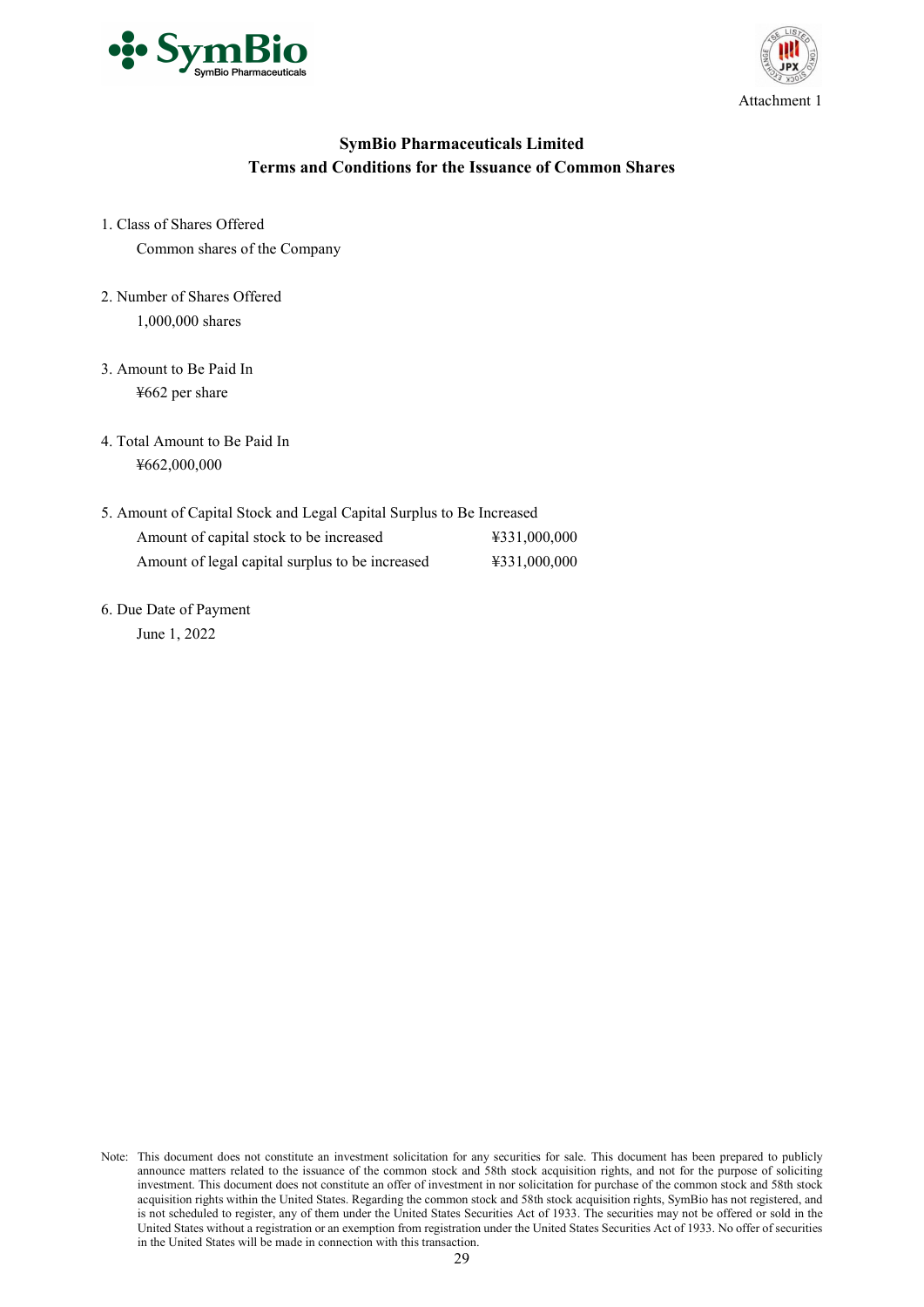



# **Terms and Conditions for the Issuance of SymBio Pharmaceuticals Limited's 58th Stock Acquisition Rights**

1. Name of the Stock Acquisition Rights

SymBio Pharmaceuticals Limited's 58th Stock Acquisition Rights (the "Stock Acquisition Rights")

- 2. Deadline for Application June 1, 2022
- 3. Date of Allotment

June 1, 2022

- 4. Due Date of Payment June 1, 2022
- 5. Method of Subscription

All Stock Acquisition Rights shall be allotted to CVI Investments, Inc. via third-party allotment.

- 6. Class and Number of Shares Underlying the Stock Acquisition Rights
	- (1) The class and total number of shares underlying the Stock Acquisition Rights shall be 2,000,000 common shares of SymBio (the number of shares allotted per unit of the Stock Acquisition Rights shall be 100 shares [the "Number of Shares Allotted"]). Provided, however, that in the event the Number of Shares Allotted are adjusted in accordance with Items (2)–(4) below, the total number of shares underlying the Stock Acquisition Rights shall be adjusted based on the Number of Shares Allotted after adjustment.
	- (2) In the event SymBio conducts a stock split, gratis allotment, or reverse stock split for its common shares, the Number of Shares Allotted shall be adjusted according to the following formula. However, fractional amounts of less than one share resulting from the adjustment shall be truncated.

| Number of Shares Allotted |  | Number of Shares Allotted |  | Stock split, gratis allotment, or |
|---------------------------|--|---------------------------|--|-----------------------------------|
| after adjustment          |  | before adjustment         |  | reverse-split ratio               |

In addition to the above, if an event arises that requires an adjustment to the Number of Shares Allotted after adjustment, the Company may adjust the Number of Shares Allotted after adjustment within a reasonable extent.

- (3) In the event SymBio conducts a stock split, gratis allotment, or reverse stock split for the common shares of the Company, the Number of Shares Allotted after adjustment shall apply on and after the reference date for the stock split or reverse stock split, on and after the effective date for the gratis allotment, or on and after the reference date for the gratis allotment if such a reference date exists.
- (4) If an adjustment is made to the Number of Shares Allotted, SymBio shall notify the holders of the Stock Acquisition Rights (the "Rights Holders") in writing of the intent and reason for such adjustment, the Number of Shares Allotted before adjustment, the Number of Shares Allotted after adjustment, the date on which the adjustment begins to be applicable, and other necessary matters by the day preceding the date on which the Number of Shares Allotted after adjustment begins to be applicable. Provided, however, that if the Company

Note: This document does not constitute an investment solicitation for any securities for sale. This document has been prepared to publicly announce matters related to the issuance of the common stock and 58th stock acquisition rights, and not for the purpose of soliciting investment. This document does not constitute an offer of investment in nor solicitation for purchase of the common stock and 58th stock acquisition rights within the United States. Regarding the common stock and 58th stock acquisition rights, SymBio has not registered, and is not scheduled to register, any of them under the United States Securities Act of 1933. The securities may not be offered or sold in the United States without a registration or an exemption from registration under the United States Securities Act of 1933. No offer of securities in the United States will be made in connection with this transaction.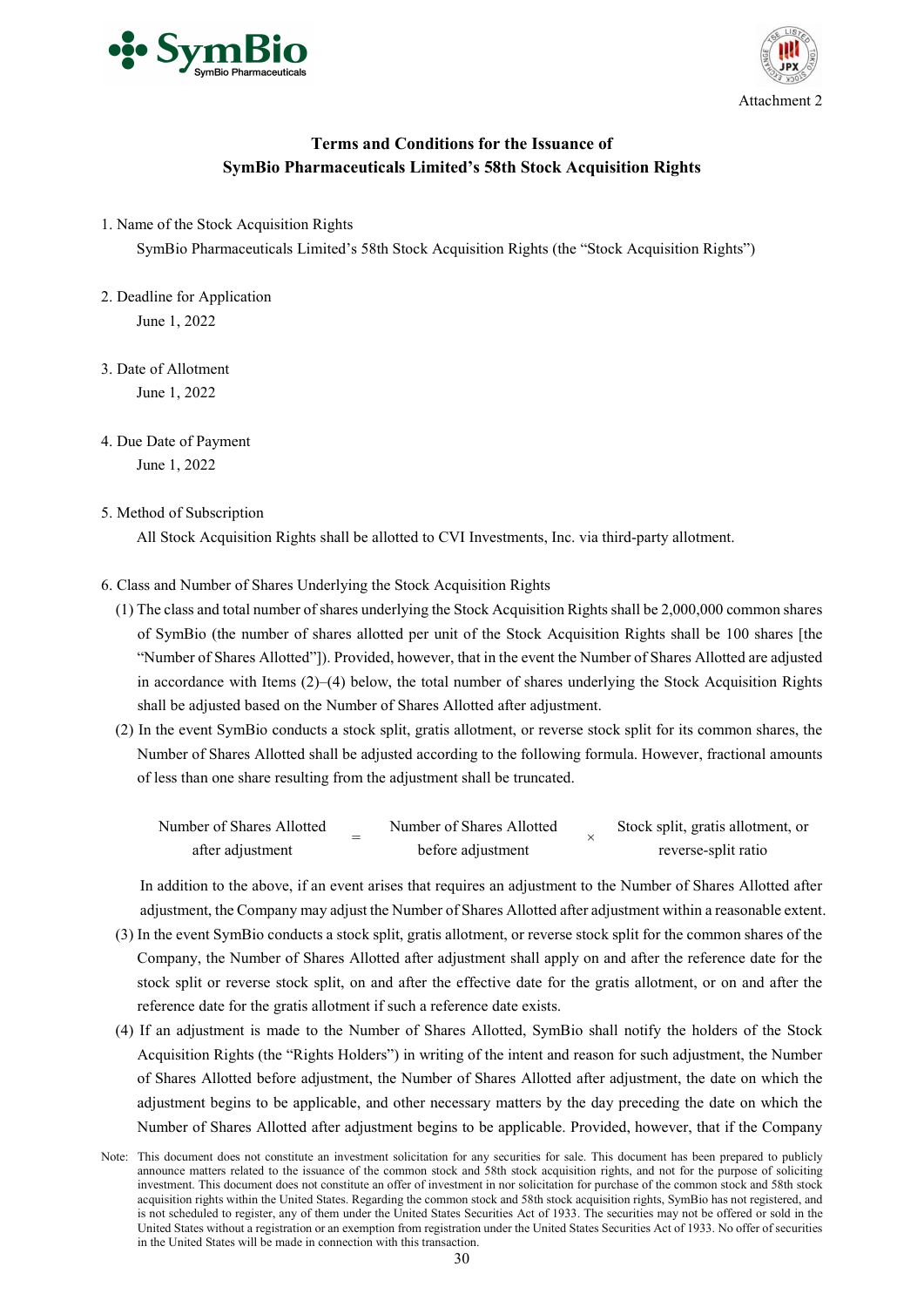



cannot give such notice to the Rights Holders by the day preceding the date on which the adjustment begins to be applicable, the Company shall inform the Rights Holders promptly on or after the day on which the adjustment begins to be applicable.

- 7. Total Number of the Stock Acquisition Rights 20,000 units
- 8. Amount to Be Paid In for Each Unit of the Stock Acquisition Rights ¥688 (¥6.88 per underlying share)
- 9. Value of Property Contributed in Exercising Each Unit of the Stock Acquisition Rights
	- (1) The property contributed in exercising each unit of the Stock Acquisition Rights shall be money, and the amount to be contributed shall be the amount obtained by multiplying the exercise price by the Number of Shares Allotted.
	- (2) The amount per common share of SymBio contributed in exercising the Stock Acquisition Rights ("the Exercise Price") shall initially be ¥785.
- 10. Adjustment of the Exercise Price
	- (1) Following the issuance of the Stock Acquisition Rights, in case the number of common shares of SymBio changes or may change by reason of any event as set forth in Item (2) below, if the amount paid in for the new issuance of common shares of the Company or for the disposal of such shares held by the Company (in case of Item (2), 2) below, the acquisition price, etc., defined in Item (2), 3) below when exercising put options for shares with put options or stock acquisition rights in accordance with the initial issuance conditions; in case of Item (2), 3) below, the acquisition price, etc., after it has been revised down, etc.) is below the effective exercise price on the day specified as the date on which the Exercise Price after adjustment begins to be applicable as set forth in Item (2) below, the Exercise Price shall be the same amount as the applicable amount to be paid in or the acquisition price, etc.
	- (2) The cases in which the Exercise Price is adjusted due to the issuance of new shares, etc., and the timing for applying the Exercise Price after adjustment shall be as set forth below.

1) If the common shares of SymBio are newly issued or those held by the Company are disposed of (excluding by means of gratis allotment) (except for the cases of (i) delivery of common shares of the Company on the same day as the allotment date for the Stock Acquisition Rights; (ii) the delivery of common shares of the Company based on a restricted stock compensation scheme, (iii) the delivery of common shares of the Company upon the exercise of stock acquisition rights (including those attached to bonds with stock acquisition rights), upon the acquisition of shares with a put option or shares subject to call, or upon the exercise of rights that allow a request for delivery of common shares of the Company; and (iv) the delivery of common shares of the Company through a company split, share exchange, share issuance, or merger):

The Exercise Price after adjustment shall apply on and after the due date of payment (such date shall be the last day of the payment period for subscription if such a period has been established), or on and after the reference date for granting shareholders a right to allotment relating to such issuance or disposal, if such a reference date exists.

- 2) If shares with a put option that contain a provision to deliver common shares of SymBio, or stock acquisition rights that allow a request for delivery of common shares of the Company, are issued or granted (including those attached to bonds with stock acquisition rights) (collectively "Shares with a Put Option,
- Note: This document does not constitute an investment solicitation for any securities for sale. This document has been prepared to publicly announce matters related to the issuance of the common stock and 58th stock acquisition rights, and not for the purpose of soliciting investment. This document does not constitute an offer of investment in nor solicitation for purchase of the common stock and 58th stock acquisition rights within the United States. Regarding the common stock and 58th stock acquisition rights, SymBio has not registered, and is not scheduled to register, any of them under the United States Securities Act of 1933. The securities may not be offered or sold in the United States without a registration or an exemption from registration under the United States Securities Act of 1933. No offer of securities in the United States will be made in connection with this transaction.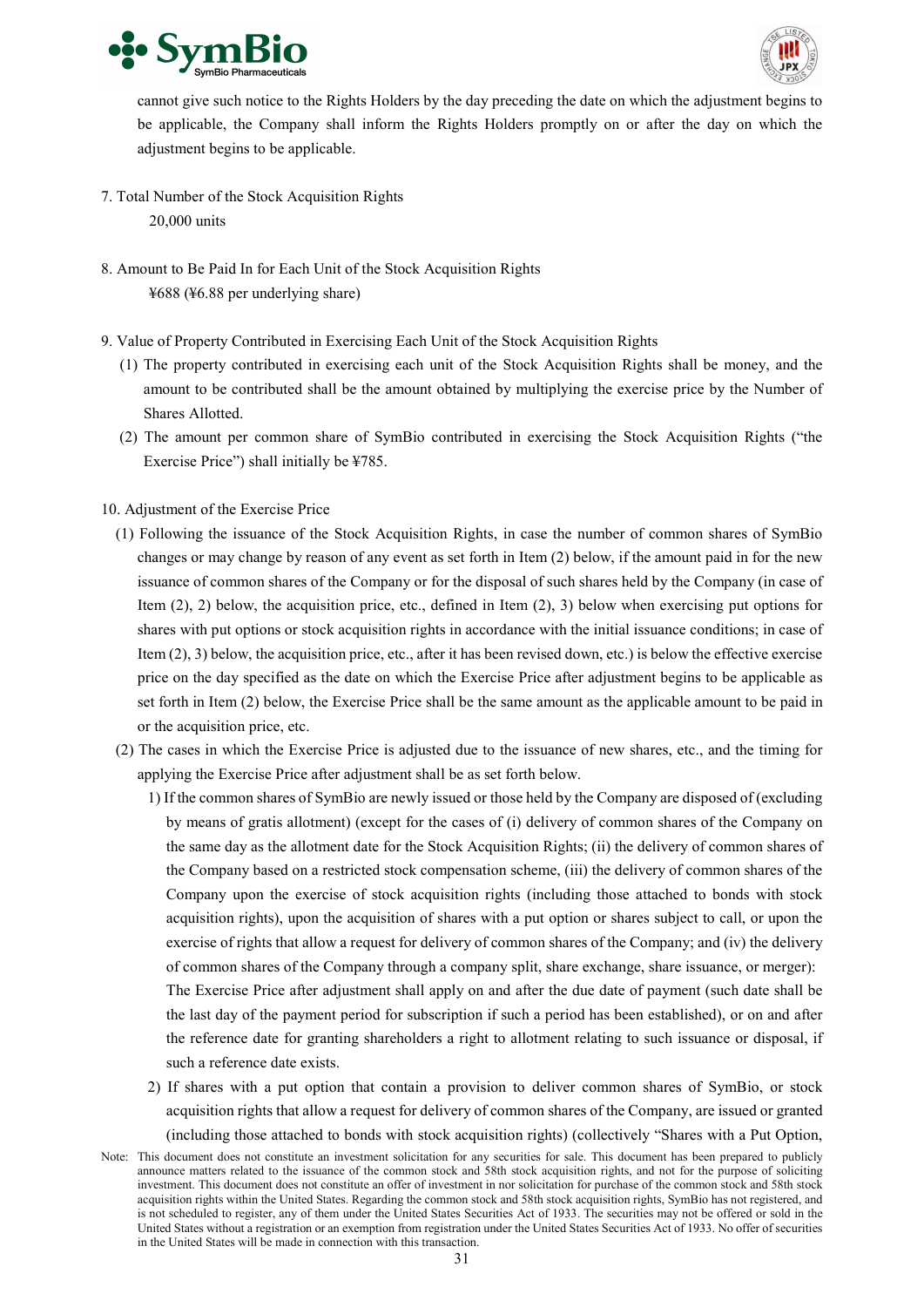



Etc.") (including by means of gratis allotment, but excluding those issued based on a stock options program, or those allotted to directors, other officers, or employees of the Company or its affiliates):

The Exercise Price after adjustment shall apply on and after the due date of payment (such date shall be the last day of the payment period if such a period has been established, or the allotment date in the case of stock acquisition rights), or (in the case of gratis allotment) on and after the effective date. Provided, however, that the Exercise Price after adjustment shall apply on and after the day following the reference date for granting shareholders a right to allotment if such a reference date exists.

3) If the consideration per common share of SymBio (the "Acquisition Price, Etc.") is revised down in accordance with the issuance conditions for Shares with a Put Option, Etc. (excluding those issued based on a restricted stock compensation scheme or based on a stock options program, or those allotted to directors or other officers or employees of SymBio or its affiliates):

The Exercise Price after adjustment shall apply on and after the day on which the Acquisition Price, Etc. after the downward revision, etc. becomes applicable.

4) If the common shares of SymBio are delivered in exchange for the acquisition of shares subject to call or stock acquisition rights subject to call (including those attached to bonds with stock acquisition rights) issued by the Company:

The Exercise Price after adjustment shall apply on and after the day following the acquisition date.

5) For transactions corresponding to Item 1) or 2) of this section, if a reference date has been established, and approval by the General Meeting of Shareholders, the Board of Directors, or another SymBio institution on or after the reference date on which the transaction becomes effective is set as a condition, the Exercise Price after adjustment shall apply on and after the day following the date of such approval, notwithstanding the provisions of Items 1) or 2) of this section. In such a case, the following formula shall be used to determine the number of common shares of SymBio to be delivered to the Rights Holders who have requested the exercise of the Stock Acquisition Rights in the period from the day following such reference date to the date of approval of such transaction.

|           |                                                                           | Number of shares delivered at the Exercise |
|-----------|---------------------------------------------------------------------------|--------------------------------------------|
| Number of | (Exercise Price before adjustment<br>$-$ Exercise Price after adjustment) | Price before adjustment within the         |
| shares    |                                                                           | applicable period                          |

#### Exercise Price after adjustment

In such a case, fractional amounts of less than one share shall be truncated.

(3) Following the issuance of the Stock Acquisition Rights, in case the number of common shares of SymBio changes or may change by reason of any event as set forth in Item (4) below, the Company shall adjust the Exercise Price in accordance with the following equation (the "Exercise Price Adjustment Formula for Stock Splits, Etc.").

|                                       |     |                                               |          |                                          |   | Number of                                |          | Amount to be         |
|---------------------------------------|-----|-----------------------------------------------|----------|------------------------------------------|---|------------------------------------------|----------|----------------------|
| Exercise Price<br>after<br>adjustment | $=$ | <b>Exercise Price</b><br>before<br>adjustment | $\times$ | Number of<br>shares<br>already<br>issued | - | shares newly<br>issued or<br>disposed of | $\times$ | paid in per<br>share |

#### Market price

Note: This document does not constitute an investment solicitation for any securities for sale. This document has been prepared to publicly announce matters related to the issuance of the common stock and 58th stock acquisition rights, and not for the purpose of soliciting investment. This document does not constitute an offer of investment in nor solicitation for purchase of the common stock and 58th stock acquisition rights within the United States. Regarding the common stock and 58th stock acquisition rights, SymBio has not registered, and is not scheduled to register, any of them under the United States Securities Act of 1933. The securities may not be offered or sold in the United States without a registration or an exemption from registration under the United States Securities Act of 1933. No offer of securities in the United States will be made in connection with this transaction.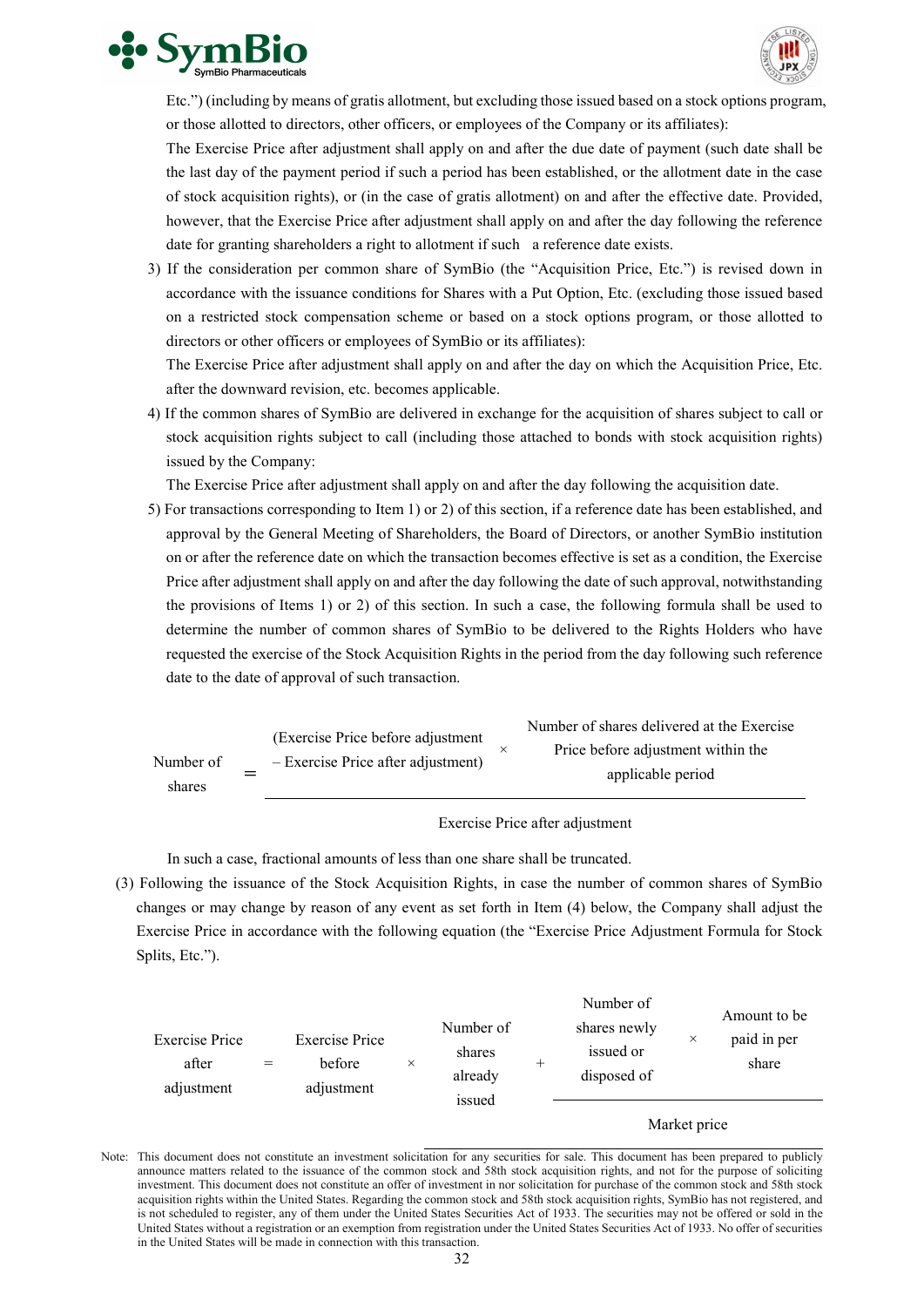



Number of shares already issued

+

Number of shares newly issued or disposed of

- (4) The cases in which the Exercise Price is adjusted according to the Exercise Price Adjustment Formula for Stock Splits, Etc., and the timing for applying the Exercise Price after adjustment shall be as set forth below.
	- 1) If common shares of SymBio are issued through a stock split:
	- The Exercise Price after adjustment shall apply on and after the day following the reference date for the stock split.
	- 2) If common shares of SymBio are issued through a gratis allotment to shareholders or are disposed of: The Exercise Price after adjustment shall apply on and after the effective date for the gratis allotment, or on and after the reference date for the gratis allotment, if such a reference date exists.
	- 3) For transactions corresponding to Item 1) or 2) of this section, if a reference date has been established, and approval by the General Meeting of Shareholders, the Board of Directors, or other SymBio institution on or after such reference date on which the transaction becomes effective is set as a condition, the Exercise Price after adjustment shall apply on and after the day following the date of such approval, notwithstanding the provisions of Items 1) or 2) of this section. In such a case, the following formula shall be used to determine the number of common shares of SymBio to be delivered to the Rights Holders who have requested the exercise of the Stock Acquisition Rights in the period from the day following such reference date to the date of approval of such transaction.

|                     | (Exercise Price before adjustment)   | Number of shares delivered at the Exercise<br>Price before adjustment within the applicable |
|---------------------|--------------------------------------|---------------------------------------------------------------------------------------------|
| Number of<br>shares | $-$ Exercise Price after adjustment) | period                                                                                      |

# Exercise Price after adjustment

In such a case, fractional amounts of less than one share shall be truncated.

(5) Following the issuance of the Stock Acquisition Rights, if a special dividend is paid as set forth in Item (6) below, SymBio shall adjust the Exercise Price in accordance with the following equation (the "Exercise Price Adjustment Formula for Special Dividends;" the Exercise Price Adjustment Formula for Stock Splits, Etc. and the Exercise Price Adjustment Formula for Special Dividends shall be collectively referred to as the "Exercise Price Adjustment Formulas.")

|                                    |                       | Market price -Special dividend |
|------------------------------------|-----------------------|--------------------------------|
| Exercise Price after<br>adjustment | Exercise Price before | per share                      |
|                                    | adjustment            |                                |

Market price

The "special dividend per share" shall be the amount obtained by dividing the special dividend by the Number of Shares Allotted on the reference date for the distribution of dividends from surplus. In calculating the special dividend per share, amounts below one yen shall be calculated to the second decimal place with the resulting numbers rounded off to the first decimal place.

- (6) 1) A "special dividend" shall be the amount obtained by dividing the amount of the dividend from surplus per
- Note: This document does not constitute an investment solicitation for any securities for sale. This document has been prepared to publicly announce matters related to the issuance of the common stock and 58th stock acquisition rights, and not for the purpose of soliciting investment. This document does not constitute an offer of investment in nor solicitation for purchase of the common stock and 58th stock acquisition rights within the United States. Regarding the common stock and 58th stock acquisition rights, SymBio has not registered, and is not scheduled to register, any of them under the United States Securities Act of 1933. The securities may not be offered or sold in the United States without a registration or an exemption from registration under the United States Securities Act of 1933. No offer of securities in the United States will be made in connection with this transaction. common share of SymBio on the reference dates that fall in the period through June 1, 2027 (including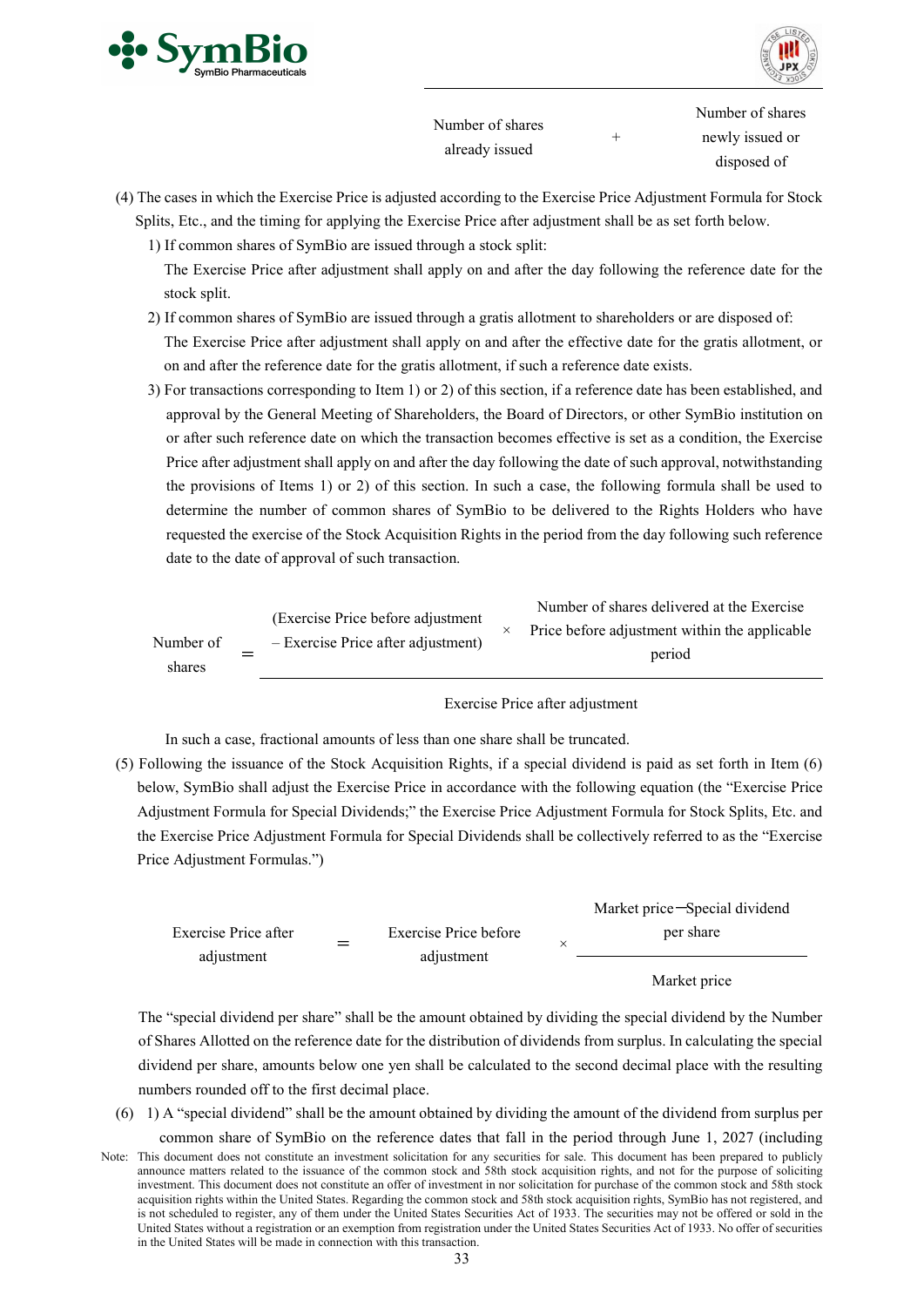



monies paid in accordance with the provisions of Article 455, Paragraph 2 and Article 456 of the Companies Act; if the dividend property is property other than money, the book value of such property shall be the dividend value) by the Number of Shares Allotted on the applicable reference dates.

- 2) Adjustments to the Exercise Price stemming from a special dividend shall apply on and after the day following the date on which the dividend from surplus for the applicable reference dates was resolved as provided in Article 454 or 459 of the Companies Act.
- (7) If the difference between the Exercise Price after adjustment calculated according to the Exercise Price Adjustment Formulas, and the Exercise Price before adjustment remains below one yen, the Exercise Price shall not be adjusted. Provided, however, that if SymBio adjusts the Exercise Price due to an event that requires such an adjustment thereafter, the Company shall use in place of the Exercise Price before adjustment in the Exercise Price Adjustment Formulas, the amount that remains after deducting the aforementioned difference from the Exercise Price before adjustment.
- (8) 1) In using the Exercise Price Adjustment Formulas, amounts below one yen shall be calculated to the second decimal place with the resulting numbers rounded off to the first decimal place.
	- 2) The market price used in the Exercise Price Adjustment Formulas shall be the average value of the closing prices of the common shares of SymBio in regular trading on the Tokyo Stock Exchange over 30 trading days that start from the 45th trading day prior to the day when the Exercise Price after adjustment is first applied (excluding days without a closing price) (however, the reference date shall be used in case of Item (4), 3) above) in case the Exercise Price Adjustment Formula for Stock Splits, Etc. is used, or prior to the reference date for the distribution of dividends from surplus in case the Exercise Price Adjustment Formula for Special Dividends is used. In this case, the average value shall be calculated to the second decimal place with the resulting numbers rounded off to the first decimal place.
	- 3) The number of shares already issued used in the Exercise Price Adjustment Formulas shall be the total number of common shares issued by SymBio as of the reference date for granting shareholders a right to allotment if such a date exists, or, in the absence of such a date, as of the day that is one month prior to the date on which the Exercise Price after adjustment is applied for the first time, less the number of common shares held by the Company as of such date. Further, in case of Item (4), 1) above, the number of shares newly issued or disposed of used in the Exercise Price Adjustment Formulas shall not include the number of common shares of the Company that shall be allotted to the common shares held by the Company on the reference date.
- (9) In cases other than the cases where an adjustment to the Exercise Price is required in accordance with Item (2), Item (4), or Item (5) above, the Company shall make the necessary adjustment to the Exercise Price following discussion with, and after having received approval from, the Rights Holders in the following cases.
	- 1) If the Exercise Price is required to be adjusted because of a reverse stock split, capital decrease, company split, share exchange, share issuance, or merger;
	- 2) If the Exercise Price is required to be adjusted because any other event, etc., arises that will result in or may lead to a change to the number of common shares of SymBio;
	- 3) If multiple events that require the Exercise Price to be adjusted arise successively, and it becomes necessary to consider the effect of another event to determine the market price that shall be used for calculating the Exercise Price after adjustment due to one event.
- (10) If an adjustment is made to the Exercise Price, SymBio shall notify the Rights Holders in writing of the intent and reason for such adjustment, the Exercise Price before adjustment, the Exercise Price after adjustment, the date on which the adjustment begins to be applicable, and other necessary matters by the day preceding the date on which the Exercise Price after adjustment begins to be applicable. Provided, however, that in the cases
- Note: This document does not constitute an investment solicitation for any securities for sale. This document has been prepared to publicly announce matters related to the issuance of the common stock and 58th stock acquisition rights, and not for the purpose of soliciting investment. This document does not constitute an offer of investment in nor solicitation for purchase of the common stock and 58th stock acquisition rights within the United States. Regarding the common stock and 58th stock acquisition rights, SymBio has not registered, and is not scheduled to register, any of them under the United States Securities Act of 1933. The securities may not be offered or sold in the United States without a registration or an exemption from registration under the United States Securities Act of 1933. No offer of securities in the United States will be made in connection with this transaction.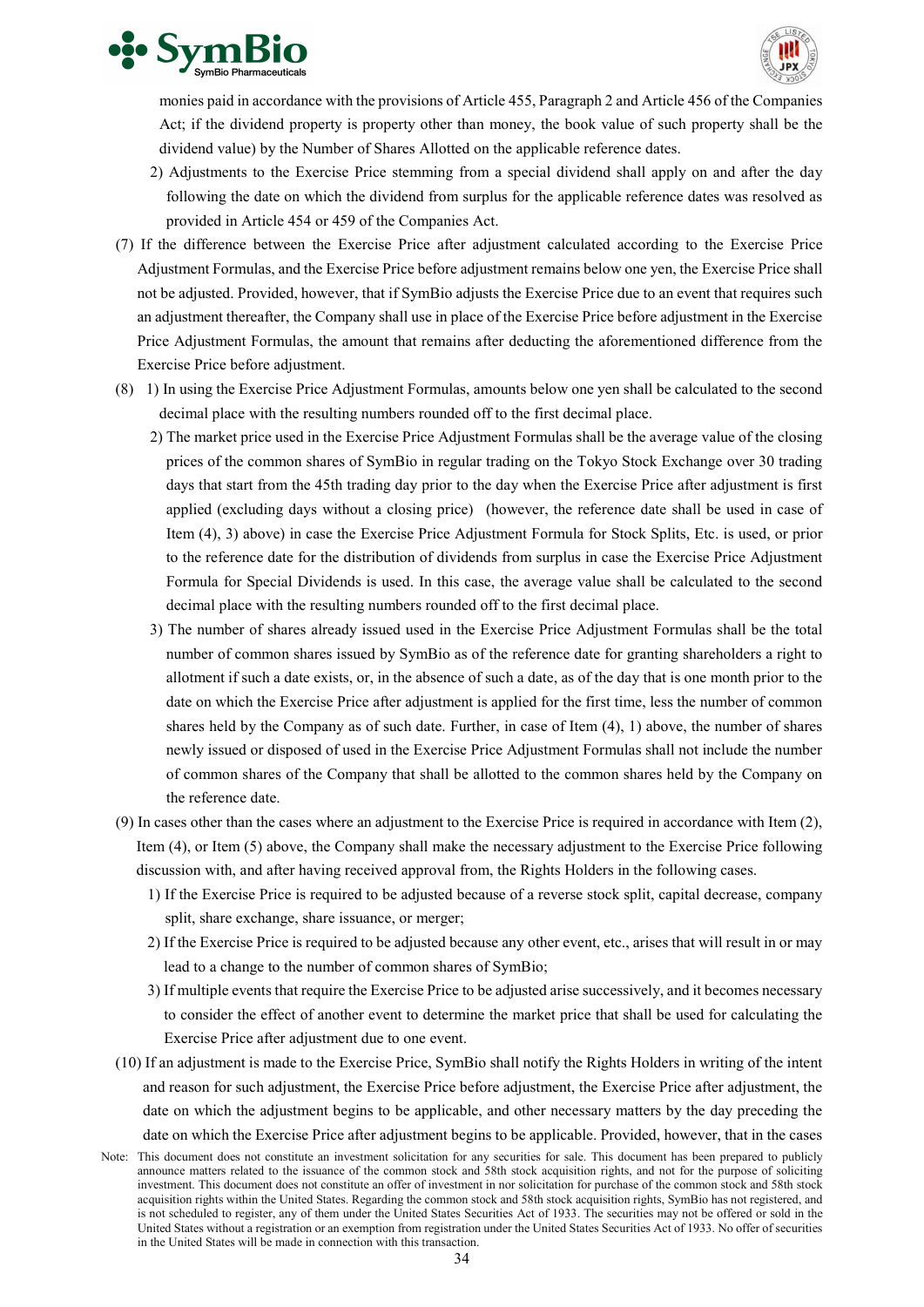



specified in Item (2), 5) and Item (4), 3) above, or in other cases where the Company cannot give such notice by the day preceding the date when the adjustment begins to be applicable, the Company shall inform the Rights Holders promptly on or after the day when the adjustment begins to be applicable.

11. Exercise Period for the Stock Acquisition Rights

The period during which the Share Subscription Rights can be exercised shall be from June 2, 2022 to June 1, 2027.

- 12. Other Conditions for the Exercise of the Stock Acquisition Rights Partial exercise of individual Stock Acquisition Rights shall not be permitted.
- 13. Increases in Capital Stock and Legal Capital Surplus in the Case of the Issuance of New Shares through the Exercise of the Stock Acquisition Rights

In the event of a share issuance by exercising the Stock Acquisition Rights, the amount to be contributed to capital stock shall be half the upper limit of an increase in capital stock and legal capital surplus calculated in accordance with Article 17 of the Rules of Corporate Accounting (with any fractional amounts less than one yen resulting from such calculation rounded up). The increase in legal capital surplus shall be the amount obtained by deducting the amount to be contributed to capital stock, from the upper limit of an increase in capital stock and legal capital surplus.

- 14. Method for the Exercise Request of Stock Acquisition Rights
	- (1) To exercise the Stock Acquisition Rights, Rights Holders must provide notification of the matters necessary for the exercise request at the exercise request location stated in Paragraph 17 during the exercise period for the Stock Acquisition Rights provided in Paragraph 11.
	- (2) To exercise the Stock Acquisition Rights, Rights Holders must provide notification of the matters necessary for the exercise request as stated in the preceding item. In addition, they must transfer the entire amount of value of property to be contributed in exercising the Stock Acquisition Rights, in cash to the account designated by SymBio at the payment handling location stated in Paragraph 18.
	- (3) The exercise request for the Stock Acquisition Rights shall become effective on the date when the notification of all necessary matters for the exercise request has been provided to the exercise request location stated in Paragraph 17, and the entire amount of value of property contributed in exercising the Stock Acquisition Rights has been remitted to the account stated in the preceding item.
- 15. Non-issuance of Stock Acquisition Right Certificates

SymBio will not issue any certificates representing the Stock Acquisition Rights.

16. Basis for Calculation of the Amount to Be Paid In for Stock Acquisition Rights and the Value of Property Contributed in Exercising the Stock Acquisition Rights

The amount to be paid in for each unit of the Stock Acquisition Rights shall be  $\ddagger \bullet$ , taking into consideration the various conditions set forth in the terms and conditions for the issuance of the Stock Acquisition Rights and the Purchase Agreement with the Allottee, and with reference to the results of an assessment based on the Monte Carlo simulation method, a commonly used price calculation model, and underpinned by certain assumptions regarding the share price of SymBio, the liquidity of the shares of the Company, how the Allottee exercises rights, shareholding trends for the Allottee, and other factors.

Note: This document does not constitute an investment solicitation for any securities for sale. This document has been prepared to publicly announce matters related to the issuance of the common stock and 58th stock acquisition rights, and not for the purpose of soliciting investment. This document does not constitute an offer of investment in nor solicitation for purchase of the common stock and 58th stock acquisition rights within the United States. Regarding the common stock and 58th stock acquisition rights, SymBio has not registered, and is not scheduled to register, any of them under the United States Securities Act of 1933. The securities may not be offered or sold in the United States without a registration or an exemption from registration under the United States Securities Act of 1933. No offer of securities in the United States will be made in connection with this transaction.